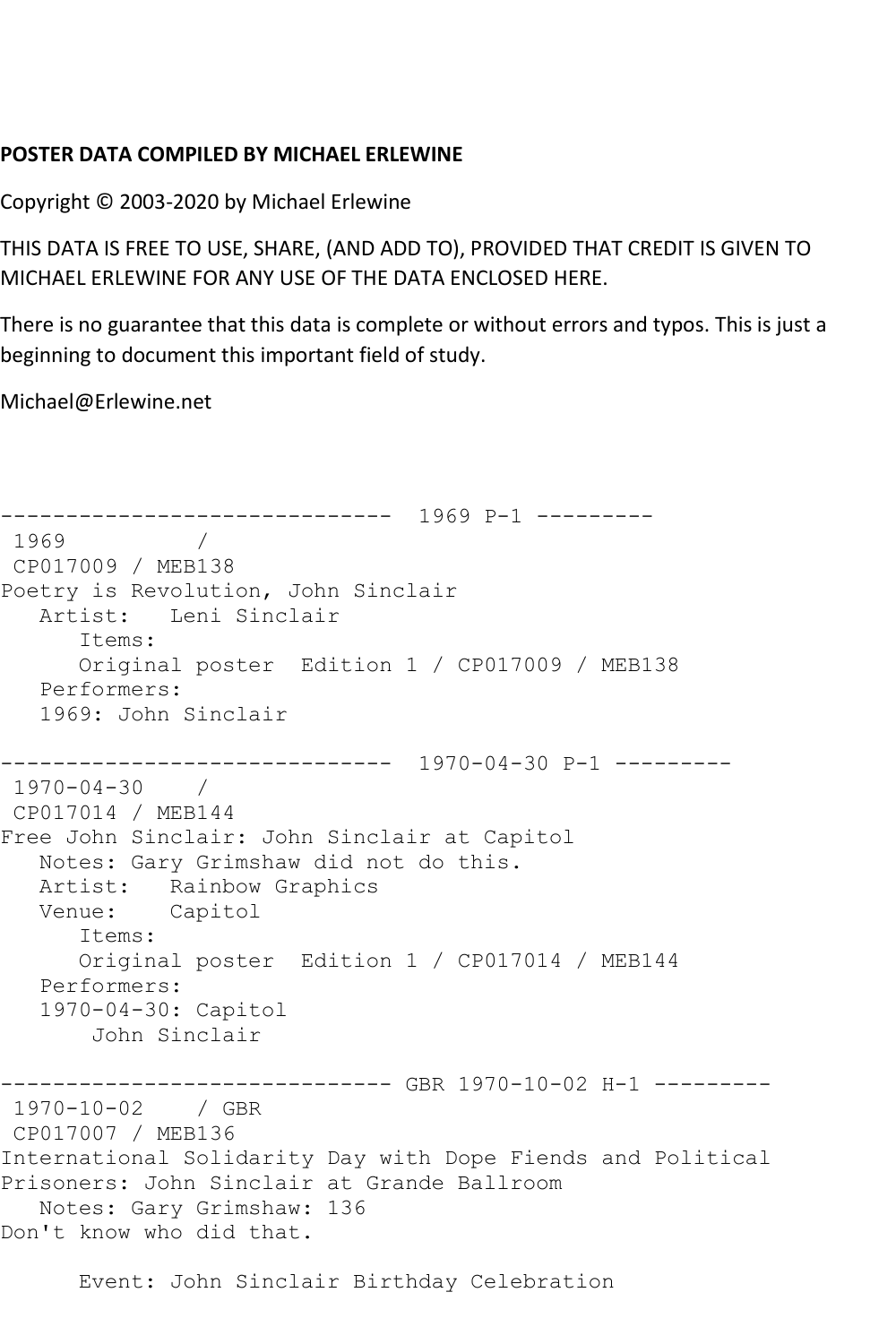Artist: Rainbow Graphics Venue: Grande Ballroom Items: Handbill GBR Edition 1 / CP017007 / MEB136 Performers: 1970-10-02: Grande Ballroom John Sinclair 1970-10-03: State Capitol, Lansing MI Free John Rally ---------------------------- MUB 1971-04-15 P-1 ---------1971-04-15 / MUB CP017821 / MED799A Up, Brat at Union Ballroom - Ann Arbor, MI Artist: Rainbow Graphics Venue: Michigan Union Ballroom (U of M) Items: Original poster MUB Edition 1 / CP017821 / MED799A Performers: 1971-04-15: Michigan Union Ballroom (U of M) Up / Brat / Buffoon ------------------------------ HRP 1971-05-01 P-1 --------- 1971-05-01 / HRP CP017610 / MED677F Rainbow Room Logo Artist: Rainbow Graphics Venue: H.R.P. Office Items: Original poster HRP Edition 1 / CP017610 / MED677F Performers: 1971-05-01: H.R.P. Office ------------------------------ MUB 1971-05-21 P-1 --------- 1971-05-21 / MUB CP016893 / MEB088A Commander Cody and his Lost Planet Airmen, Up at Union Ballroom (U of M) Notes: Gary Grimshaw: That is mine. Benefit: John Sinclair Freedom Fund, Ann Arbor Sun Artist: Gary Grimshaw Venue: Michigan Union Ballroom (U of M) Items: Original poster MUB Edition 1 / CP016893 / MEB088A MUB / CP016892 / MEB087B MUB / CP017758 / MED764B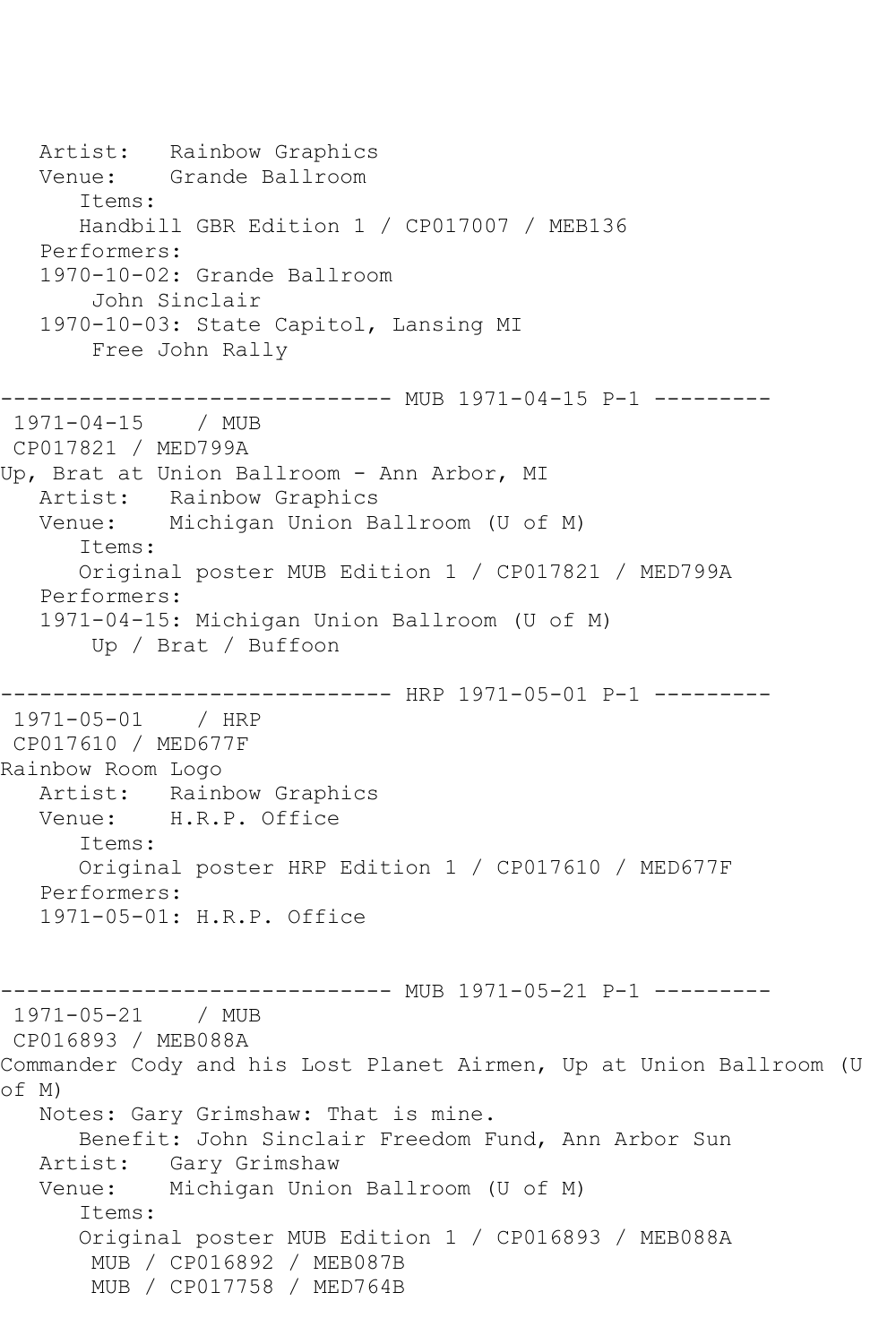```
 Performers:
   1971-05-21: Michigan Union Ballroom (U of M)
        Commander Cody and his Lost Planet Airmen / Up / Carnal 
Kitchen
                    ----------- MUB 1971-05-28 H-1 ---------
1971-05-28 / MUB 
CP010186 / CS05280
Sunday Funnies, Silver Hawk at Union Ballroom (U of M)
      Benefit: John Sinclair Freedom Fund
       Event: Free John Now!!! at the Union Ballroom
  Artist: Gary Grimshaw<br>Venue: Michigan Unio
           Michigan Union Ballroom (U of M)
      Items:
      Handbill MUB / CP044393
      Handbill MUB Edition 1 / CP010186 / CS05280
       MUB / CP004055 / CD04464
       MUB / CP014367 / MARM171
       MUB / CP016895 / MEB089A
        MUB / CP017756 / MED763B
   Performers:
   1971-05-28: Michigan Union Ballroom (U of M)
        Sunday Funnies / Silver Hawk / Up / Delta R.J. / Bad Foot 
Blues Band
------------------------------ RBR 1971-06-19 P-1 ---------
1971-06-19 / RBR 
CP016789 / MEB041A
Rockets, Charles Mingus Jazz Workshop at Rainbow Room (Shelby Hotel) 
- Detroit, MI
   Notes: Gary Grimshaw: "This is the Rainbow Room, which is in the 
Shelby Hotel. I did do some work for them, but this looks like an 
early one, which is a paste up.
GG did not do any on this."
   Artist: Rainbow Graphics
   Venue: Rainbow Room (Shelby Hotel)
       Items:
      Original poster RBR Edition 1 / CP016789 / MEB041A
   Performers:
   1971-06-19 1971-06-21: Rainbow Room (Shelby Hotel)
       Rockets / Charles Mingus Jazz Workshop
   1971-06-26 1971-06-29:
   1971-07-03 1971-07-06: Mojo Boogie Band / Charle's Moore's 
Shattering Effect
   1971-07-10 1971-07-13: Luther Allison
   1971-07-17 1971-07-20: James Cotton Blues Band
```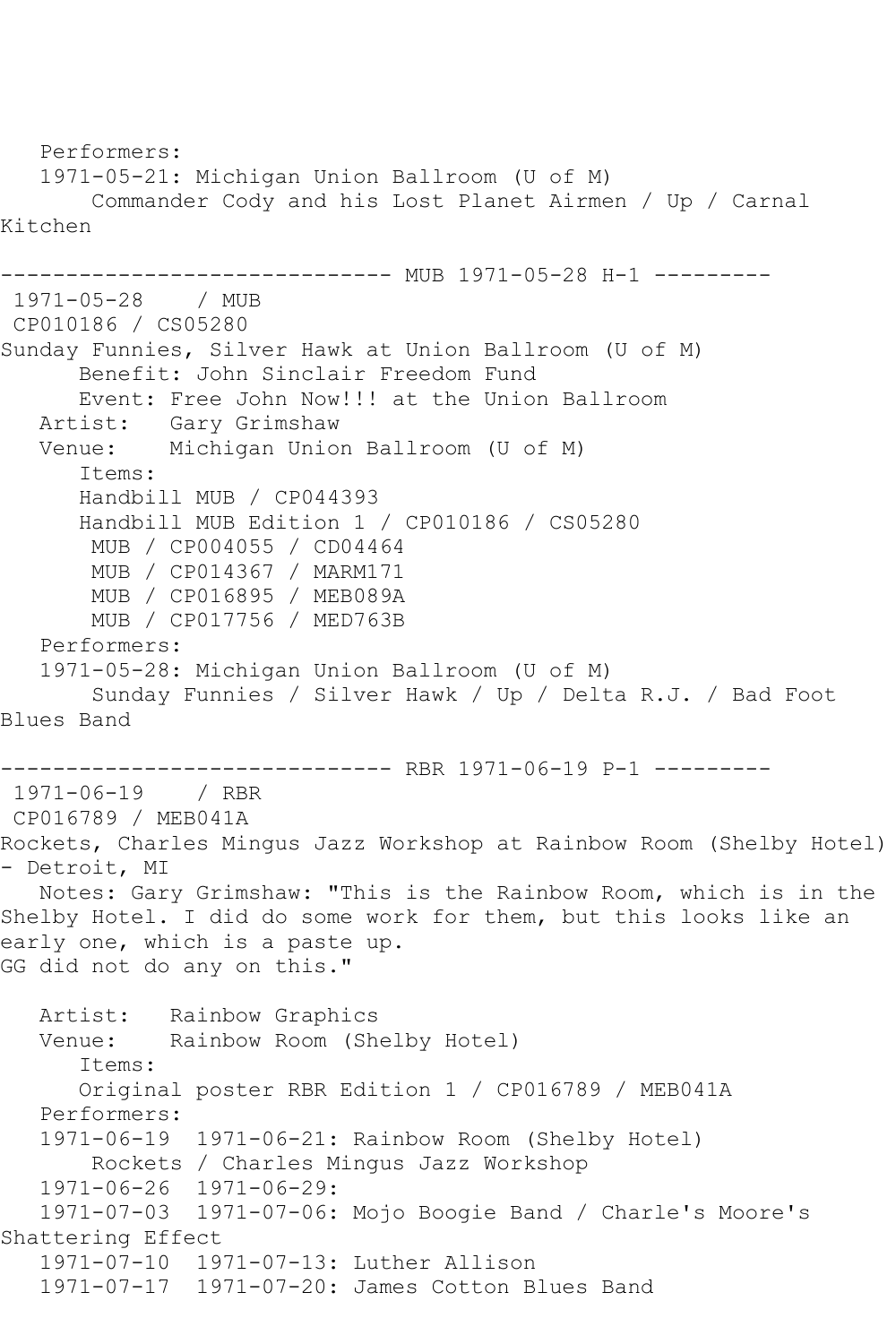------------------------------ RBR 1971-07-31 P-1 --------- 1971-07-31 / RBR CP016790 / MEB041B Rockets, Howlin' Wolf at Rainbow Room (Shelby Hotel) - Detroit, MI Notes: Gary Grimshaw: "This is the Rainbow Room, which is in the Shelby Hotel. I did do some work for them, but this looks like an early one, which is a paste up. GG did not do any on this." Artist: Rainbow Graphics Venue: Rainbow Room (Shelby Hotel) Items: Original poster RBR Edition 1 / CP016790 / MEB041B Original poster RBR Edition 1 / CP017608 / MED677C RBR / CP017626 / MED683C RBR / CP017631 / MED684C Performers: 1971-07-31 1971-08-03: Rainbow Room (Shelby Hotel) Rockets / Howlin' Wolf ---------- RBR 1971-08-21 P-1 ---------1971-08-21 / RBR CP010196 / CS05290 Eddie Nuccilli, Little Mack Collins at Rainbow Room (Shelby Hotel) - Detroit, MI Notes: Gary Grimshaw: "This is the Rainbow Room, which is in the Shelby Hotel. I did do some work for them, but this looks like an early one, which is a paste up. GG did not do any on this." Artist: Rainbow Graphics Venue: Rainbow Room (Shelby Hotel) Items: Original poster RBR Edition 1 / CP010196 / CS05290 RBR / CP016787 / MEB040B RBR / CP017607 / MED677B Performers: 1971-08-21 1971-09-07: Rainbow Room (Shelby Hotel) Eddie Nuccilli / Little Mack Collins / Bob Mcdonald / Hound Dog Taylor / Koko Taylor / Luther Allison / Lightnin' / Sun Ra and his Arkestra / Albert Collins and the Icebreakers ------------------------------ RBR 1971-09-11 H-1 --------- 1971-09-11 / RBR CP004589 / CD05850 James Cotton, Eddie Nuccilli at Rainbow Room - Detroit, MI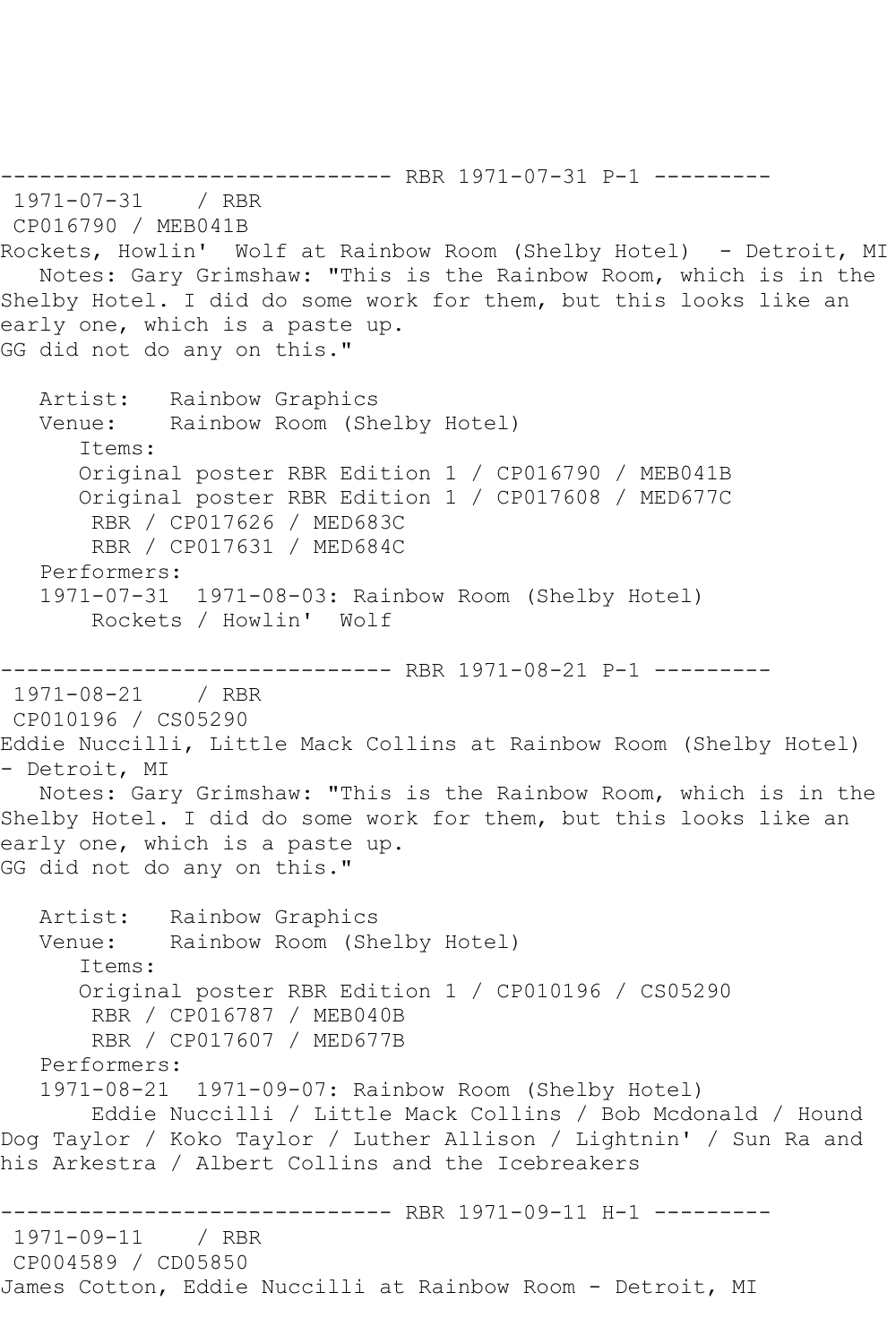Notes: Gary Grimshaw: "This is the Rainbow Room, which is in the Shelby Hotel. I did do some work for them, but this looks like an early one, which is a paste up. GG did not do any on this." Artist: Rainbow Graphics<br>Venue: Rainbow Room (Sh Rainbow Room (Shelby Hotel) Items: Handbill RBR Edition 1 / CP004589 / CD05850 Handbill RBR Edition 1 / CP017606 / MED677A RBR / CP016786 / MEB040A Performers: 1971-09-11 1971-09-21: Rainbow Room (Shelby Hotel) James Cotton Blues Band / Eddie Nuccilli / Friend's Road Show / John Lee Hooker / Rockets ------------------------------ RBR 1971-10-09 P-1 --------- 1971-10-09 / RBR CP017609 / MED677E Martha Reeves at Rainbow Room (Shelby Hotel) - Detroit, MI Notes: Gary Grimshaw: "This is the Rainbow Room, which is in the Shelby Hotel. I did do some work for them, but this looks like an early one, which is a paste up. GG did not do any on this." Artist: Rainbow Graphics Venue: Rainbow Room (Shelby Hotel) Items: Original poster RBR Edition 1 / CP017609 / MED677E RBR / CP016788 / MEB040C Performers: 1971-10-09 1971-10-12: Rainbow Room (Shelby Hotel) Martha Reeves ---------- MUB 1971-10-30 H-1 ---------1971-10-30 / MUB CP010156 / CS05250 Detroit, Mitch Ryder at Michigan Union Ballroom (U of M) - Ann Arbor, MI<br>Artist: Rainbow Graphics Venue: Michigan Union Ballroom (U of M) Items: Handbill MUB Edition 1 / CP010156 / CS05250 MUB / CP017718 / MED730B MUB / CP017822 / MED799B Performers: 1971-10-30: Michigan Union Ballroom (U of M)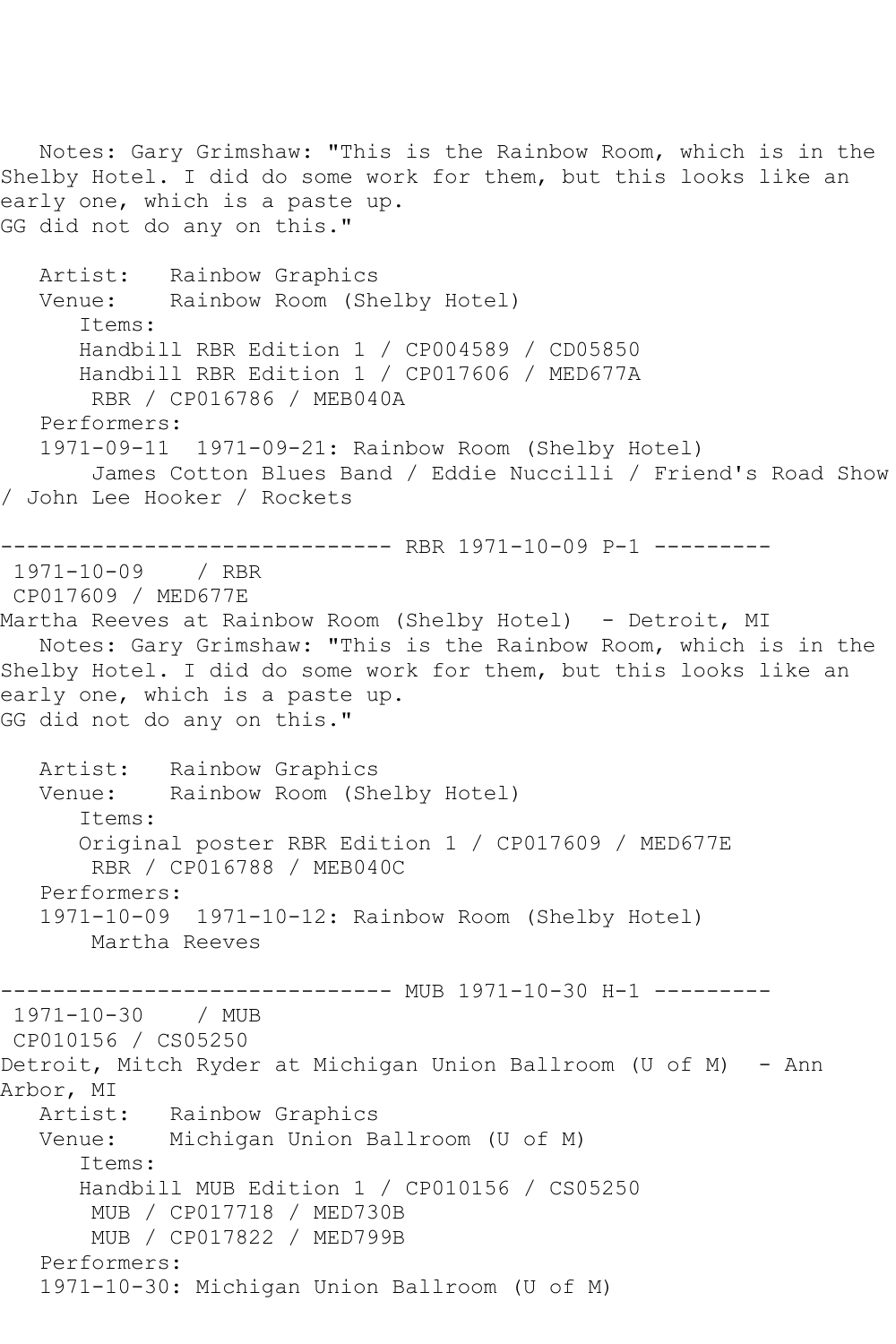Detroit / Mitch Ryder / Up / Brat / Mobius ------------------------------ CWB 1972-02-18 P-1 --------- 1972-02-18 / CWB CP016951 / MEB109A Detroit, Mitch Ryder at Cowtown Ballroom - Crested Butte,, CO Notes: Gary Grimshaw: Not sure who did that. Not Grimshaw. Artist: Rainbow Graphics Venue: Cowtown Ballroom Items: Original poster CWB Edition 1 / CP016951 / MEB109A Performers: 1972-02-18 1972-02-19: Cowtown Ballroom Detroit / Mitch Ryder / Tide ------------------------------ HRP 1972-05-01 P-1 --------- 1972-05-01 / HRP CP044314 Up, John Sinclair at H.R.P. Office - Ann Arbor, MI Series: 1st Anniversary Celebration of the Rainbow People's Pary and Ann Arbor Sun Artist: Rainbow Graphics Venue: H.R.P. Office Promoter: Human Rights Party Items: Original poster HRP Edition 1 / CP044314 Performers: 1972-05-01: H.R.P. Office Up / John Sinclair / Genie Plamondon ------------ LPB 1972-06-02 P-1 ---------1972-06-02 / LPB CP017614 / MED679B Up, John Sinclair at Luna Pier Ballroom - Luna Pier, Artist: Rainbow Graphics Venue: Luna Pier Ballroom Items: Original poster LPB Edition 1 / CP017614 / MED679B LPB / CP017755 / MED763A Performers: 1972-06-02: Luna Pier Ballroom Up / John Sinclair / Motor City Mutants / Genie Plamondon ------------------------------ 1972-06-17 P-1 --------- 1972-06-17 / CP017674 / MED703A Dig it Again on the Diag! People -- Let's Stop the War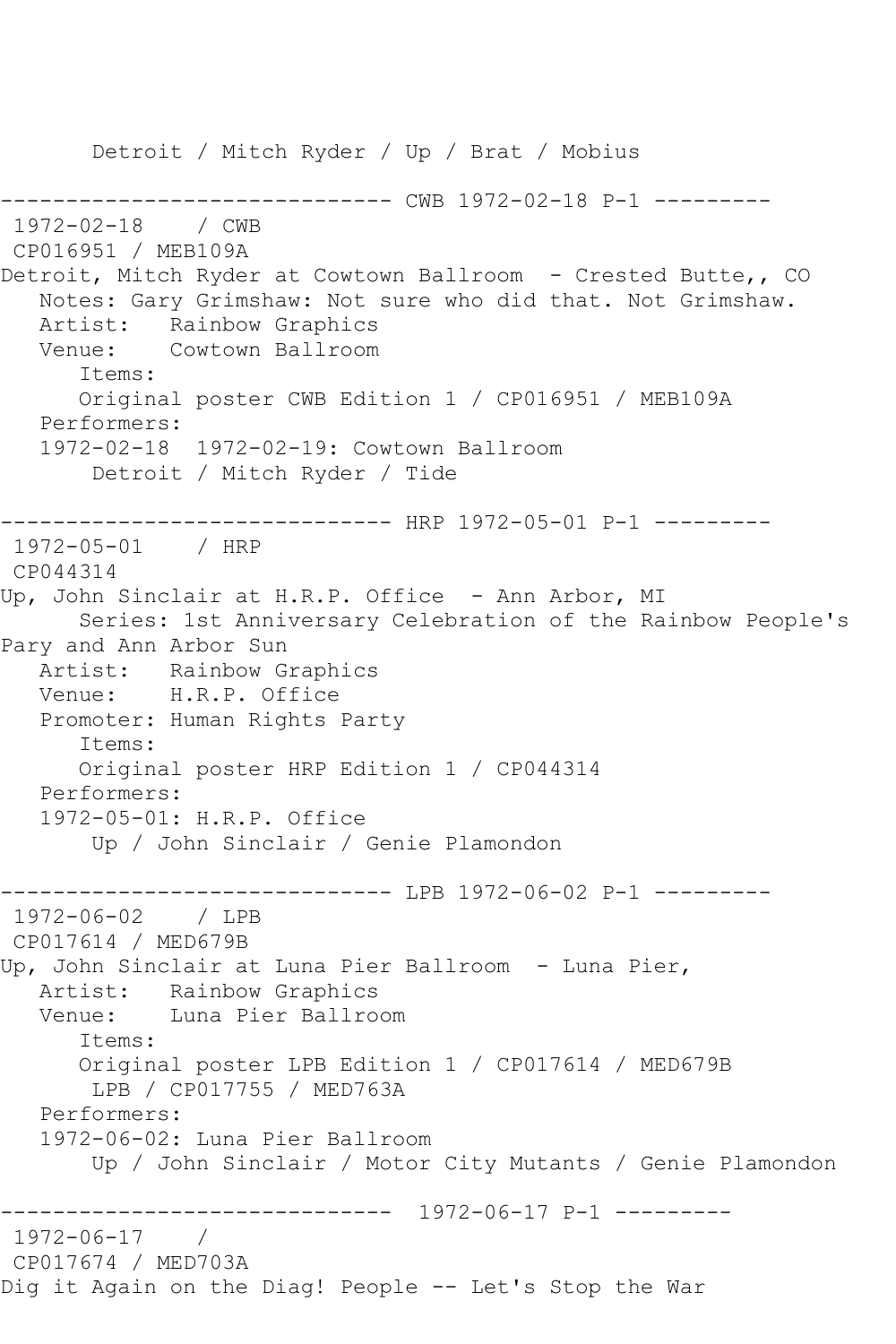Artist: Rainbow Graphics Items: Original poster Edition 1 / CP017674 / MED703A Performers: 1972-06-17: Up / Backslide / Wild Boys / Stash / Knock Down Party Band ------------------------------ UPS 1972-07-08 P-1 --------- 1972-07-08 / UPS CP017709 / MED718A Up, Derelict at Upstairs Ballroom - Lima, OH Artist: Rainbow Graphics Venue: Upstairs Ballroom Items: Original poster UPS Edition 1 / CP017709 / MED718A Performers: 1972-07-08: Upstairs Ballroom Up / Derelict ------------------------------ OSM 1972-07-23 P-1 --------- 1972-07-23 / OSM CP017707 / MED717A Up, Wild Boys at Otis Spann Memorial Field - Ann Arbor, MI Artist: Rainbow Graphics Venue: Otis Spann Memorial Field Items: Original poster OSM Edition 1 / CP017707 / MED717A Performers: 1972-07-23: Otis Spann Memorial Field Up / Wild Boys / Knock Down Party Band / Wet Nas Teez ------------------------------ MUB 1972-07-28 H-1 --------- 1972-07-28 / MUB CP017814 / MED793A Commander Cody and his Lost Planet Airmen, Boogie Brothers at Union Ballroom - Ann Arbor, MI Artist: Rainbow Graphics Venue: Michigan Union Ballroom (U of M) Items: Handbill MUB / CP044397 Handbill MUB Edition 1 / CP017814 / MED793A Performers: 1972-07-28: Michigan Union Ballroom (U of M) Commander Cody and his Lost Planet Airmen / Boogie Brothers / Stone School Road

------------------------------ MRFP 1972-08-01 P-1 ---------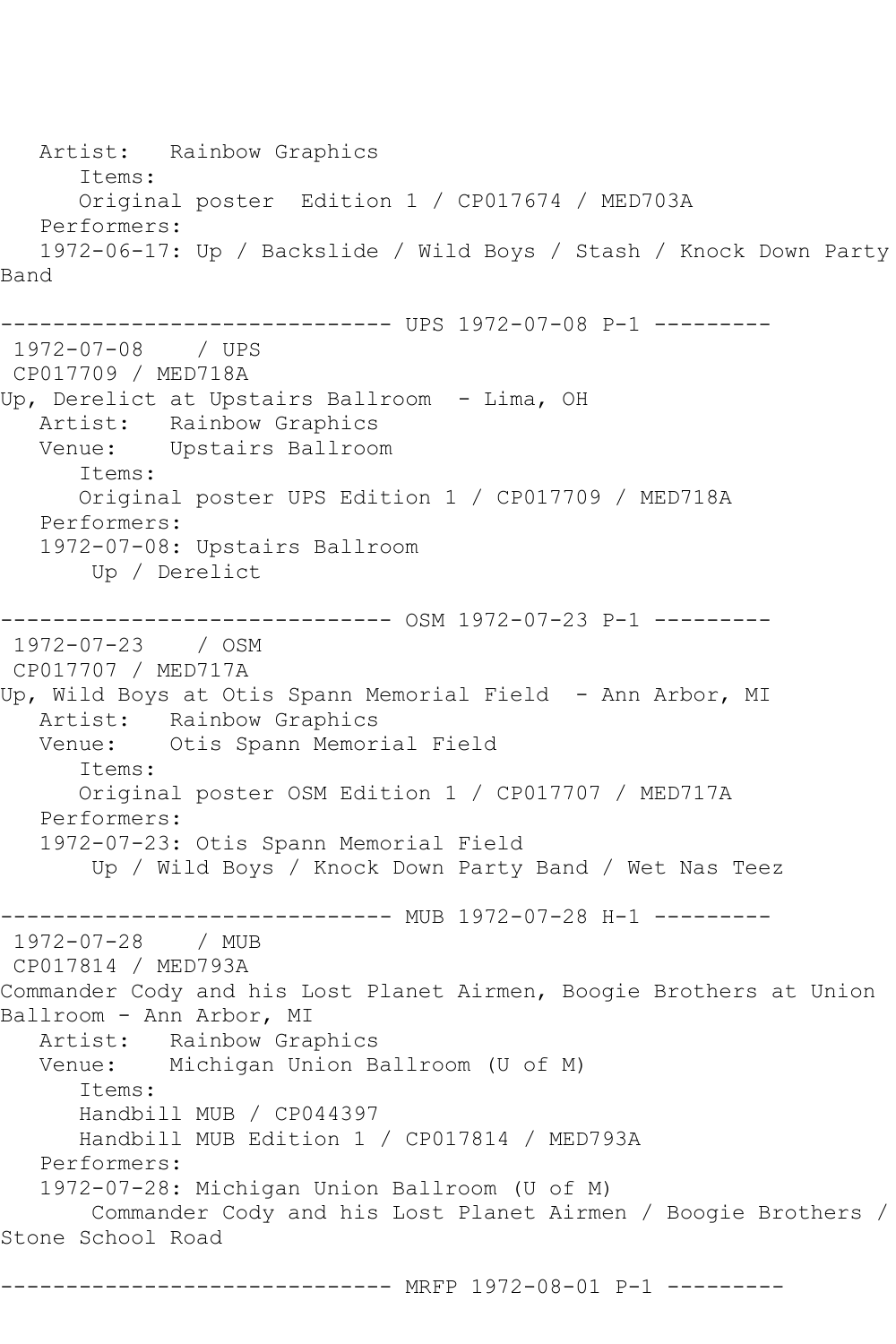```
1972-08-01 / MRFP 
CP017806 / MED789A
Mojo Boogie Band at Mr. Flood's Party  – Ann Arbor, MI
  Artist: Rainbow Graphics<br>Venue: Mr. Flood's Part
            Mr. Flood's Party
       Items:
       Original poster MRFP Edition 1 / CP017806 / MED789A
   Performers:
   1972-08-01: Mr. Flood's Party
        Mojo Boogie Band
------------------------------ OSM 1972-08-06 H ---------
1972-08-06 / OSM 
CP044303
A Free Rock 'n' Roll Concert at Otis Spann Memorial Field
   Artist: Rainbow Graphics
   Venue: Otis Spann Memorial Field
   Promoter: Ann Arbor Community Parks Program
       Items:
      Handbill OSM / CP044303
   Performers:
   1972-08-06: Otis Spann Memorial Field
        TNT / Buddies In the Saddle / Lokinaadha / Peter Stark / Joe 
Harrison
------------------------------ ODY 1972-09-04 P-1 ---------
1972-09-04 / ODY 
CP017810 / MED791A
Frut at Odyssey
      Event: Benefit for the Ann Arbor Sun
   Artist: Rainbow Graphics
   Venue: Odyssey
       Items:
      Original poster ODY Edition 1 / CP017810 / MED791A
   Performers:
   1972-09-04: Odyssey
        Frut
------------------------------ UAC 1972-09-15 P ---------
1972-09-15 / UAC 
CP004612 / CD05873
UAC Daystar Concert Series
   Artist: Rainbow Graphics
   Venue: UAC/Daystar
       Items:
       Original poster UAC / CP004612 / CD05873
   Performers:
```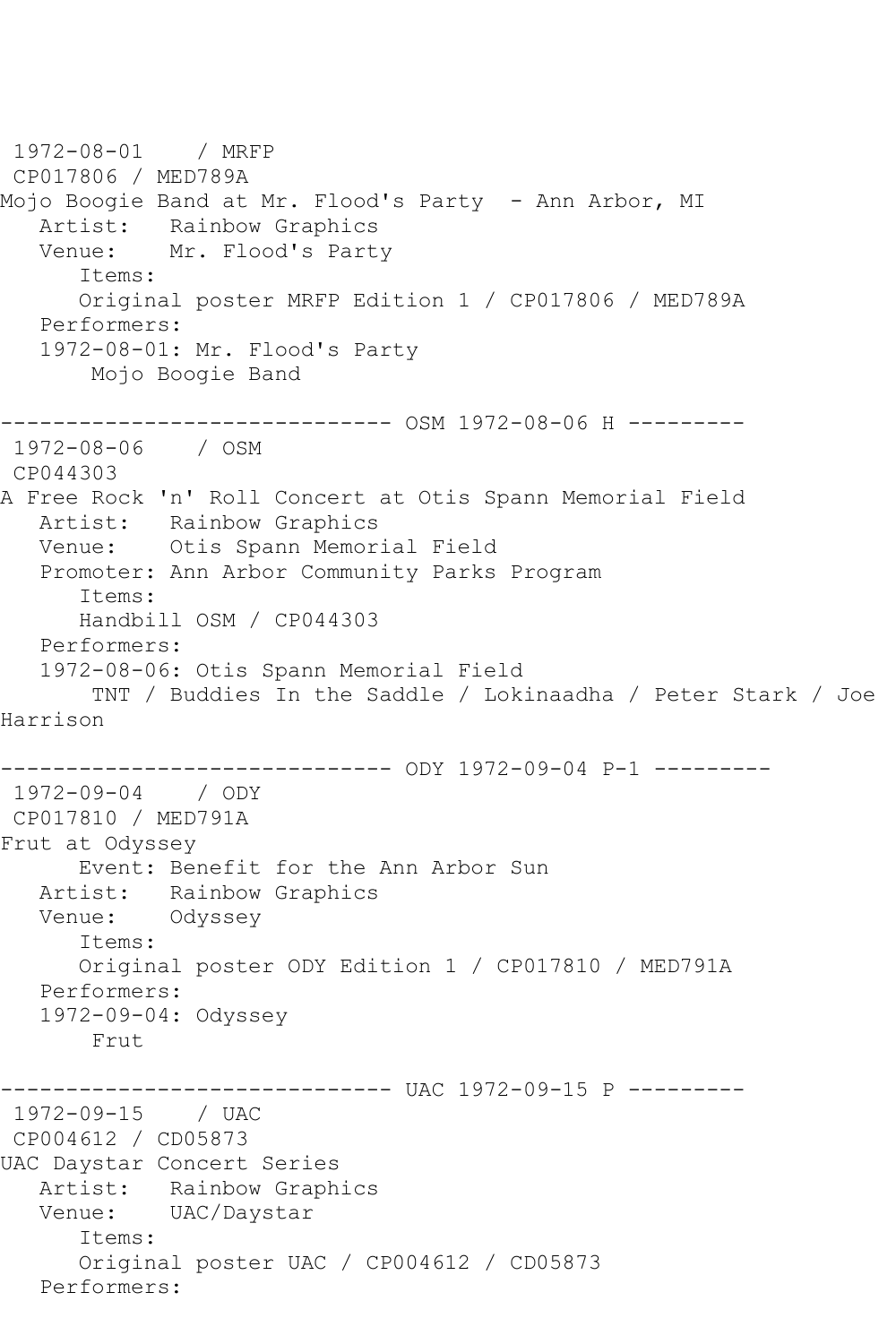```
------------------------------ PEO 1972-09-22 H ---------
1972-09-22 / PEO 
CP044450
River City - Fairfax, CA, Wild Boys at People's Ballroom - Ann 
Arbor, MI
   Notes: All Grimshaw, except dancers, which are by Mike Brady
   Artist: Gary Grimshaw
   Venue: People's Ballroom
       Items:
       Handbill PEO / CP044450
       Handbill PEO Edition 1 / CP016742 / MEB014A
   Performers:
   1972-09-22 1972-09-23: People's Ballroom
        River City / Wild Boys
    1972-09-24: Art Ensemble of Chicago
------------------------------ MRFP 1972-09-27 H ---------
1972-09-27 / MRFP 
CP044326
Diesel Smoke and Dangerous Curves, Dangerous Curves at Mr. Flood's 
Party - Ann Arbor, MI
       Benefit: Tribal Network
   Artist: Rainbow Graphics
   Venue: Mr. Flood's Party
       Items:
       Handbill MRFP / CP044326
       Handbill MRFP Edition 1 / CP017670 / MED701A
   Performers:
    1972-09-27: Mr. Flood's Party
        Diesel Smoke and Dangerous Curves / Dangerous Curves
                   ------------------------------ PEO 1972-10-13 P ---------
1972-10-13 / PEO 
CP045989 / CP045989
Detroit, Flack at Peoples Ballroom
  Artist: Gary Grimshaw<br>Venue: People's Ball:
           People's Ballroom
       Items:
       Original poster PEO / CP045989 / CP045989
   Performers:
    1972-10-13 1972-10-14: People's Ballroom
        Detroit / Flack
------------------------------ POW 1972-10-23 H ---------
```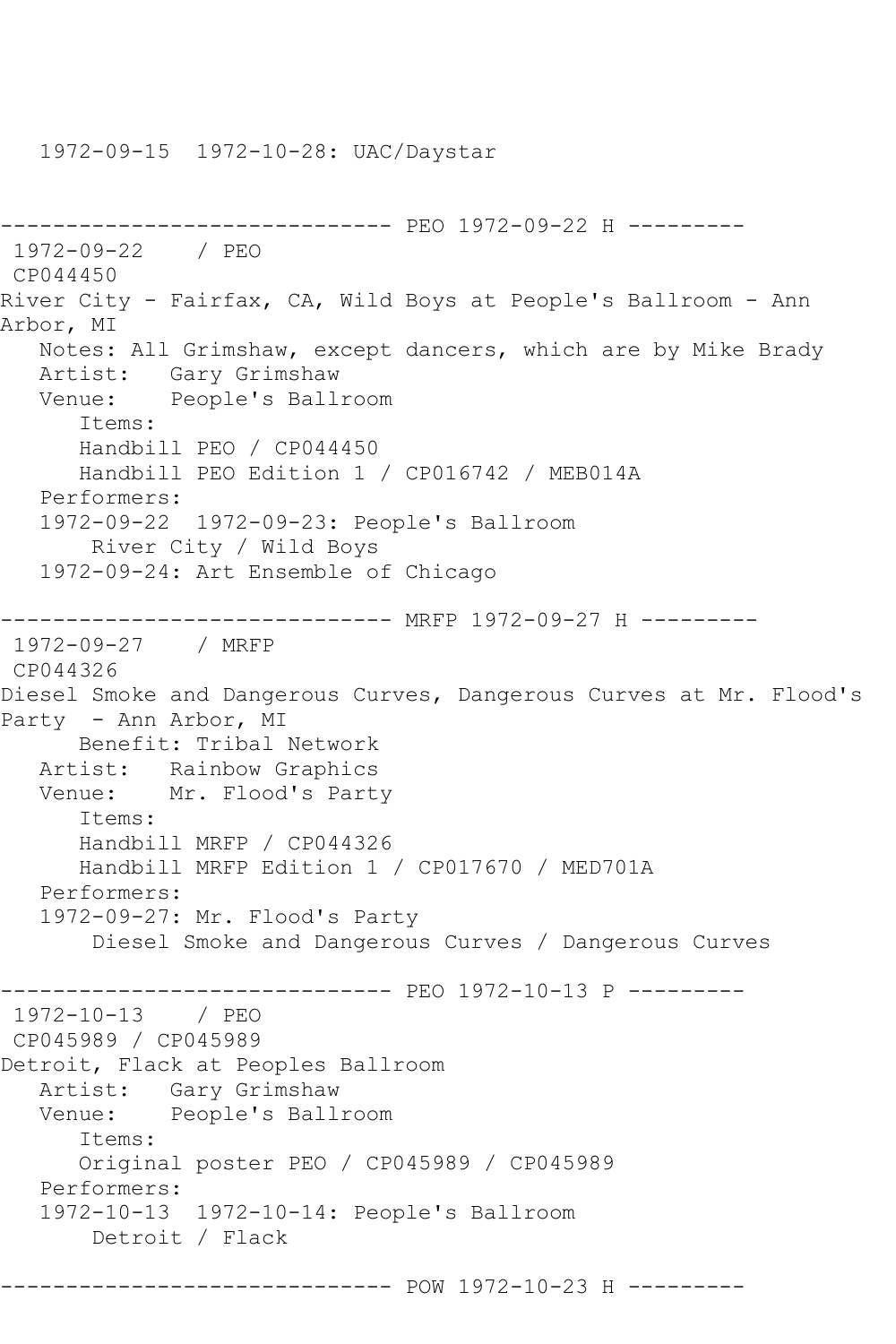1972-10-23 / POW CP044385 Reverend Jesse Jackson at Powers Center - Ann Arbor, MI Artist: Rainbow Graphics<br>Venue: Powers Center Powers Center Items: Handbill POW / CP044385 Performers: 1972-10-23: Powers Center Reverend Jesse Jackson ------------------------------ -4.201 1972-10-27 P-1 --------- 1972-10-27 / 4.201 CP001452 / 1474 Chuck Berry, Drifters at Eastern Michigan University - Ypsilanti, MI Notes: Gary Grimshaw: Greg Sobran. I think this is a collaboration between Mike Brady and Greg Sobran. I think Gregg did the lettering and mike did the drawing. This item appears in the Art of Rock book, plate no. 4.201 Artist: Rainbow Graphics Venue: Eastern Michigan University Promoter: M.E.C. Items: Original poster -4.201 Edition 1 / CP001452 / 1474 (17 x 22- 1/2) AORPlate: 4.201 Performers: 1972-10-27: Eastern Michigan University Chuck Berry / Drifters / Woolies ------------------------------ PEO 1972-11-10 P-1 --------- 1972-11-10 / PEO CP044288 Radio King and his Court of Rhythm, Blue Jukes at People's Ballroom - Ann Arbor, MI Notes: Gary Grimshaw: "Done by Amy Horowitz. She worked with us and did a lot of flyers. We worked together. She was part of the art gang in the basement of 1520 Hill Street." Artist: Amy Horowitz Venue: People's Ballroom Items: Original poster PEO Edition 1 / CP044288 Performers:

```
 1972-11-10 1972-11-11: People's Ballroom
```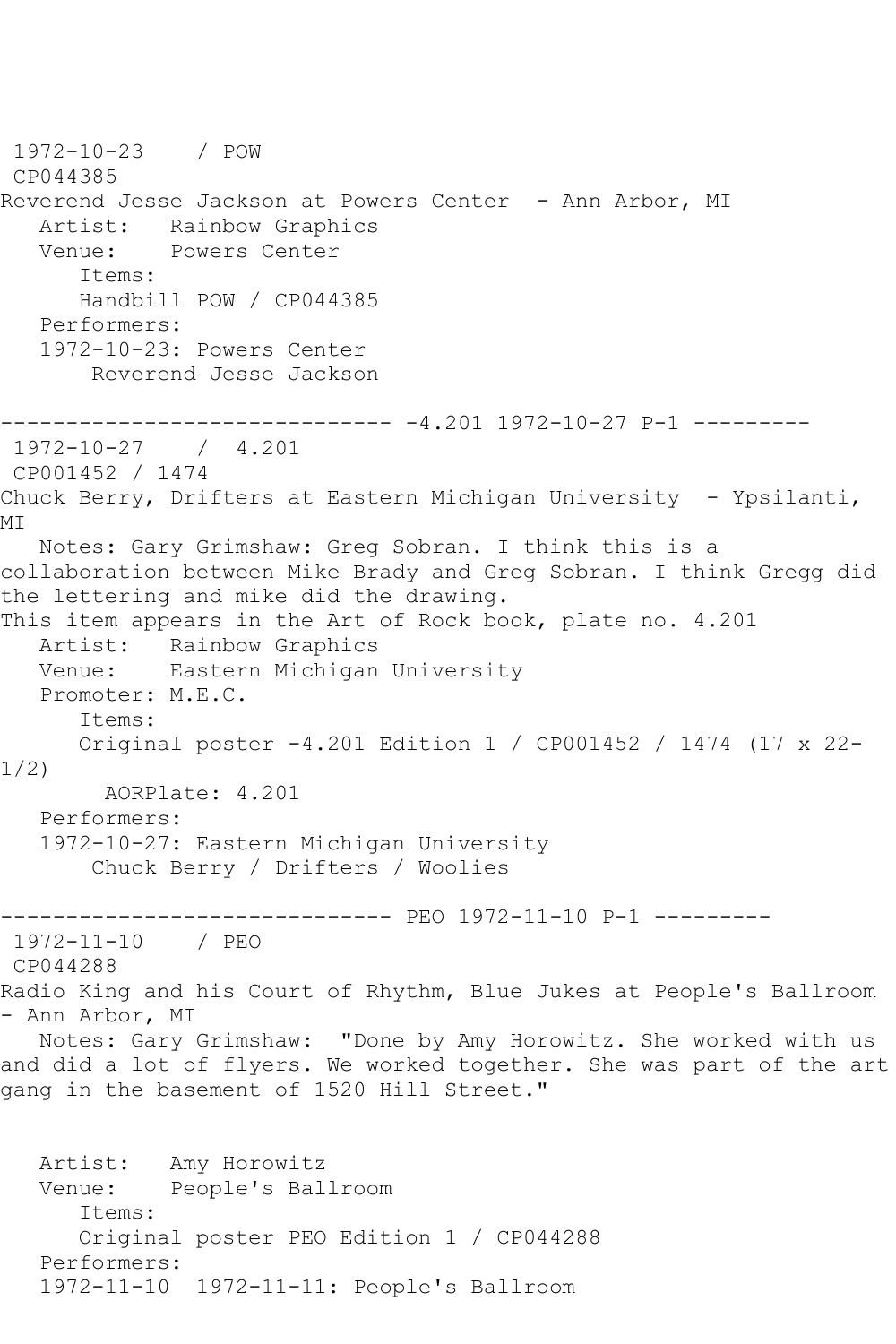Radio King and his Court of Rhythm / Blue Jukes 1972-11-12: Rio Smokehouse / Walrus ------------------------------ PEO 1972-11-17 P --------- 1972-11-17 / PEO CP045974 / CP045974 Rio Smokehouse, Thunder at Peoples Ballroom Artist: Rainbow Graphics Venue: People's Ballroom Items: Original poster PEO / CP045974 / CP045974 Performers: 1972-11-17 1972-11-18: People's Ballroom Rio Smokehouse / Thunder ------------------------------ PEA 1972-11-18 P-1 --------- 1972-11-18 / PEA CP016729 / MEB007B New Heavenly Blues Busters, Julia at Pease Auditorium - Ypsilanti, MI Notes: Gary Grimshaw: "This was done by Greg Sobran. He was a real good graphic artist. He had a good thing going. He was actually doing advertising for banks in that area. He was a real professional artist. But he really liked to do the rock n' roll stuff too." Artist: Greg Sobran<br>Venue: Pease Audit Pease Auditorium Items: Original poster PEA Edition 1 / CP016729 / MEB007B Performers: 1972-11-18: Pease Auditorium New Heavenly Blues Busters / Julia ------------------------------ ODY 1972-11-28 H-1 --------- 1972-11-28 / ODY CP044296 Jailhouse rock with Lightnin', Radio King and his Court of Rhythm at Odyssey - Ann Arbor, MI Notes: Gary Grimshw: "I like the logo that was suggested by the central committee of the White Panther Party to have the four fists that are all different colors." Benefit: Benefit for the Michigan Committee for Prisoner's Rights Artist: Rainbow Graphics Venue: Odyssey Items: Handbill / CP044506 Handbill / CP044297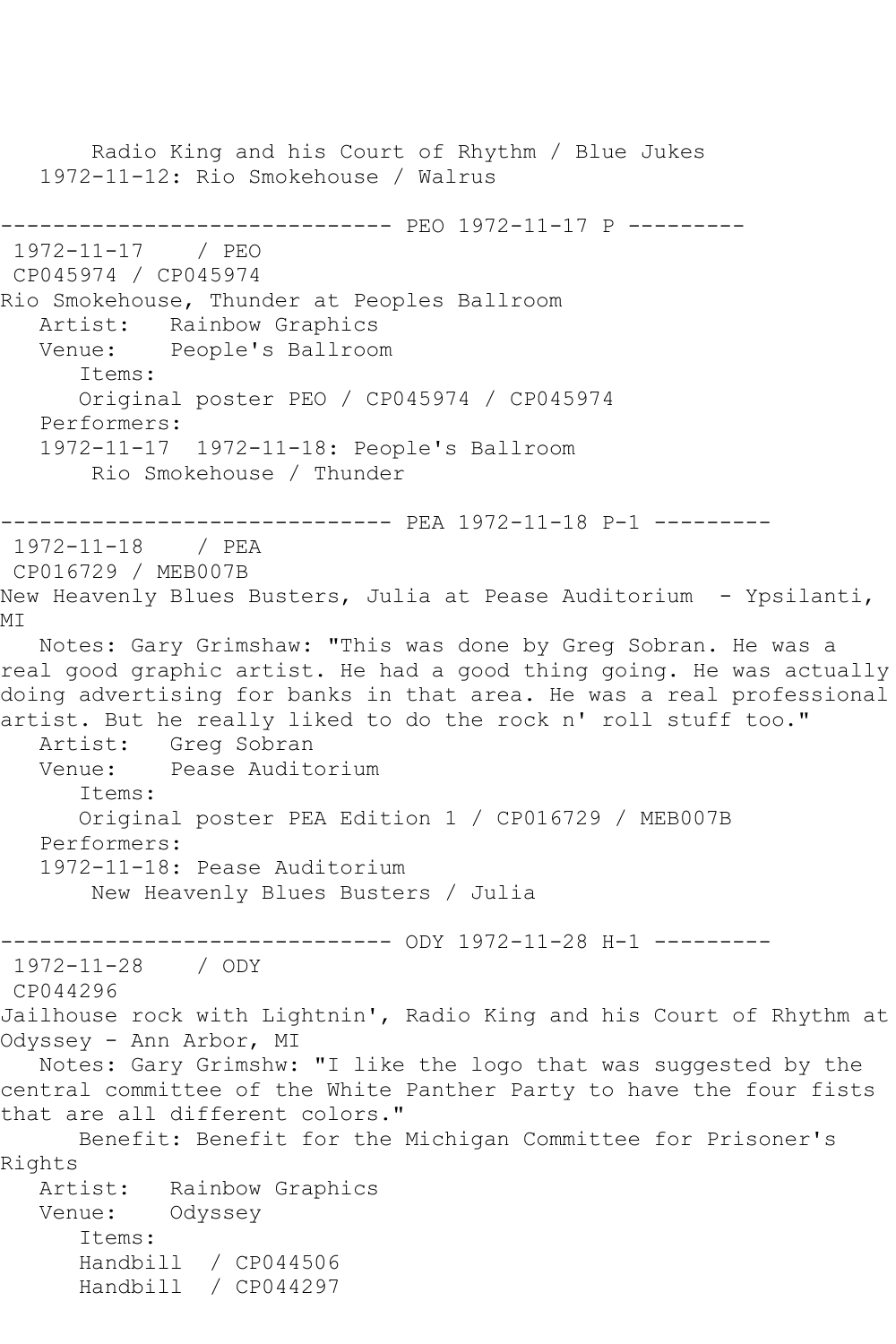Handbill ODY Edition 1 / CP044296 Performers: 1972-11-28: Odyssey Lightnin' / Radio King and his Court of Rhythm --------------------- MAC 1972-12-18 H ---------1972-12-18 / MAC CP044715 Deliverance, Leaves of Grass at Mackinac Jacks - Ann Arbor, MI Notes: Gary Grimshaw: Sun Logo. I did that Deliverance logo, but the actual layout was done by someone else. Event: Benefit for the Ann Arbor Sun Artist: Rainbow Graphics Venue: Mackinac Jacks Items: Handbill MAC / CP044715 Handbill MAC Edition 1 / CP017807 / MED789B MAC / CP016956 / MEB111B Performers: 1972-12-18: Mackinac Jacks Deliverance / Leaves of Grass ------------------------------ WNR 1972-12-31 P-1 --------- 1972-12-31 s / WNR CP017722 / MED733A John Sinclair, WNRZ at WNRZ - Detroit, MI Artist: Rainbow Graphics<br>Venue: WNRZ Venue: Items: Original poster WNR / CP044761 Original poster WNR Edition 1 / CP017722 / MED733A Original poster WNR Edition 1 / CP017724 / MED734A Performers: 1972-12-31 su: WNRZ John Sinclair / WNRZ / Super Tokes ------------------------------ MAC 1973 P-1 --------- 1973 / MAC CP016984 / MEB124A Lightnin', Rockets at Mackinac Jacks - Ann Arbor, MI Notes: Grimshaw: Not me. Artist: Rainbow Graphics Venue: Mackinac Jacks Items: Original poster MAC Edition 1 / CP016984 / MEB124A Performers: 1973: Mackinac Jacks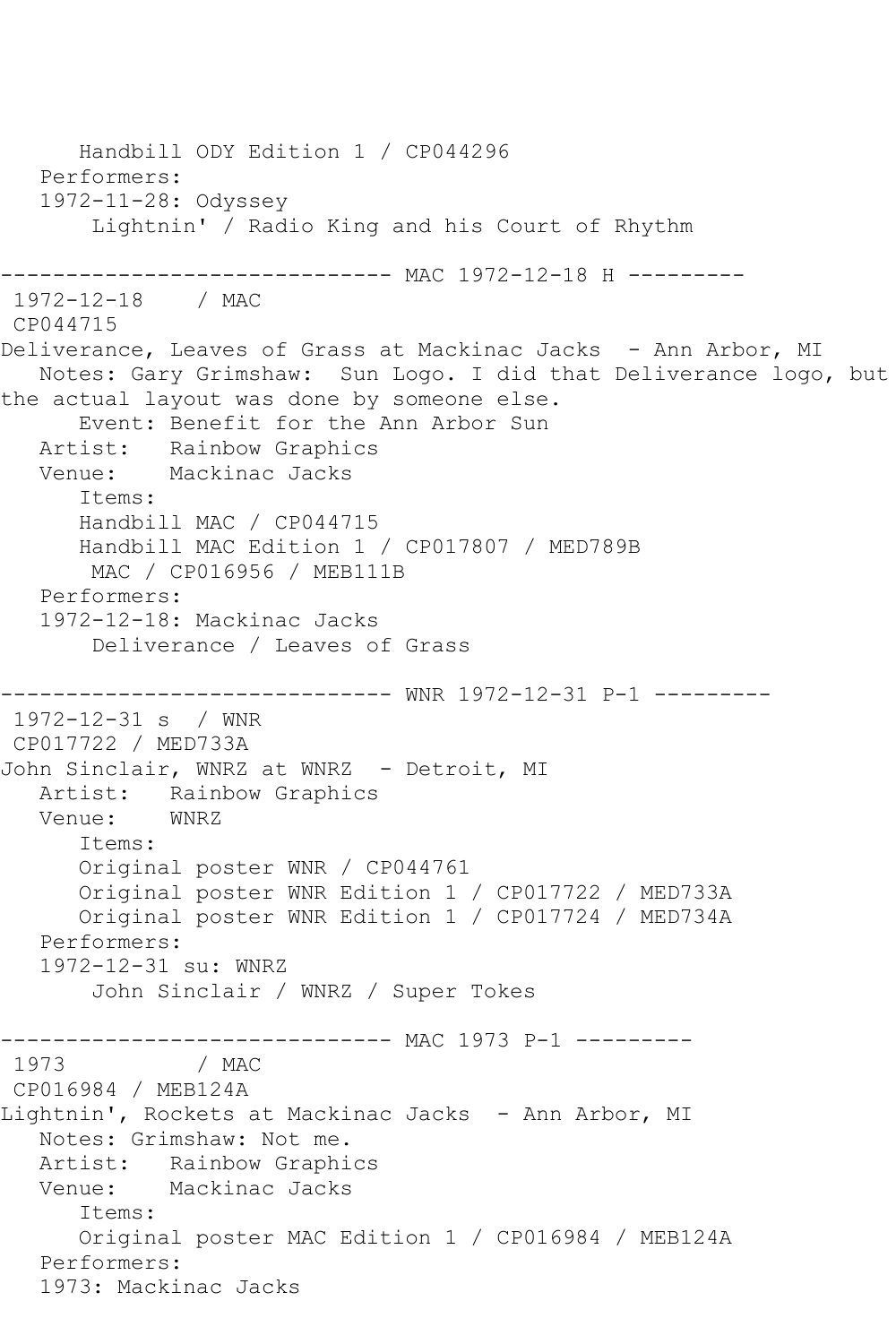Lightnin' / Rockets / Detroit ------------------------------ 1973 P-1 --------- 1973 / CP017042 / MEB172 David Sinclair for City Council, 2nd Ward Notes: Gary Grimshaw: I did the layout on that. Artist: Rainbow Graphics Items: Original poster Edition 1 / CP017042 / MEB172 Performers: 1973: David Sinclair ------------------------------ ODY 1973 P-1 --------- 1973 / ODY CP017567 / MED657B Radio King and his Court of Rhythm, Uprising at Odyssey Artist: Rainbow Graphics Venue: Odyssey Items: Original poster ODY Edition 1 / CP017567 / MED657B ODY / CP017695 / MED710B Performers: 1973: Odyssey Radio King and his Court of Rhythm / Uprising ------------------------------ 1973 P-1 --------- 1973 / CP017568 / MED658A Radio King Stationary Artist: Rainbow Graphics Items: Original poster Edition 1 / CP017568 / MED658A Performers: 1973: Radio King and his Court of Rhythm ------------------------------ ODY 1973 P-1 --------- 1973 / ODY CP017706 / MED716B Uprising at Odyssey Artist: Rainbow Graphics Venue: Odyssey Items: Original poster ODY Edition 1 / CP017706 / MED716B Performers: 1973: Odyssey Uprising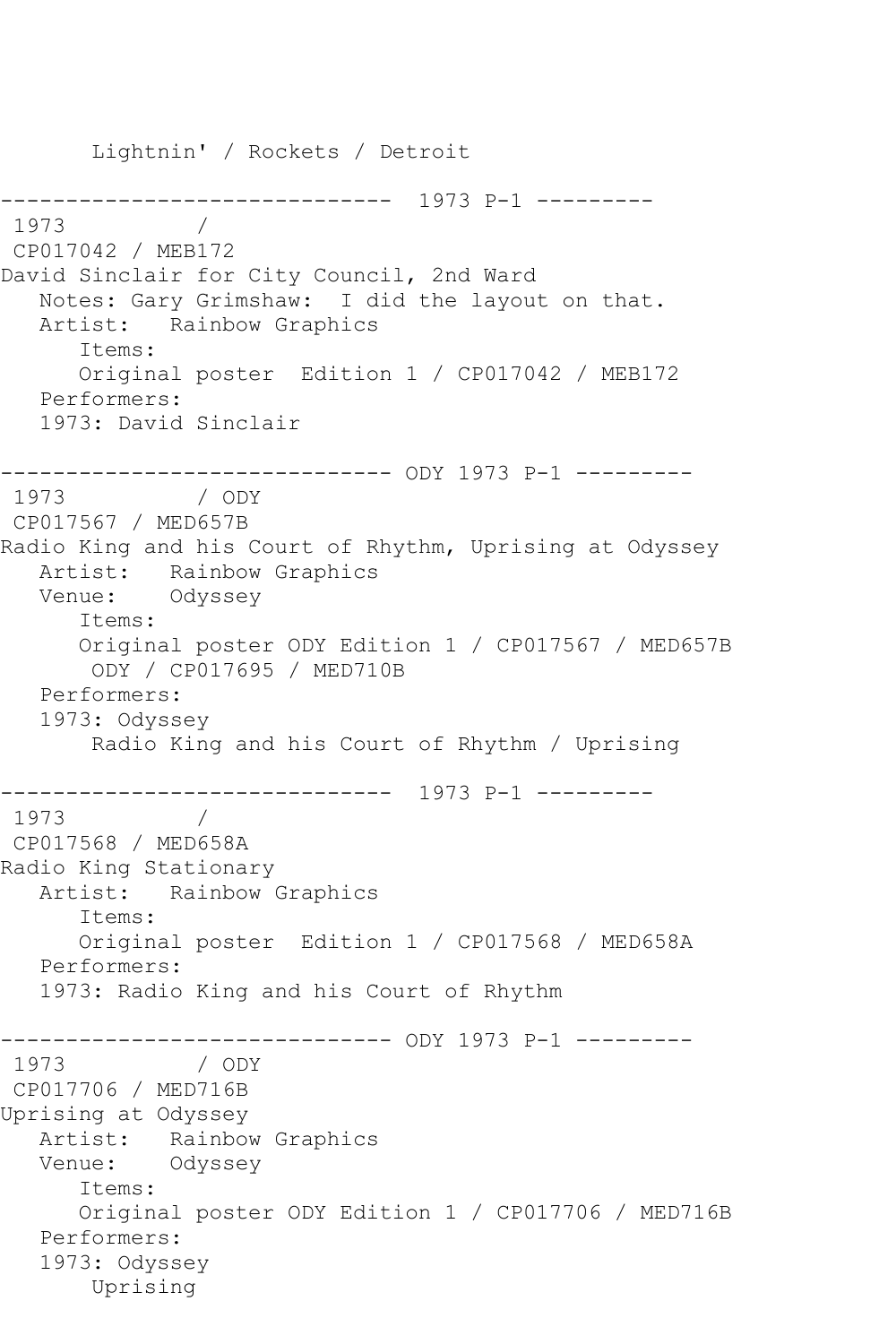------------------------------ RRF 1973-01-08 P-1 --------- 1973-01-08 / RRF CP017581 / MED664A John Lee Hooker, Brooklyn Blues Busters at Rock and Roll Farm - Wayne, MI Artist: Rainbow Graphics Venue: Rock and Roll Farm Items: Original poster RRF Edition 1 / CP017581 / MED664A Performers: 1973-01-08 1973-01-09: Rock and Roll Farm John Lee Hooker / Brooklyn Blues Busters 1973-01-10 1973-01-13: Salem Witchcraft ------------------------------ KPL 1973-01-11 P-1 --------- 1973-01-11 / KPL CP016996 / MEB130A Pharoah Sanders, Sun Ra at King Pleasure - Ann Arbor, MI Notes: Gary Grimshaw: I did do that one. Artist: Gary Grimshaw Venue: King Pleasure Items: Original poster KPL Edition 1 / CP016996 / MEB130A Price: 300.00 Performers: 1973-12-20 1973-12-22: King Pleasure Pharoah Sanders 1973-12-31 1973-01-01: Sun Ra and his Arkestra 1973-01-11 1973-01-12: Doc Watson 1973-01-15 1973-01-19: Dizzy Gillespie ------------------------------ COB 1973-01-21 P-1 --------- 1973-01-21 / COB CP016815 / MEB054A Dam Sanders and Visions, Pioneer Jazz Orchestra at Cobb's Corner -Detroit, MI Notes: Gary Grimshaw: Not something Frank Bach did, but might be something Frank would art direct. Frank became John's art director, after I moved to Detroit, in 1974. Benefit: Benefit Concert for Jimmy Allen Artist: Rainbow Graphics Venue: Cobb's Corner Promoter: Allied Artists Association Items: Original poster COB Edition 1 / CP016815 / MEB054A Performers: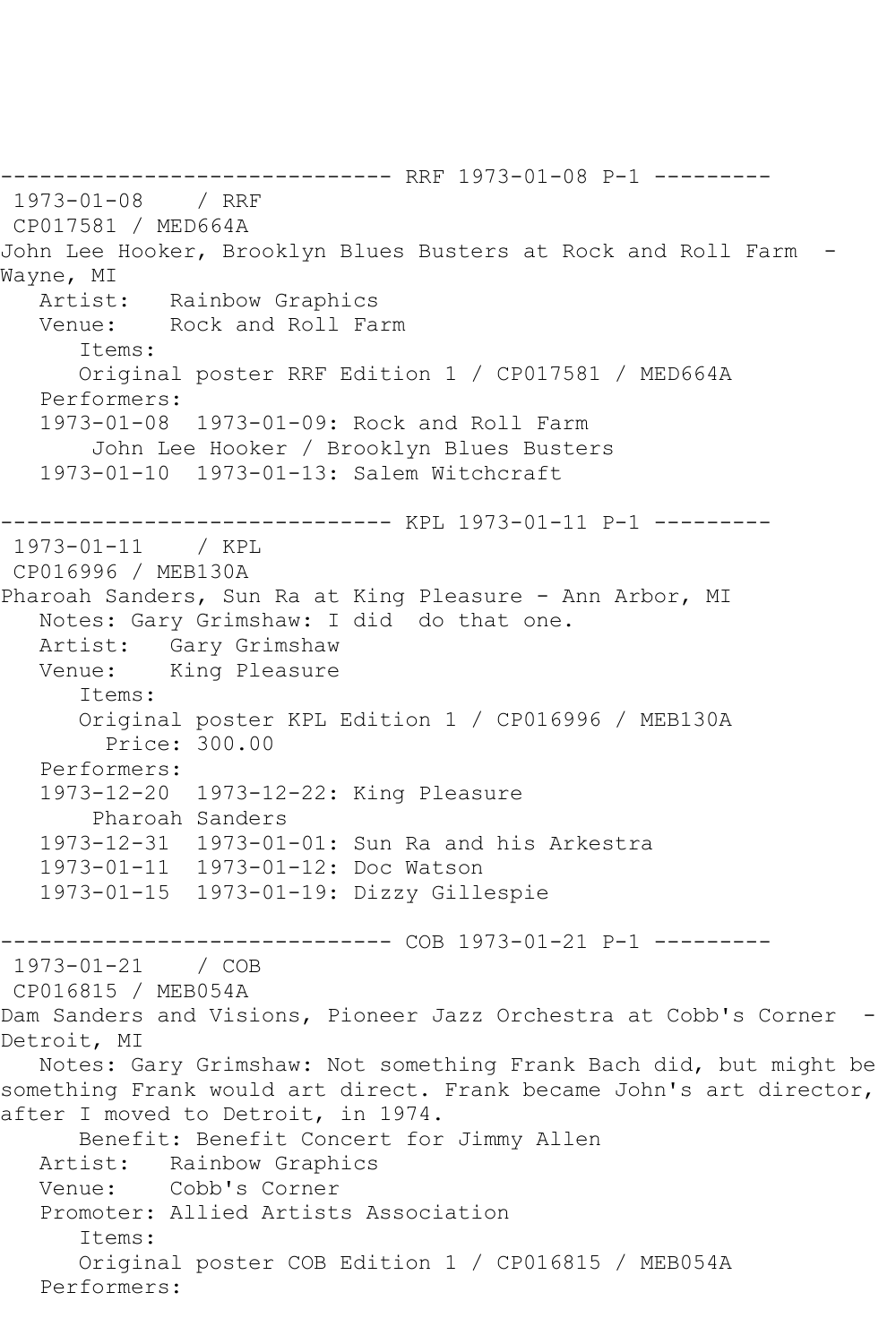1973-01-21: Cobb's Corner Dam Sanders and Visions / Pioneer Jazz Orchestra / Impact ------------------------------ MAC 1973-01-22 P-1 --------- 1973-01-22 / MAC CP016985 / MEB124B WNRZ Community Marathon! Lightnin, Lightnin at Mackinac Jacks Benefit: People's Ballroom, Community Center Artist: Gary Grimshaw<br>Venue: Mackinac Jack: Mackinac Jacks Items: Original poster MAC Edition 1 / CP016985 / MEB124B Price: 25.00 Performers: 1973-01-22: Mackinac Jacks Lightnin' / Radio King and his Court of Rhythm 1973-01-23: Blind Pig Mojo Boogie Band / Diesel Smoke and Dangerous Curves / Dangerous Curves 1973-01-23: Odyssey Iron Horse Exchange / Locomobile ------------------------------ WNRZ 1973-01-22 P-1 --------- 1973-01-22 / WNRZ CP017729 / MED736B WNRZ Community Marathon! at WNRZ Artist: Rainbow Graphics<br>Venue: WNRZ Venue: Items: Original poster WNRZ Edition 1 / CP017729 / MED736B Performers: 1973-01-22 1973-01-23: WNRZ WNRZ ------------------------------ 1973-01-22 P-1 --------- 1973-01-22 / CP017716 / MED729B WNRZ Community Marathon: Help Us to Rebuild Artist: Rainbow Graphics Promoter: Community Center, Ann Arbor Items: Original poster Edition 1 / CP017716 / MED729B Performers: 1973-01-22 1973-01-23: WNRZ ------------------------------ WNRZ 1973-01-24 P-1 --------- 1973-01-24 / WNRZ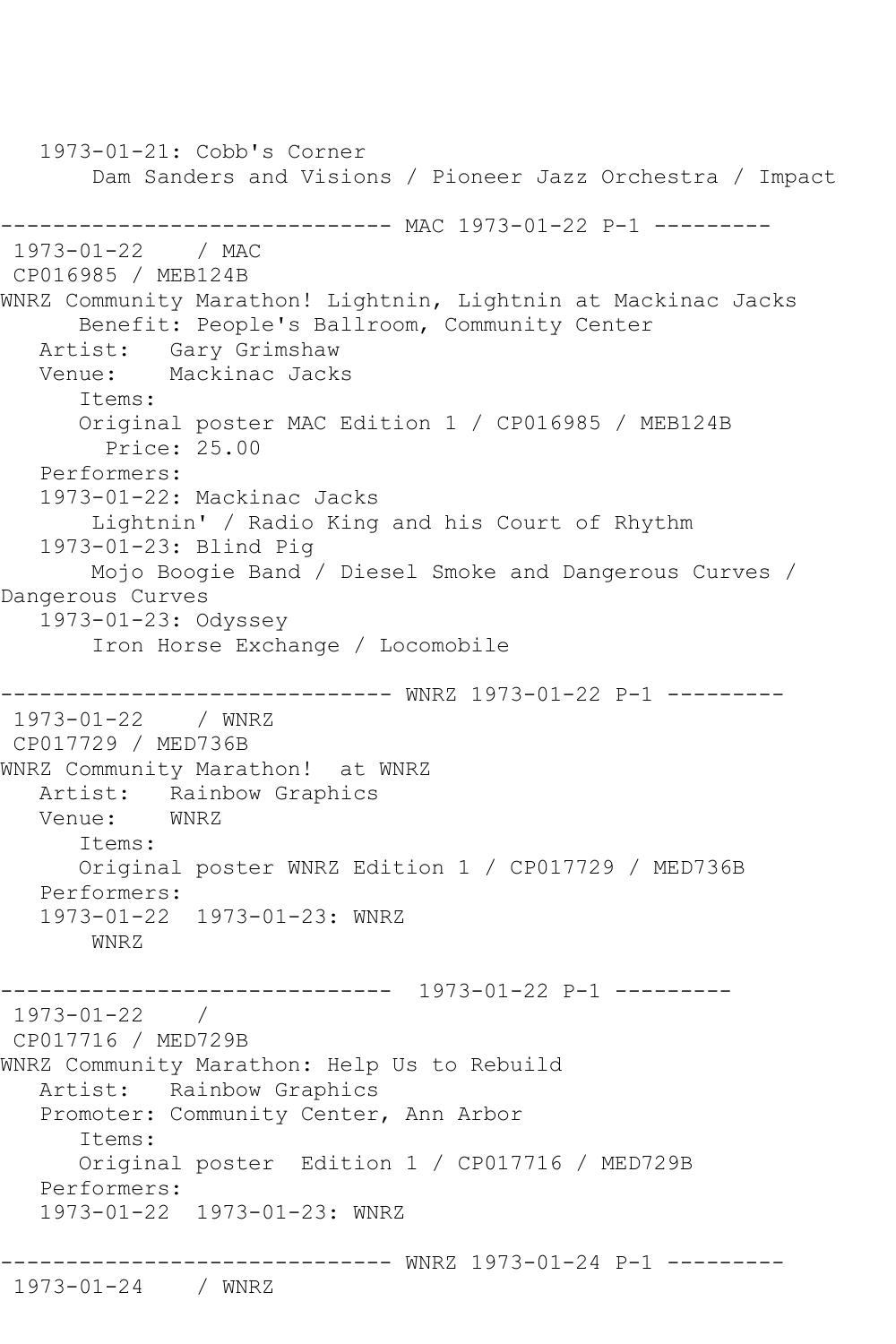CP017727 / MED735A WNRZ - Detroit, MI, John Sinclair at WNRZ - Detroit, MI Artist: Rainbow Graphics Venue: WNRZ Items: Original poster WNRZ Edition 1 / CP017727 / MED735A Performers: 1973-01-24: WNRZ WNRZ / John Sinclair ------------------------------ POW 1973-01-24 H --------- 1973-01-24 / POW CP044366 David Bromberg, Terry Tate at Power Center - Ann Arbor, MI Artist: Rainbow Graphics Venue: Powers Center Items: Original poster POW Edition 1 / CP017680 / MED705A Handbill POW / CP044366 Performers: 1973-01-24: Powers Center David Bromberg / Terry Tate Blues Band ------------------------------ ODY 1973-01-30 P-1 --------- 1973-01-30 / ODY CP016739 / MEB012B Mixed Generation, Walrus at Odyssey Notes: Gary Grimshaw: That was Pasteup job. I did the logo at the top and the one at the bottom, but the central part was just Presstype.<br>:Artist Gary Grimshaw Venue: Odyssey Items: Original poster ODY Edition 1 / CP016739 / MEB012B ODY / CP016740 / MEB013A Performers: 1973-01-30: Odyssey Mixed Generation / Walrus ------------------------------ WNRZ 1973-02-04 P-1 ----------<br>1973-02-04 / WNRZ  $1973 - 02 - 04$ CP017725 / MED734B WNRZ, John ColtraneChronology at WNRZ Artist: Rainbow Graphics<br>Venue: WNRZ Venue: Items: Original poster WNRZ Edition 1 / CP017725 / MED734B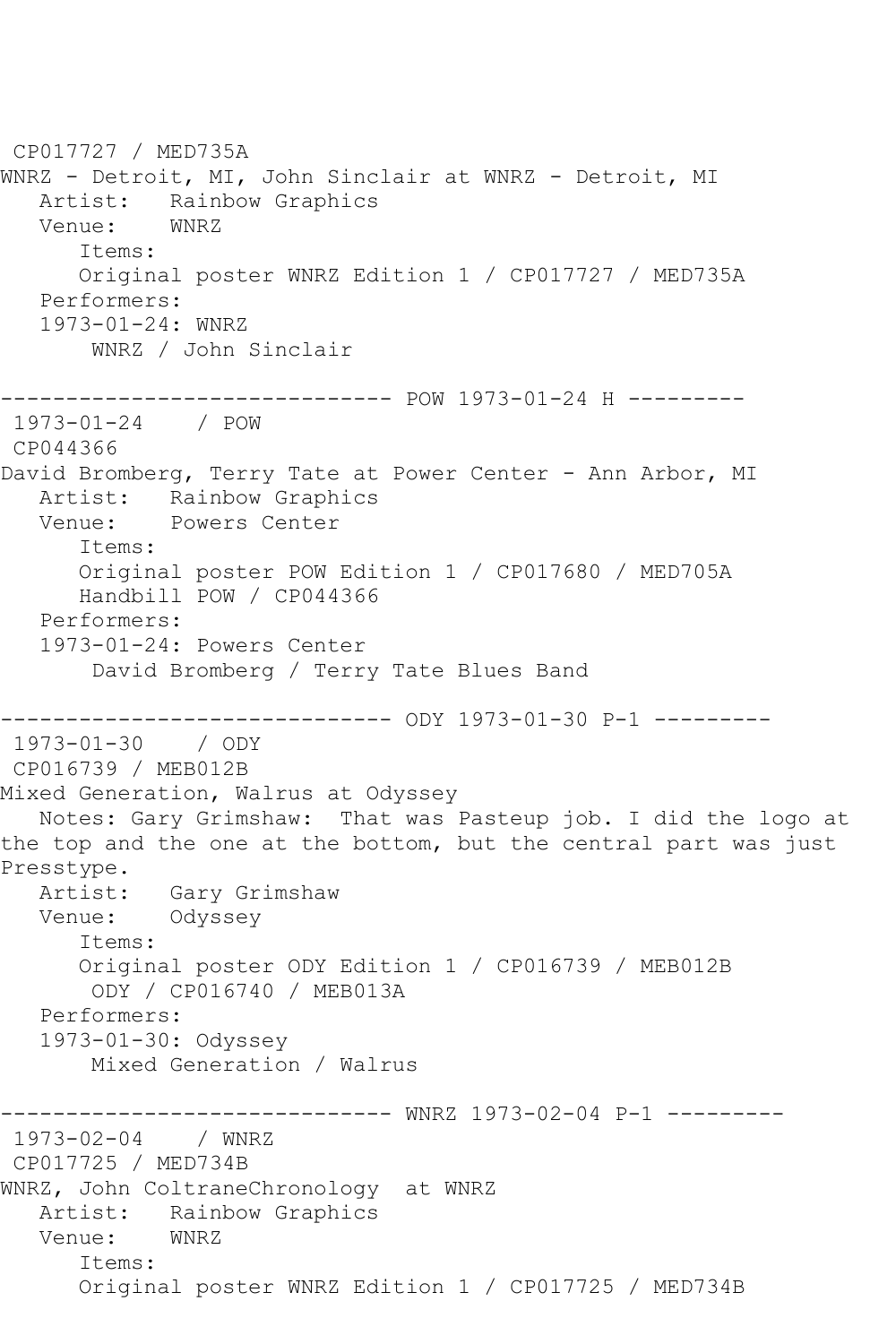Performers: 1973-02-04: WNRZ WNRZ / John Coltrane / Pharoah Sanders / John Sinclair ------------------------------ 1973-02-09 H-1 --------- 1973-02-09 / CP044332 Radio King and his Court of Rhythm, David Sinclair at East Quad - Ann Arbor, MI Event: A Tribal Stomp Artist: Rainbow Graphics Venue: East Quad Promoter: Students for Human Rights Items: Handbill Edition 1 / CP044332 Performers: 1973-02-09: East Quad Radio King and his Court of Rhythm / David Sinclair ------------------------------ 1973-02-11 P-1 ---------  $1973 - 02 - 11$ CP016979 / MEB121B Lightnin', Locomobile at Markley Hall, U of M - Ann Arbor, MI Notes: Gary Grimshaw: I did the Tribal Stomp, Lightnin'. It is a collaboration, pasteup. Artist: Gary Grimshaw<br>Venue: Marklev Hall, Markley Hall, U of M Items: Original poster Edition 1 / CP016979 / MEB121B Price: 50.00 Performers: 1973-02-11: Markley Hall, U of M Lightnin' / Locomobile / David Sinclair ------------------------------ POW 1973-02-13 P-1 --------- 1973-02-13 / POW CP017651 / MED694A Bobby Seale, John Sinclair at Power Center - Ann Arbor, MI Artist: Rainbow Graphics Venue: Powers Center Items: Original poster POW Edition 1 / CP017651 / MED694A Performers: 1973-02-13: Powers Center Bobby Seale / John Sinclair / Ricardo Sanchez ------------------------------ 1973-02-16 P-1 ---------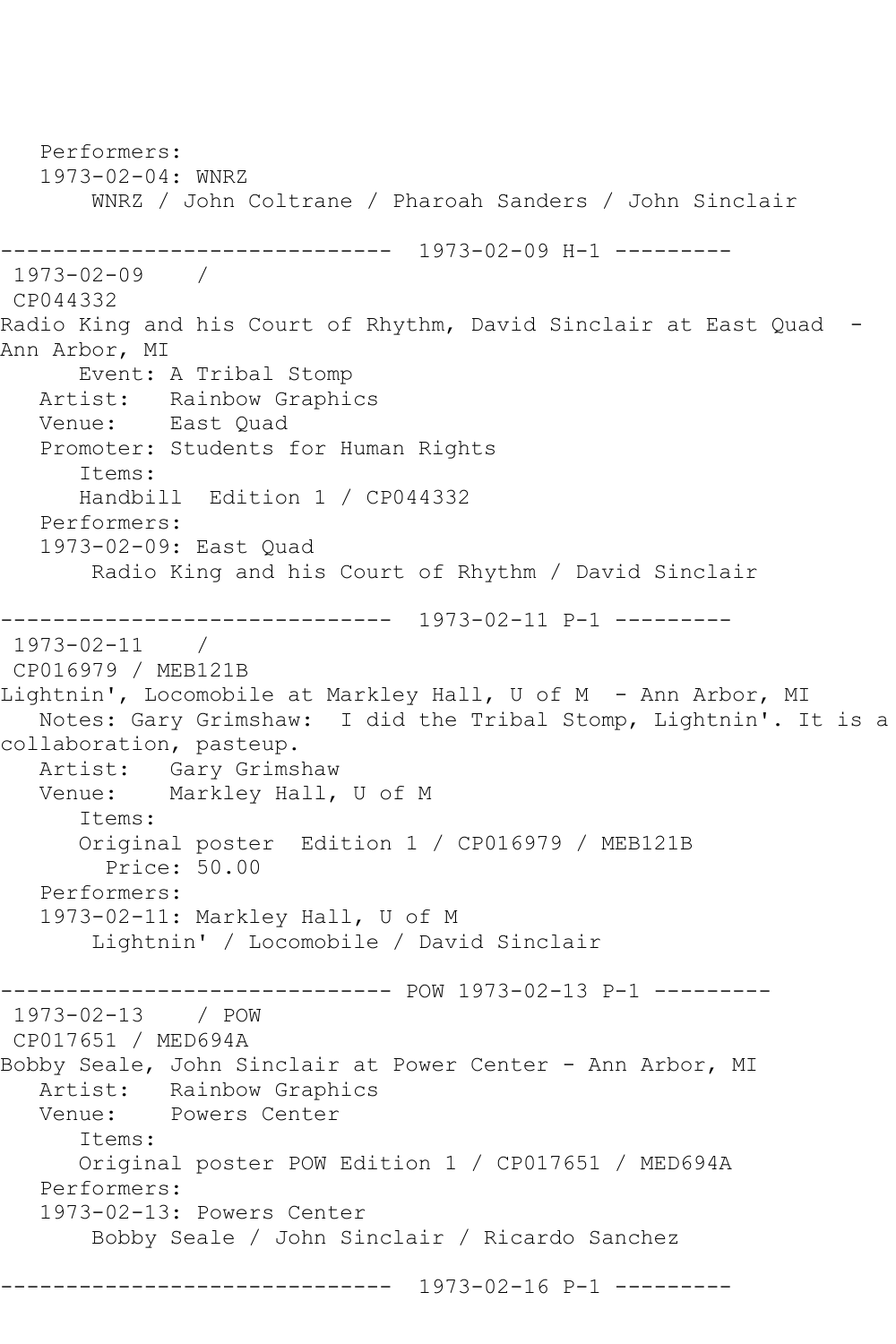```
1973-02-16 / 
CP017635 / MED685B
Rockets, David Sinclair at Couzens Hall - Ann Arbor, MI
  Artist: Rainbow Graphics<br>Venue: Couzens Hall
           Couzens Hall
       Items:
      Original poster Edition 1 / CP017635 / MED685B
   Performers:
   1973-02-16: Couzens Hall
        Rockets / David Sinclair
           ------------------------------ 1973-02-18 P-1 ---------
1973-02-18 / 
CP017616 / MED680B
Open House: Rainbow People's Party at 1520 HIll Street
   Artist: Rainbow Graphics
   Venue: 1520 HIll Street
       Items:
       Original poster Edition 1 / CP017616 / MED680B
   Performers:
   1973-02-18: 1520 HIll Street
        Rainbow People's Party
------------------------------ 1973-02-23 H ---------
1973-02-23 / 
CP044583
Lightnin', Locomobile at Couzens Hall - Ann Arbor, MI
   Notes: Gary Grimshaw: I might have done it, but it is just a 
pasteup.
   Artist: Rainbow Graphics
   Venue: Couzens Hall
   Promoter: UAC/Daystar
       Items:
      Original poster Edition 1 / CP044308
      Handbill / CP044583
         / CP016977 / MEB120B
   Performers:
   1973-02-23: Couzens Hall
        Lightnin' / Locomobile
                     ---------- MUB 1973-03-01 P-1 ---------
1973-03-01 / MUB 
CP017720 / MED732A
Knock Down Party Band, Mitch Ryder at Union Ballroom - Ann Arbor, MI
   Artist: Rainbow Graphics
   Venue: Michigan Union Ballroom (U of M)
       Items:
```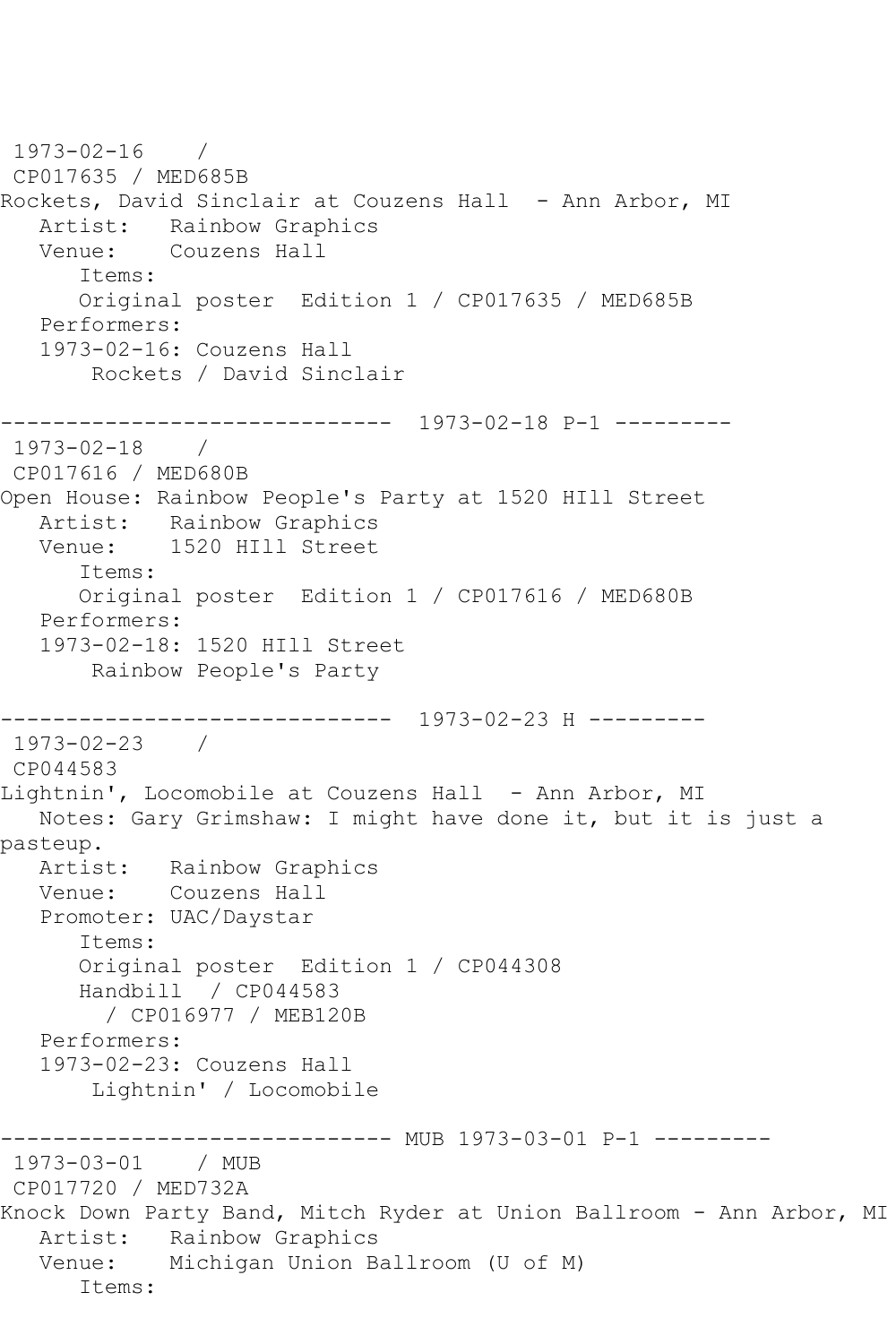Original poster MUB Edition 1 / CP017720 / MED732A Performers: 1973-03-01: Michigan Union Ballroom (U of M) WNRZ Knock Down Party Band / Mitch Ryder / Uprising / Rio Smokehouse ------------------------------ MUB 1973-03-03 H-1 --------- 1973-03-03 / MUB CP044330 Registration Rock and Roll Marathon! Up, Geyda at Union Ballroom Artist: Rainbow Graphics<br>Venue: Michigan Union B Michigan Union Ballroom (U of M) Items: Handbill MUB Edition 1 / CP044330 Performers: 1973-03-03: Michigan Union Ballroom (U of M) Up / Geyda / Harvey Khek / Icarus / Rapid Transit / Hot Water ------------------------------ MAC 1973-03-05 P-1 --------- 1973-03-05 / MAC CP044312 Detroit at Mackinac Jacks - Ann Arbor, MI Notes: Gary Grimshaw: I did not do it. Artist: Rainbow Graphics<br>Venue: Mackinac Jacks Mackinac Jacks Items: Original poster MAC Edition 1 / CP044312 MAC / CP017006 / MEB135B Performers: 1973-03-05 1973-03-07: Mackinac Jacks Detroit ------------------------------ ODY 1973-03-13 P-1 --------- 1973-03-13 / ODY CP017813 / MED792B Uprising, Ramble Crowe at Odyssey Benefit: Ann Arbor Sun Artist: Rainbow Graphics Venue: Odyssey Items: Original poster ODY Edition 1 / CP017813 / MED792B Performers: 1973-03-13: Odyssey Uprising / Ramble Crowe ------------------------------ 1973-04-06 P-1 ---------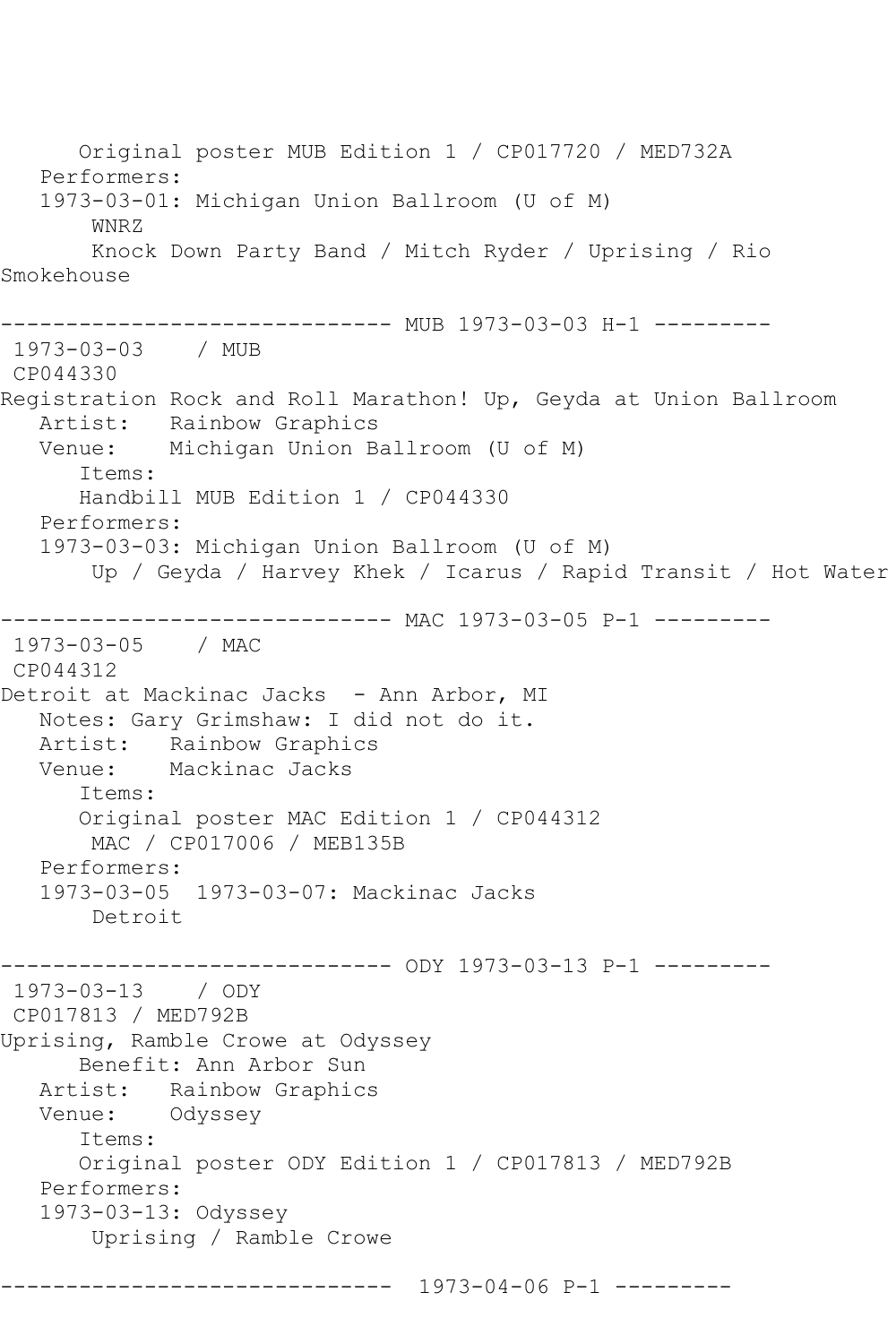```
1973-04-06 / 
CP017693 / MED709C
Radio King and his Court of Rhythm at Couzens Hall - Ann Arbor, MI
   Artist: Rainbow Graphics
   Venue: Couzens Hall
   Promoter: UAC/Daystar
       Items:
       Original poster Edition 1 / CP017693 / MED709C
         / CP017566 / MED657A
   Performers:
   1973-04-06: Couzens Hall
        Radio King and his Court of Rhythm
------------------------------ 1973-04-26 H ---------
1973-04-26 / 
CP044605
Papa K's, Catfish at Union Lamoine Room
      Benefit: Benefit for Sunrise Courier
   Artist: Rainbow Graphics
   Venue: Union Lamoine Room
       Items:
      Handbill / CP044605
      Handbill Edition 1 / CP017642 / MED689A
   Performers:
   1973-04-26 1973-04 -30: Union Lamoine Room
        Papa K's / Catfish / Crystal
   1973-04-26: Killing Floor / Uprising / John Sinclair / Finchley 
Boys / Demion
   1973-04-27:
   1973-04-30: Papa K's / Morning Morning
   1973-05-01: Backbar / Elmo Turn
------------------------------ FTB 1973-04-29 P-1 ---------
1973-04-29 / FTB 
CP016960 / MEB113A
Detroit, Lightnin' at Full Tilt Boogie Ballroom - La Salle, MI
   Notes: Gary Grimshaw: That's my paste up.
       Event: Benefit for Monroe-area Flood Victims
  Artist: Gary Grimshaw<br>Venue: Full Tilt Boo
           Full Tilt Boogie Ballroom
       Items:
      Original poster FTB Edition 1 / CP016960 / MEB113A
        Price: 35.00
        FTB / CP016982 / MEB123A
        FTB / CP017702 / MED714A
   Performers:
   1973-04-29: Full Tilt Boogie Ballroom
```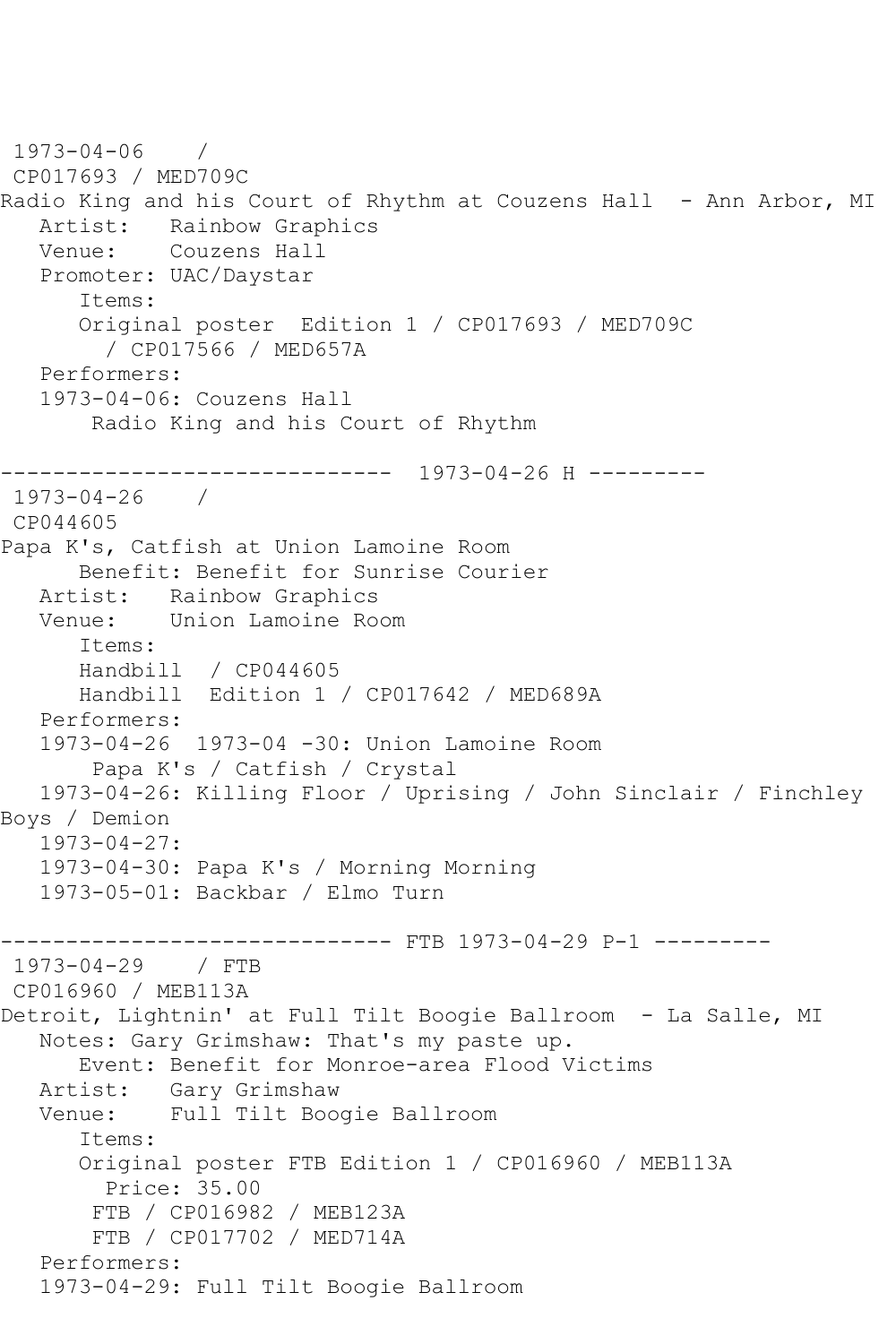Detroit / Lightnin' / Uprising / Roadhouse Bookie ------------------------------ 1973-05-18 P-1 --------- 1973-05-18 / CP016978 / MEB121A Lightnin' at American Legion Notes: Gary Grimshaw: I might have done it, but it is just a pasteup. Artist: Rainbow Graphics Venue: American Legion Items: Original poster Edition 1 / CP016978 / MEB121A Performers: 1973-05-18: American Legion Lightnin' ------------------------------ ODY 1973-05-31 P-1 --------- 1973-05-31 / ODY CP017815 / MED794 Rent Party: Walrus, Family Jam at Odyssey Benefit: Ann Arbor Sun Artist: Rainbow Graphics Venue: Odyssey Items: Original poster ODY Edition 1 / CP017815 / MED794 Performers: 1973-05-31: Odyssey Walrus / Family Jam ------------------------------ 1973-06-09 P-1 --------- 1973-06-09 / CP017669 / MED700B People's Tribunal Artist: Rainbow Graphics Items: Original poster Edition 1 / CP017669 / MED700B Performers: 1973-06-09: People's Tribunal ------------------------------ 1973-06-17 P-1 --------- 1973-06-17 / CP017640 / MED688A Defend Pun duplicate Artist: Rainbow Graphics Items: Original poster Edition 1 / CP017640 / MED688A Performers: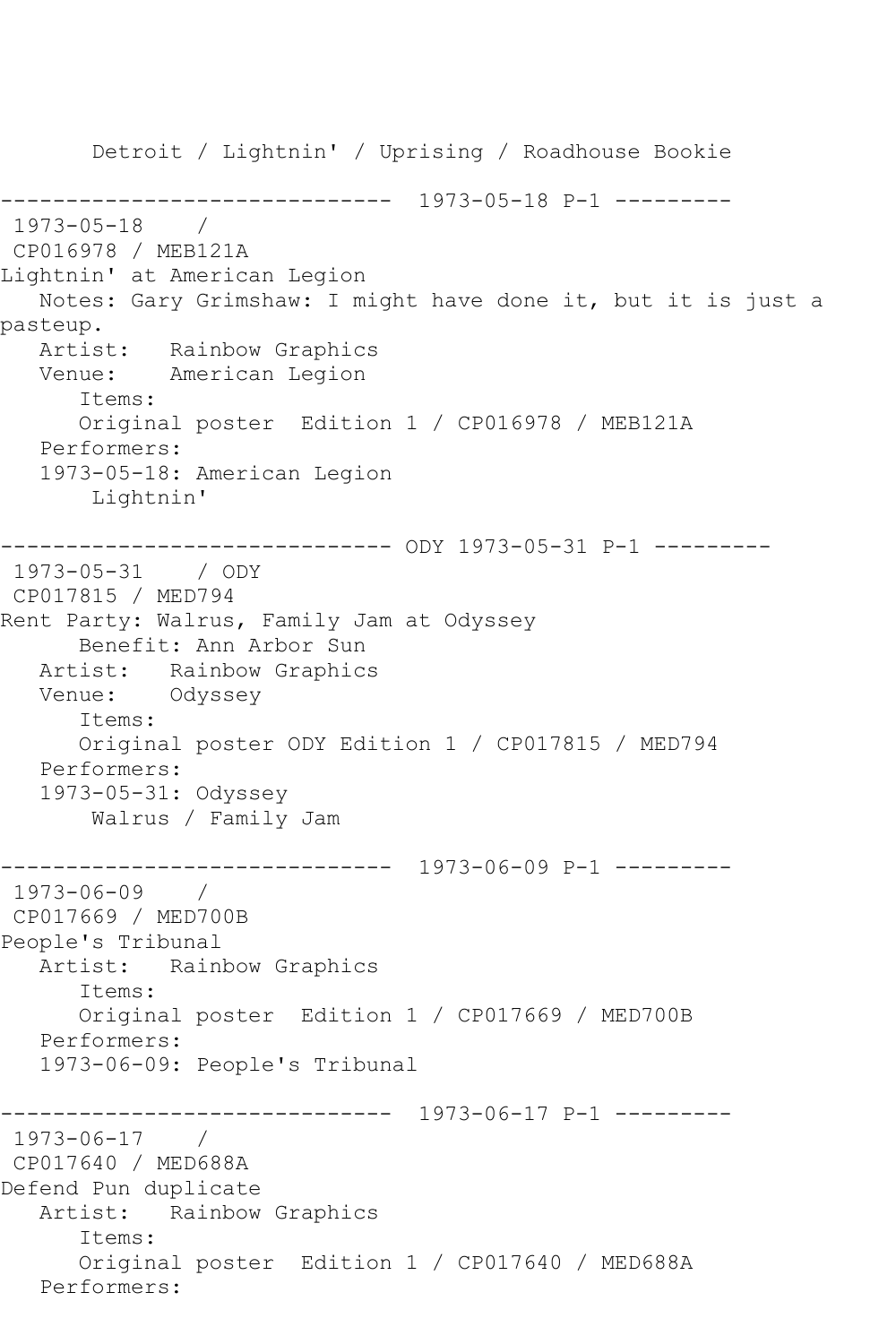1973-06-17: Radio King and his Court of Rhythm / Rockets / Terry Tate Blues Band / United Supply Co. / Rockets / Bob Seger / Tim Buckley ------------------------------ SUDF 1973-07-02 P-1 --------- 1973-07-02 / SUDF CP004344 / CD04790 Masquerade, T.R.H. at Suds Factory - Ypsilanti, MI Artist: Rainbow Graphics Venue: Suds Factory Items: Original poster SUDF Edition 1 / CP004344 / CD04790 SUDF / CP017656 / MED696B Performers: 1973-07-02 1973-07-30: Suds Factory Masquerade / T.R.H. / Capitol City Boys / Possum Kreak / Chubby Checker ------------------------------ NHLH 1973-07-07 H-1 --------- 1973-07-07 / NHLH CP044329 Little Leon, Radio King and his Court of Rhythm at New Haven Lions Hall - New Haven, CT Artist: Rainbow Graphics Venue: New Haven Lions Hall Items: Handbill NHLH / CP044709 Handbill NHLH Edition 1 / CP044329 Performers: 1973-07-07: New Haven Lions Hall Little Leon / Radio King and his Court of Rhythm / Jody / Pat / Rita ------------------------------ PRI 1973-07-10 P-1 --------- 1973-07-10 / PRI CP017500 / MED629B Detroit at Primo Showbar - Ann Arbor, MI Artist: Rainbow Graphics Venue: Primo Showbar Items: Original poster PRI Edition 1 / CP017500 / MED629B Performers: 1973-07-10: Primo Showbar Detroit ------------------------------ PRI 1973-07-11 P-1 --------- 1973-07-11 / PRI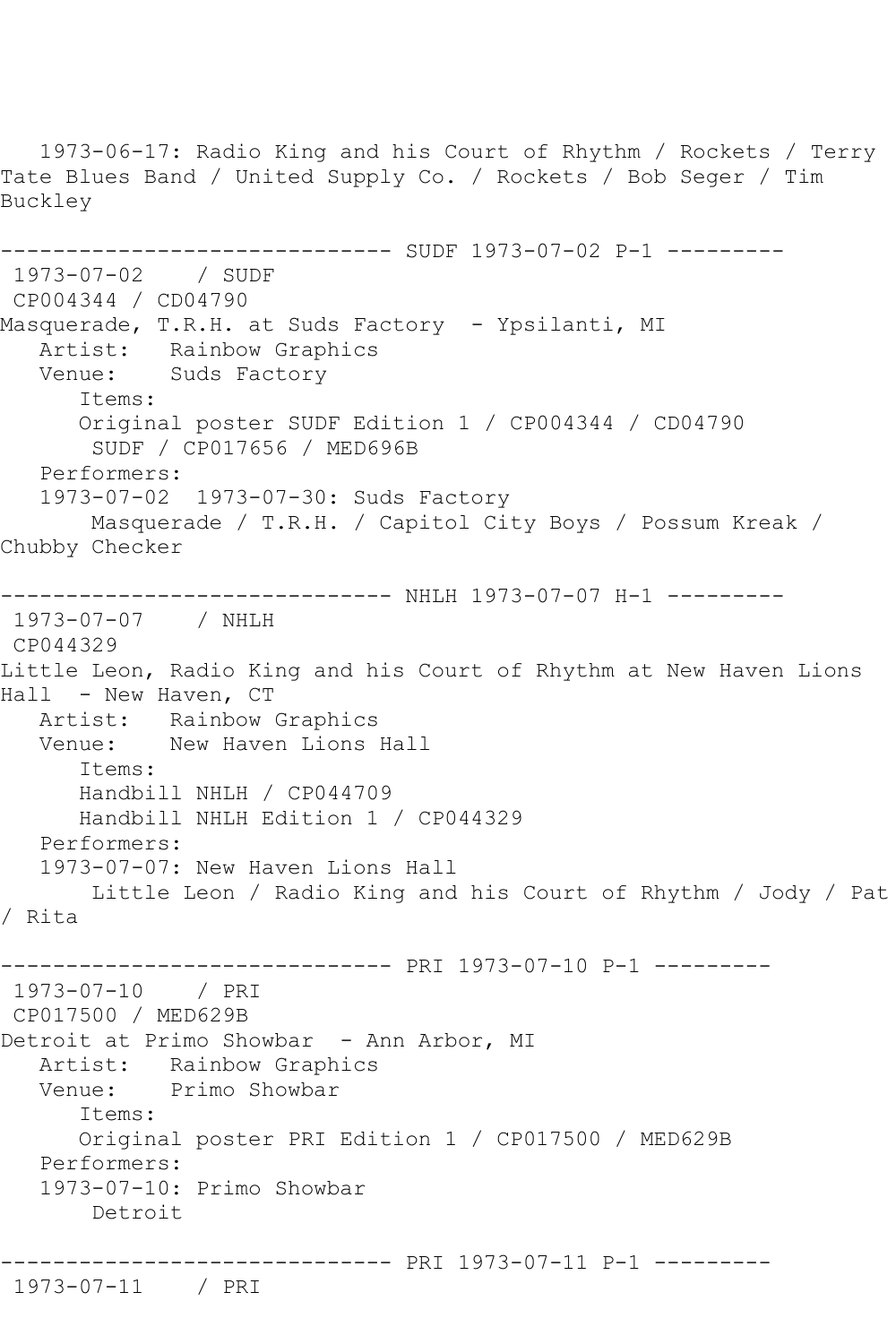CP017498 / MED628B Rockets at Primo Showbar - Ann Arbor, MI Artist: Rainbow Graphics Venue: Primo Showbar Items: Original poster PRI Edition 1 / CP017498 / MED628B Performers: 1973-07-11 1973-07-14: Primo Showbar Rockets ------------------------------ PRI 1973-07-15 P --------- 1973-07-15 / PRI CP016746 / MEB015C Tate Blues Band, The Vipers at Primo Showbar - Ann Arbor, MI Artist: Rainbow Graphics Venue: Primo Showbar Items: Original poster PRI / CP016746 / MEB015C Performers: 1973-07-15: Primo Showbar Terry Tate Blues Band / Vipers 19zz-07-16: Mogo Boogie Band / TNT 19zz-07-17: Detroit 19zz-07-18 1900-07-21: Radio King and his Court of Rhythm 19zz-07-25 1900-07-28: Lightnin' ------------------------------ PRI 1973-07-16 H-1 --------- 1973-07-16 / PRI CP044379 Mojo Boogie Band, TNT at Primo Showbar - Ann Arbor, MI Notes: Early shows at Primo. Says formerly Macinac Jacks at the bottom. Grimshaw did lettering for TNT and for Defend Pun and Craig, but someone else did the layout on this. Mike Brady and Grimshaw did the Primo logo. Benefit: Benefit to Defend Pun and Craig Artist: Rainbow Graphics<br>Venue: Primo Showbar Primo Showbar Items: Handbill PRI Edition 1 / CP044379 PRI / CP016896 / MEB089B PRI / CP017497 / MED628A PRI / CP017599 / MED673A PRI / CP017617 / MED681A Performers: 1973-07-16: Primo Showbar Mojo Boogie Band / TNT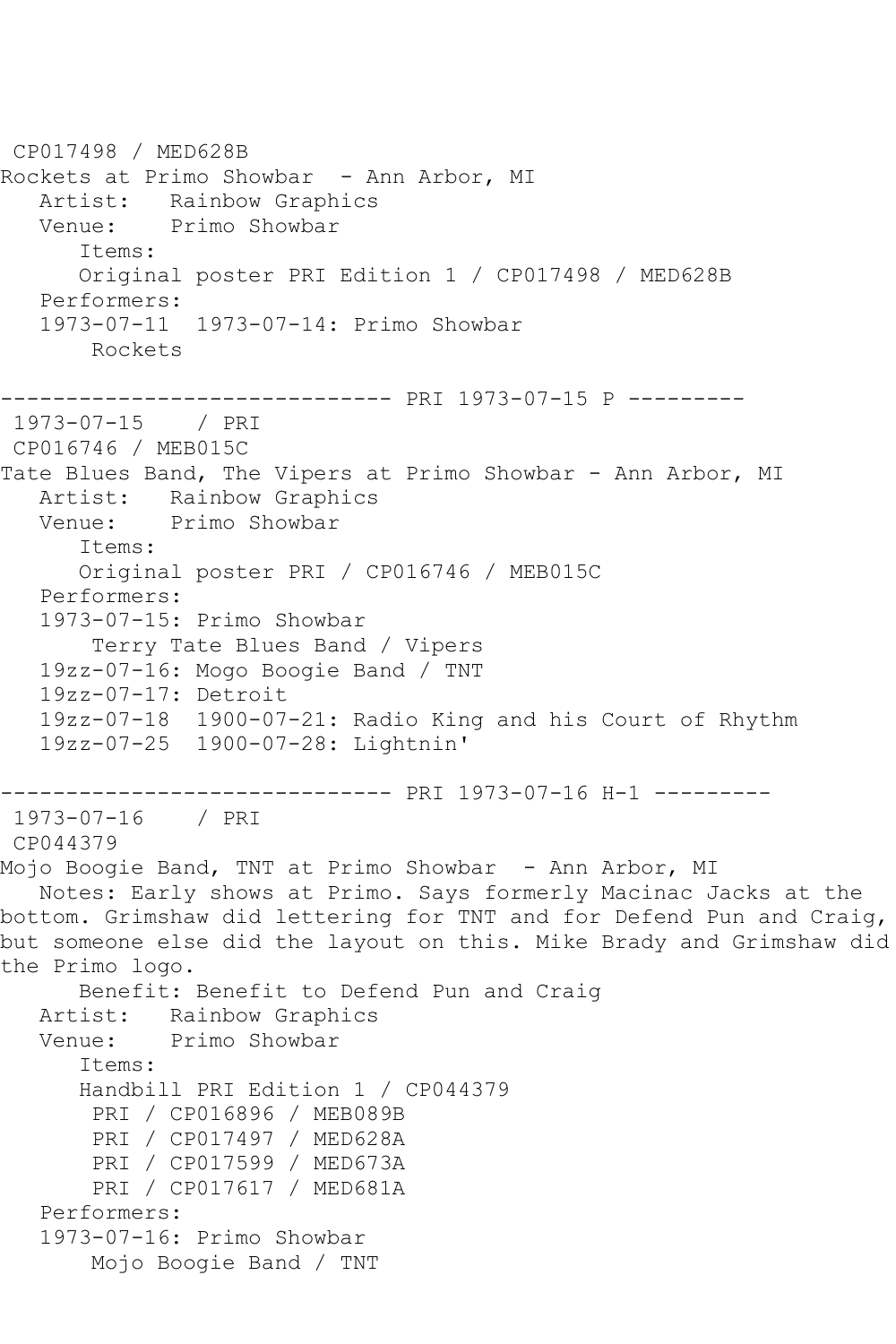------------------------------ PRI 1973-07-22 P-1 --------- 1973-07-22 / PRI CP016745 / MEB015B Brooklyn Blues Busters, The Vipers at Primo Showbar - Ann Arbor, MI Artist: Rainbow Graphics Venue: Primo Showbar Items: Original poster PRI Edition 1 / CP016745 / MEB015B PRI / CP017553 / MED651E Performers: 19zz-07-22: Primo Showbar Brooklyn Blues Busters / Vipers 19zz-07-23: Uprising / Terry Tate Blues Band 19zz-07-24: Detroit 19zz-07-25 1900-07-28: Lightnin' 19zz-08-01 19zz-08-02: Whiz Kidz 19zz-08-03 1900-08-04: Uprising ------------------------------ PRI 1973-07-23 H --------- 1973-07-23 / PRI CP044702 Uprising, Terry Tate Blues Band at Primo Showbar - Ann Arbor, MI Benefit: Ann Arbor Sun Artist: Rainbow Graphics Venue: Primo Showbar Items: Handbill PRI / CP044702 Handbill PRI Edition 1 / CP017802 / MED786B Performers: 1973-07-23: Primo Showbar Uprising / Terry Tate Blues Band ------------------------------ CRH 1973-07-29 H-1 --------- 1973-07-29 / CRH CP016897 / MEB090A Brooklyn Blues Busters, Meatball at Carpenter Hall - Ann Arbor, MI Notes: GaryGrimshaw: Yes. I did the Prestyping on the Brooklyn Blues Busters and the hand lettering on Meat-Ball Benefit: Defend Pun and Craig Artist: Rainbow Graphics Venue: Carpenter Hall Items: Handbill CRH Edition 1 / CP016897 / MEB090A Performers: 1973-07-29: Carpenter Hall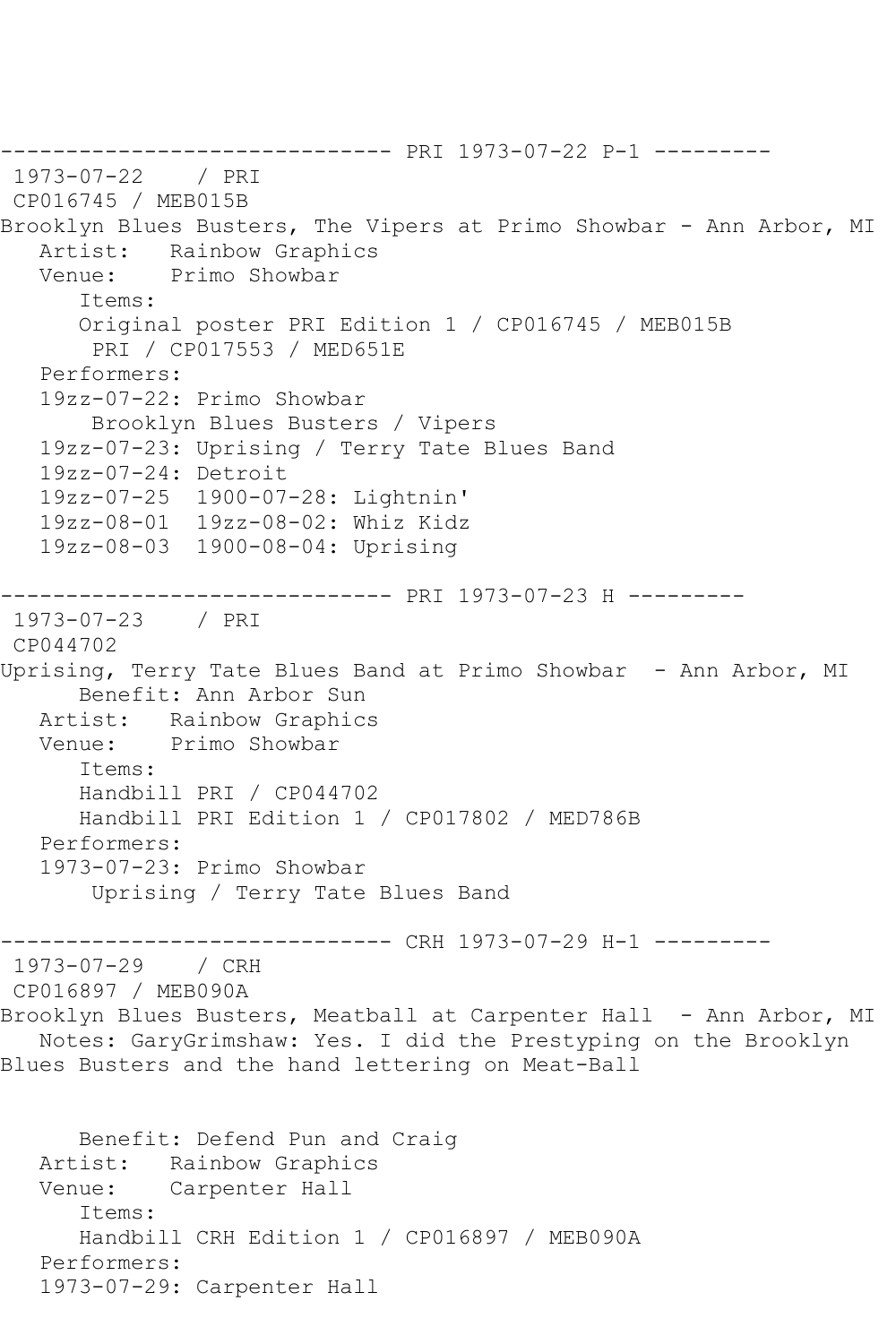Brooklyn Blues Busters / Meatball ------------------------------ PRI 1973-07-29 P-1 --------- 1973-07-29 / PRI CP016747 / MEB015D Mojo Boogie Band, Muskadine Blues Band at Primo Showbar - Ann Arbor, MI Notes: Gary Grimshaw: "Now this particular one, I didn't do the layout." Artist: Rainbow Graphics<br>Venue: Primo Showbar Primo Showbar Items: Original poster PRI Edition 1 / CP016747 / MEB015D PRI / CP017551 / MED651C Performers: 1973-07-29 1973-08-04: Primo Showbar 19zz-07-29: Mojo Boogie Band / Muskadine Blues Band 19zz-07-30: Cccc Benefit / Locomobile / Walrus 19zz-07-31: Detroit 19zz-08-01 1900-08-02: Whiz Kidz 19zz-08-03 1900-08-04: Uprising 19zz-08-05: Radio King and his Court of Rhythm ------------------------------ PRI 1973-08-05 P --------- 1973-08-05 / PRI CP004076 / CD04485 Radio King and his Court of Rhythm, Lightnin' at Primo Showbar -Ann Arbor, MI Notes: Gary Grimshaw: Did not do the layout. You know, we just had all these images layin' around and every week we do a .. Michael Erlewine: How would you reproduce them? Gary Grimshaw: We would just take it to a printer. You would do a paste-up and then you would take the art to a printer. There were no disks. Artist: Rainbow Graphics<br>Venue: Primo Showbar Primo Showbar Items: Original poster PRI / CP004076 / CD04485 PRI Edition 1 / CP017550 / MED651B PRI / CP016748 / MEB015E Performers: 1973-08-05 1973-08-18: Primo Showbar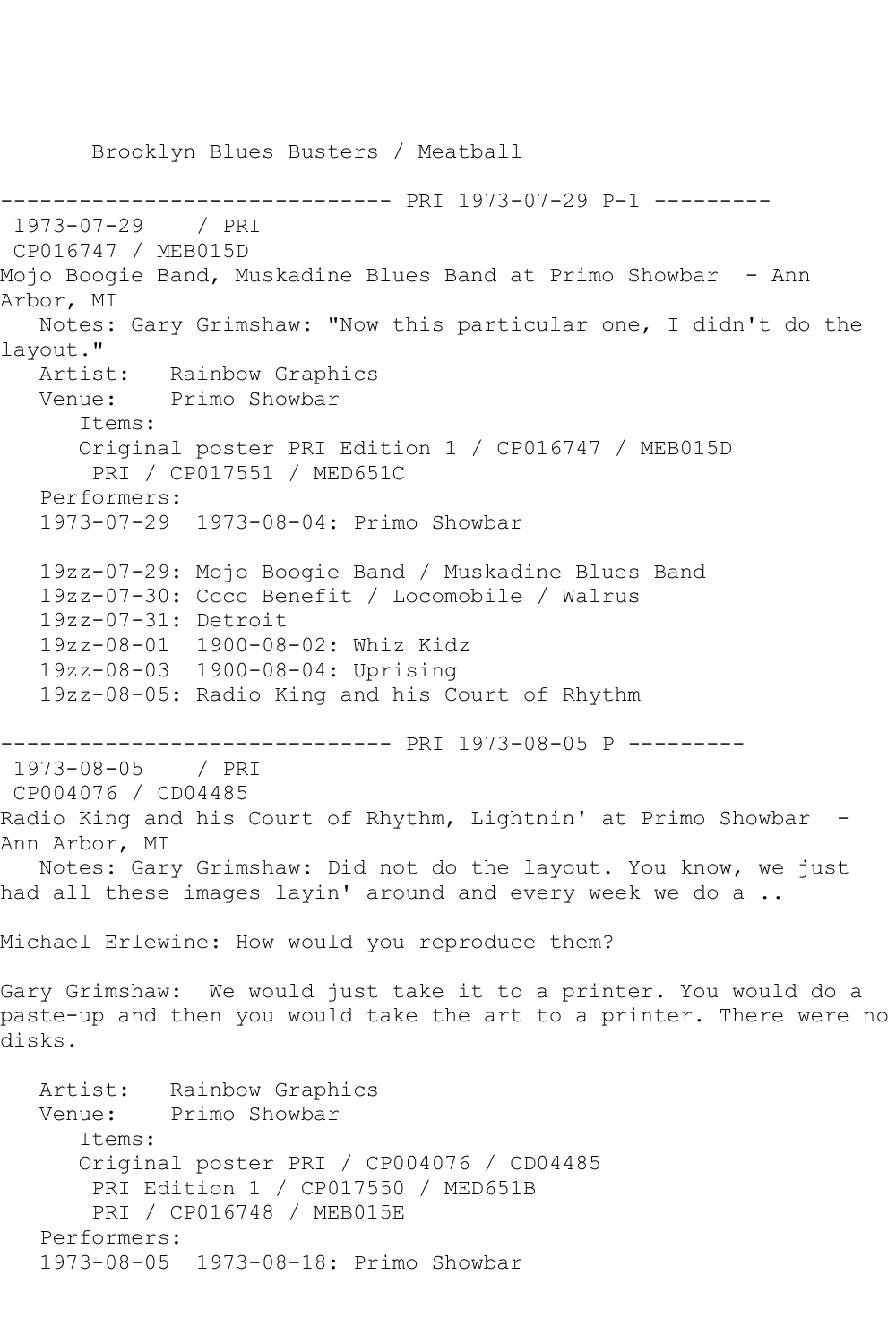19zz-08-05: Radio King and his Court of Rhythm 19zz-08-06: Lightnin' 19zz-08-07: Catfish / Hodge 19zz-08-08 1900-08-09: Ascension 19zz-08-10 1900-08-11: Riot 19zz-08-15 1900-08-16: Rockets 19zz-08-17 1900-08-18: Sky King Blues Band ------------------------------ 1973-08-07 P-1 --------- 1973-08-07 / CP016953 / MEB110A Detroit, Rusty Day at Kenny's Castaways Notes: Grimshaw: I did that one. Artist: Gary Grimshaw Venue: Kenny's Castaways Items: Original poster Edition 1 / CP016953 / MEB110A Performers: 1973-08-07 1973-08-12: Kenny's Castaways Detroit / Rusty Day ------------------------------ PRI 1973-08-12 P-1 --------- 1973-08-12 / PRI CP017548 / MED650D Radio King and his Court of Rhythm, Kopperfield at Primo Showbar - Ann Arbor, MI Notes: Gary Grimshaaw: "Did some of the logos, but did not do the paste-up." Artist: Rainbow Graphics Venue: Primo Showbar Items: Original poster PRI Edition 1 / CP017548 / MED650D Performers: 1973-08-12: Primo Showbar Radio King and his Court of Rhythm 1973-08-13: Kopperfield / Terrap;lane 1973-08-14: Detroit 1973-08-15 1973-08-16: Rockets 1973-08-17 1973-08-18: Sky King Blues Band / New Enly Blues Busters 1973-08-22: Law 1973-08-23: Terraplane 1973-08-24 1973-08-25: Locomobile ------------------------------ PRI 1973-08-15 H --------- 1973-08-15 / PRI CP044457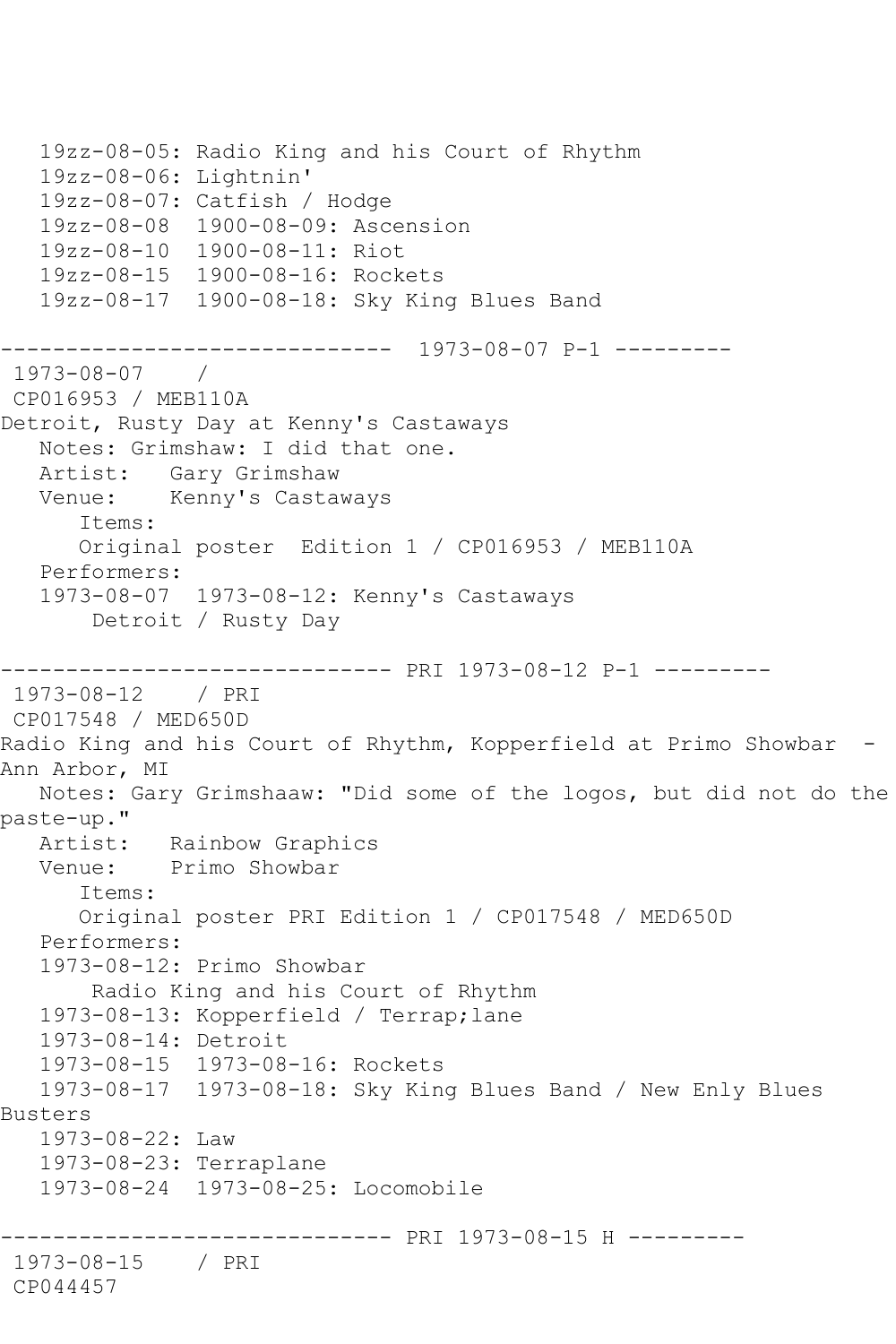Rockets, Lightnin' at Primo Showbar - Ann Arbor, MI Notes: Gary Grimshaw: "Did the layout. That drawing is based on a very classic image by a Chicago artist, Skip Williamson. He is mostly a cartoonist, but he also did a lot of music posters. And he was in town for the Ann Arbor Blues and Jazz Festival and actually drew that for us. "

```
 Benefit: For Pun and Craig
   Artist: Rainbow Graphics
   Venue: Primo Showbar
       Items:
       Handbill PRI / CP044457
      Handbill PRI Edition 1 / CP016762 / MEB019A
        PRI / CP016759 / MEB018A
   Performers:
   1973-08-15 1973-08-16: Primo Showbar
        Rockets / Lightnin'
   1973-08-17 1973-08-18: Sky King Blues Band
   1973-08-19: Radio King and his Court of Rhythm
   1973-08-20:
   1973-08-21: Detroit
   1973-08-22: Law
   1973-08-23: Terraplane
   1973-08-24 1973-08-25: Locomobile
   1973-08-26: Radio King and his Court of Rhythm
   1973-08-27:
   1973-08-28: Detroit
   1973-08-29 1973-08-30: Lightnin'
   1973-08-31 1973-09-01: Uprising
   1973-09-02 1973-09-03: Radio King and his Court of Rhythm
   1973-09-04: Detroit
   1973-09-05: Lightnin'
   1973-09-06 1973-09-09: Roomful of Blues
   1973-09-10: Infinite Sound
   1973-09-11 1973-09-13: Luther Allison
   1973-09-14 1973-09-15: Rockets
------------------------------ PRI 1973-08-19 P-1 ---------
1973-08-19 / PRI 
CP016749 / MEB016A
Radio King and his Court of Rhythm, Benefit For Pun and Craig at 
Primo Showbar - Ann Arbor, MI
   Notes: Gary Grimshaw: "I did not do Locomobile. Here is another 
Amy Horowitz paste-up. Maybe she did the Locomobile logo. I didn't 
do that."
```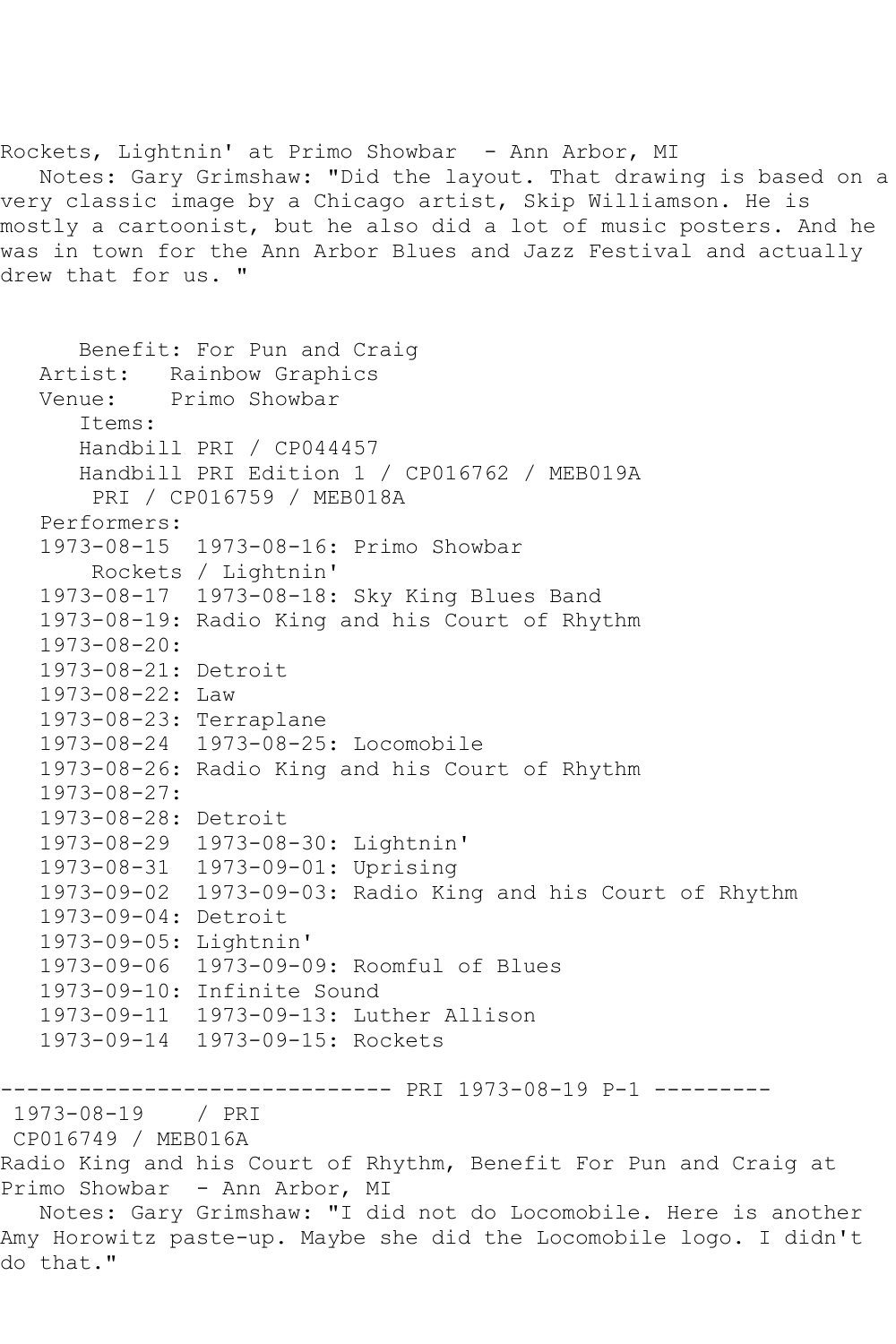Artist: Rainbow Graphics Venue: Primo Showbar Items: Original poster PRI Edition 1 / CP016749 / MEB016A Performers: 1973-08-19: Primo Showbar Radio King and his Court of Rhythm 1973-08-20: Benefit For Pun and Craig 1973-08-21: Detroit 1973-08-22: Law 1973-08-23: Terraplane 1973-08-24 1973-08-25: Locomobile 1973-08-29 1973-08-30: Lightnin' 1973-08-31 1973-09-01: Uprising ------------------------------ PRI 1973-08-20 P-1 --------- 1973-08-20 / PRI CP017499 / MED629A Lightnin', Home Grown at Primo Showbar - Ann Arbor, MI Event: Rainbow People's Party Legal Defense Fund Artist: Rainbow Graphics Venue: Primo Showbar Items: Original poster PRI Edition 1 / CP017499 / MED629A Performers: 1973-08-20: Primo Showbar Lightnin' / Homegrown ------------------------------ PRI 1973-08-26 H-1 --------- 1973-08-26 / PRI CP017546 / MED650B Radio King and his Court of Rhythm, Lightnin' at Primo Showbar -Ann Arbor, MI Notes: Gary Grimshaw: I did this whole thing. Artist: Rainbow Graphics Venue: Primo Showbar Items: Handbill PRI Edition 1 / CP017546 / MED650B Performers: 1973-08-26: Primo Showbar Radio King and his Court of Rhythm 1973-08-27: Lightnin' 1973-08-28: Detroit 1973-08-29 1973-08-30: Lightnin' 1973-08-31 1973-08-01: Uprising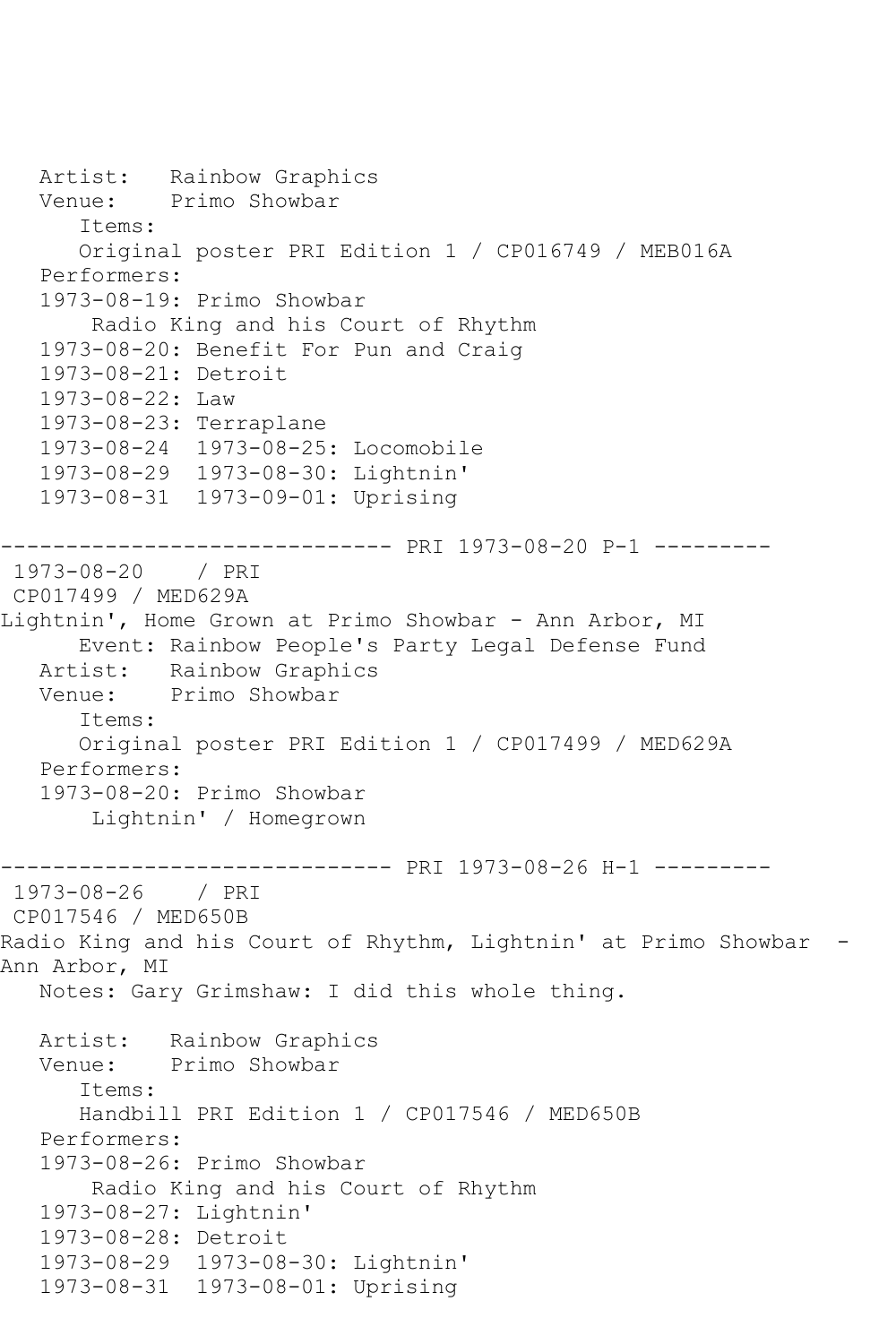1973-09-11 1973-09-13: Luther Allison ------------------------------ ABJF 1973-09 P-1 --------- / ABJF CP017603 / MED675A Ann Arbor Blues and Jazz Festival at Ann Arbor Blues and Jazz Festival<br>Artist: Rainbow Graphics Venue: Ann Arbor Blues and Jazz Festival Promoter: Ann Arbor Blues and Jazz Festival Items: Original poster ABJF Edition 1 / CP017603 / MED675A Performers: 1973-09: Ann Arbor Blues and Jazz Festival ------------------------------ PRI 1973-09-02 P-1 --------- 1973-09-02 / PRI CP016752 / MEB016D Radio King and his Court of Rhythm, Sun Benefit at Primo Showbar -Ann Arbor, MI Notes: Gary Grimshaw: "This is all Grimshaw." Artist: Rainbow Graphics<br>Venue: Primo Showbar Primo Showbar Items: Original poster PRI Edition 1 / CP016752 / MEB016D Performers: 1973-09-02: Primo Showbar Radio King and his Court of Rhythm 19zz-09-03: Sun Benefit 19zz-09-04: Detroit 19zz-09-05: Lightnin' / Roomful of Blues 19zz-09-10: Infinite Sound 19zz-09-11 1900-09-13: Luther Allison ------------------------------ PRI 1973-09-06 P --------- 1973-09-06 / PRI CP004077 / CD04486 Roomful of Blues, Mojo Boogie Band at Primo Showbar - Ann Arbor, MI Notes: Gary Grimshaw: "This looks like another paste-up job that I didn't do. I was like the art director. " Artist: Rainbow Graphics Venue: Primo Showbar Items: Original poster PRI / CP004077 / CD04486 Original poster / CP017545 / MED650A Original poster PRI Edition 1 / CP016753 / MEB016E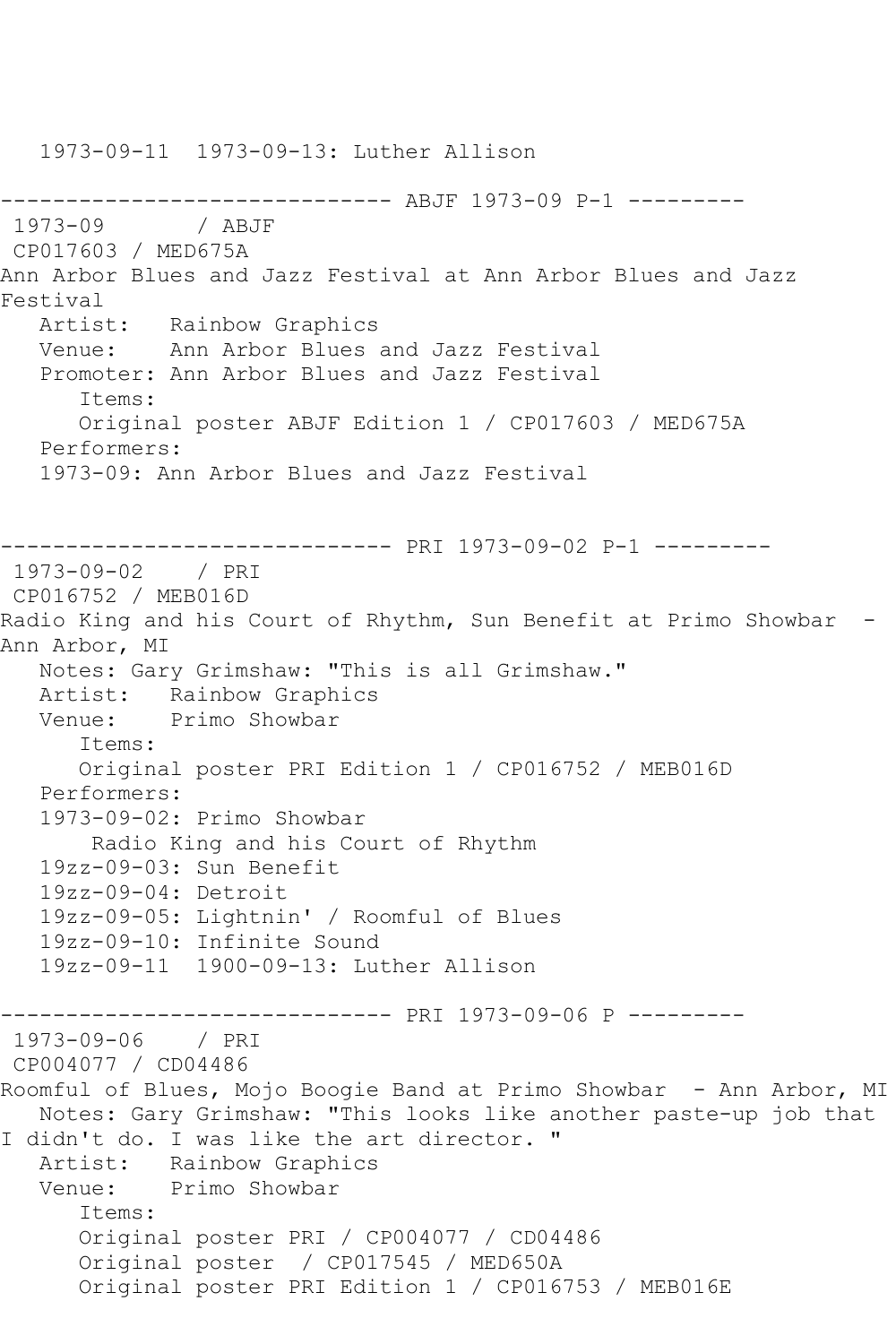Performers: 19zz-09-06: Primo Showbar Roomful of Blues 19zz-09-07 1900-09-08: Roomful of Blues / Mojo Boogie Band 19zz-09-09: Roomful of Blues 19zz-09-10: Infinite Sound / Okra 19zz-09-11 1900-09-13: Luther Allison 19zz-09-14 1900-09-15: Rockets 19zz-09-17: CJQ ------------------------------ PRI 1973-09-14 P-1 --------- 1973-09-14 / PRI CP016755 / MEB017B Tim Buckley, Radio King and his Court of Rhythm at Primo Showbar - Ann Arbor, MI<br>Artist: Rainbow Graphics Venue: Primo Showbar Items: Original poster PRI Edition 1 / CP016755 / MEB017B Performers: 19zz-09-14: Primo Showbar Tim Buckley 19zz-09-15: Radio King and his Court of Rhythm 19zz-09-16: Detroit 19zz-09-17 1900-09-18: Rockets 19zz-09-19 1900-09-20: Locomobile / Walrus ------------------------------ PRI 1973-09-23 H --------- 1973-09-23 / PRI CP046022 / CP046022 RadioKing and his Court of Rhythm, Uprising at Primo Showbar - Ann Arbor, MI Artist: Rainbow Graphics<br>Venue: Primo Showbar Primo Showbar Items: Handbill PRI / CP046022 / CP046022 Handbill PRI / CP016754 / MEB017A Performers: 1973-09-23: Primo Showbar RadioKing and his Court of Rhythm 1973-09-24: Primo Showbar Uprising 1973-09-25: Primo Showbar Detroit 1973-09-26: Primo Showbar Lightnin' 1973-09-28: Primo Showbar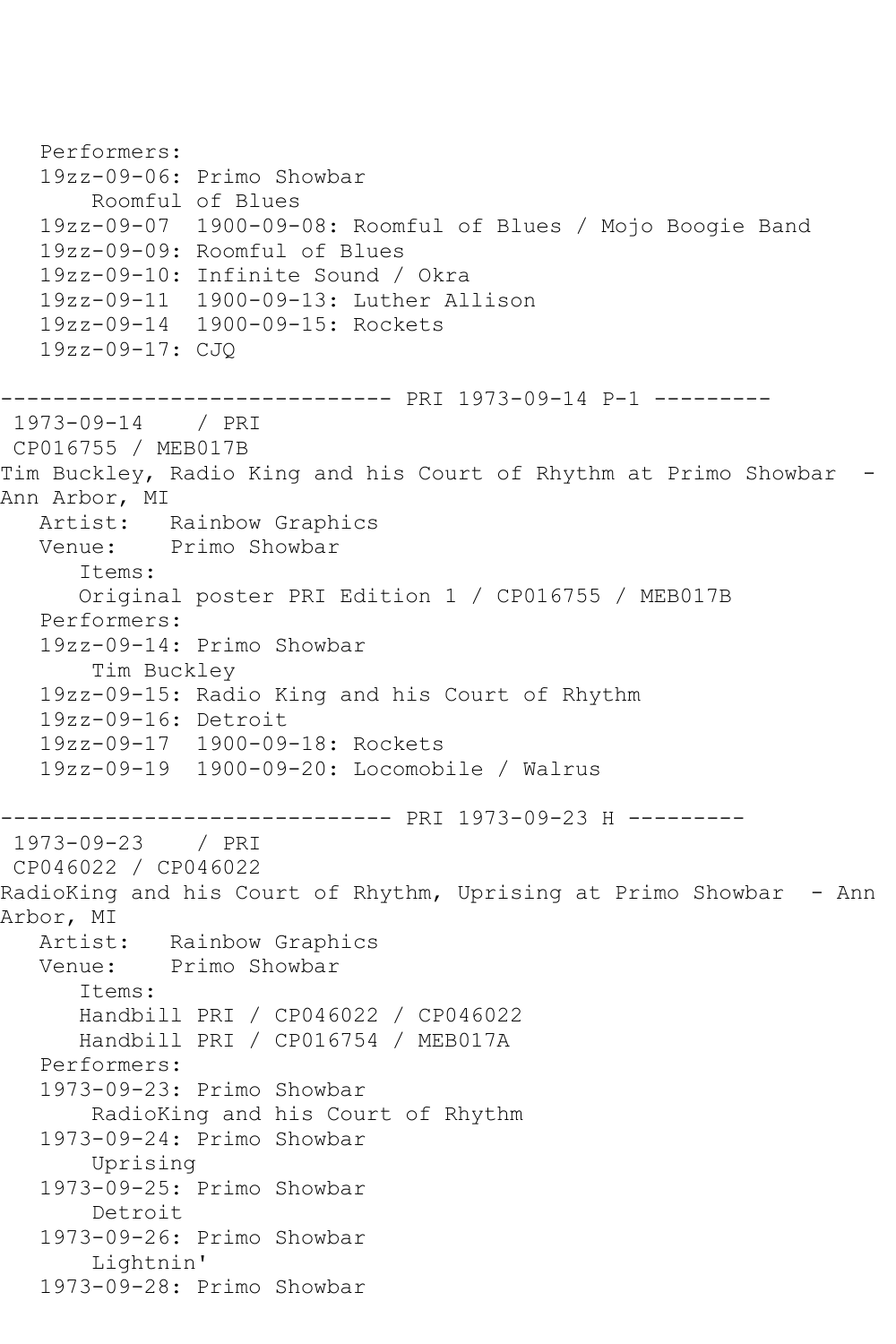Deliverance

```
------------------------------ PRI 1973-10-07 P-1 ---------
1973-10-07 / PRI 
CP010173 / CS05267
Radio King and his Court of Rhythm, Teenage Lust at Primo Showbar -
Ann Arbor, MI
   Notes: Gary Grimshaw: "That's all Grimshaw. I used elements of 
Presstype graphics, to make the borders, etc."
  Artist: Rainbow Graphics<br>Venue: Primo Showbar
            Primo Showbar
       Items:
       Original poster PRI Edition 1 / CP010173 / CS05267
        PRI / CP016760 / MEB018B
        PRI / CP017539 / MED648C
   Performers:
   1973-10-07 1973-10-14: Primo Showbar
        Radio King and his Court of Rhythm
    19zz-10-08: Teenage Lust
   19zz-10-09: Detroit
   19zz-10-10 1900-10-11: Sky King Blues Band
   19zz-10-12 1900-10-13: Brooklyn Blues Brothers
   19zz-10-14: Tim Buckley
------------------------------ KPL 1973-10-11 P ---------
1973-10-11 / KPL 
CP044464
Charles Lloyd, Gil Evans Orchestra at King Pleasure - Ann Arbor, MI
       Event: Grand Opening
   Artist: Gary Grimshaw
   Venue: King Pleasure
       Items:
       Original poster KPL / CP044464
       Original poster KPL Edition 1 / CP016986 / MEB125A
   Performers:
   1973-10-11 1973-10-13: King Pleasure
        Charles Lloyd
   1973-10-18 1973-10-20: Gil Evans Orchestra
   1973-10-24: Larry Coryell
   ------------------------------ KPL 1973-10-18 H ---------
1973-10-18 / KPL 
CP044460
Gil Evans, Larry Coryell at King Pleasure - Ann Arbor, MI
   Notes: gary Grimshaw: The King Pleasure logo was done by Chris 
Frain. Layout here by Amy Horowitz
   Artist: Amy Horowitz
```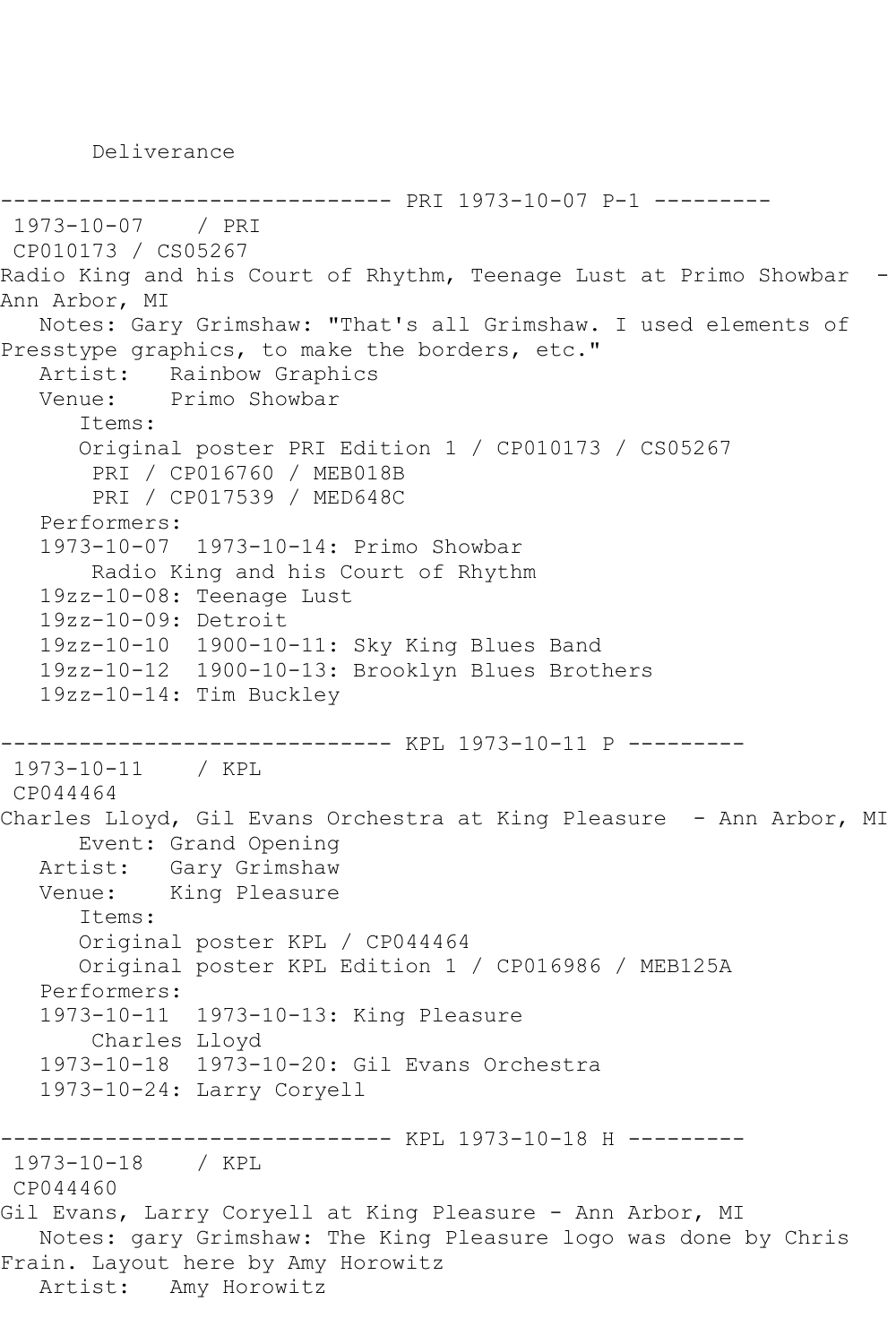```
 Venue: King Pleasure
       Items:
       Handbill KPL / CP044460
       Handbill KPL Edition 1 / CP016987 / MEB125B
    Performers:
    1973-10-18 1973-10-20: King Pleasure
        Gil Evans Orchestra
    1973-10-25: Larry Coryell / 11th House
    1973-10-26 1973-10-27: Mose Allison
    1973-11-01 1973-11-03: Lonnie Liston Smith
------------------------------ UAC 1973-10-19 P-1 ---------
1973-10-19 / UAC 
CP017691 / MED709A
B.B. King, Radio King and his Court of Rhythm at UAC/Daystar - Ann 
Arbor, MI
   Artist: Rainbow Graphics
   Venue: UAC/Daystar
       Items:
       Original poster UAC Edition 1 / CP017691 / MED709A
    Performers:
    1973-10-19: UAC/Daystar
        Hill Auditorium
        B.B. King / Radio King and his Court of Rhythm
    1973-10-20: Hill Auditorium
        Judy Collins
    1973-10-27: Hill Auditorium
        Roberta Flack
    1973-11-08: Crisler Arena
        Moody Blues
    1973-11-14: Powers Center
        San Francisco Mime Troupe
------------------------------ PRI 1973-10-21 H-1 ---------
1973-10-21 / PRI 
CP044335
Uprising at Primo Showbar - Ann Arbor, MI<br>Artist: Rainbow Graphics
            Rainbow Graphics
   Venue: Primo Showbar
       Items:
       Handbill PRI / CP017696 / MED711A
       Handbill PRI Edition 1 / CP044335
   Performers:
    1973-10-21: Primo Showbar
        Uprising
------------------------------ KPL 1973-10-25 P-1 ---------
```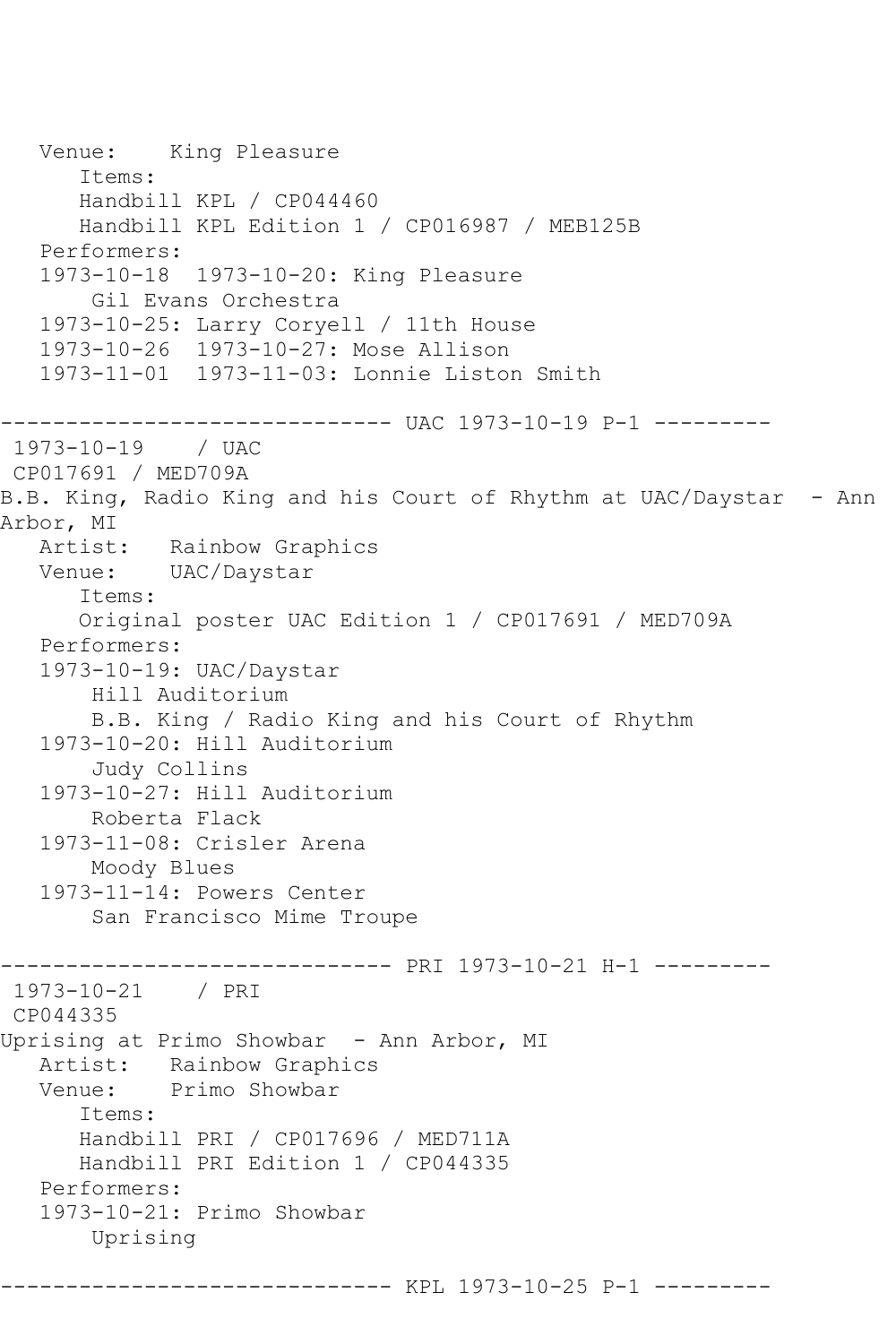```
1973-10-25 / KPL 
CP016988 / MEB126A
Larry Coryell, 11th House at King Pleasure - Ann Arbor, MI
   Notes: Gary Grimshaw: Chris Frain did the drawings. I did the 
word Jazz! At the top. I might have done the layout for this.
  Artist: Gary Grimshaw<br>Venue: King Pleasure
            King Pleasure
       Items:
       Original poster KPL Edition 1 / CP016988 / MEB126A
   Performers:
    1973-10-25: King Pleasure
        Larry Coryell / 11th House / Randy Brecker / Mike Mandel / 
Alfonse Mouzon / Danny Triband
   1973-10-26 1973-10-27: Mose Allison
   1973-11-01 1973-11-03: Lonnie Liston Smith
------------------------------ PRI 1973-10-30 P-1 ---------
1973-10-30 / PRI 
CP017517 / MED638A
One String Sam, Radio King and his Court of Rhythm at Primo Showbar 
- Ann Arbor, MI
  Artist: Rainbow Graphics<br>Venue: Primo Showbar
            Primo Showbar
       Items:
       Original poster / CP044479
       Original poster PRI Edition 1 / CP017517 / MED638A
         Price: 100.10
   Performers:
    1973-10-30: Primo Showbar
        One String Sam / Radio King and his Court of Rhythm
    1973-10-31: Mojo Boogie Band
   1973-11-01: Hound Dog Taylor
   1973-11-02 1973-11-03: Short Stuff
    1973-11-04: Lightnin'
    1973-11-05: Radio King and his Court of Rhythm
   1973-11-06 1973-11-08: Luther Allison
   1973-11-09 1973-11-10: Brooklyn Blues Busters
   1973-11-12: Radio King and his Court of Rhythm
   1973-11-13 1973-11-15: Willie Dixon
   1973-11-16 1973-11-17: Uprising
    1973-11-19: Radio King and his Court of Rhythm
------------------------------ KPL 1973-11-01 P-1 ---------
1973 - 11 - 01CP016989 / MEB126B
Lou Donaldson, Stanley Turrentine at King Pleasure - Ann Arbor, MI
   Artist: Rainbow Graphics
```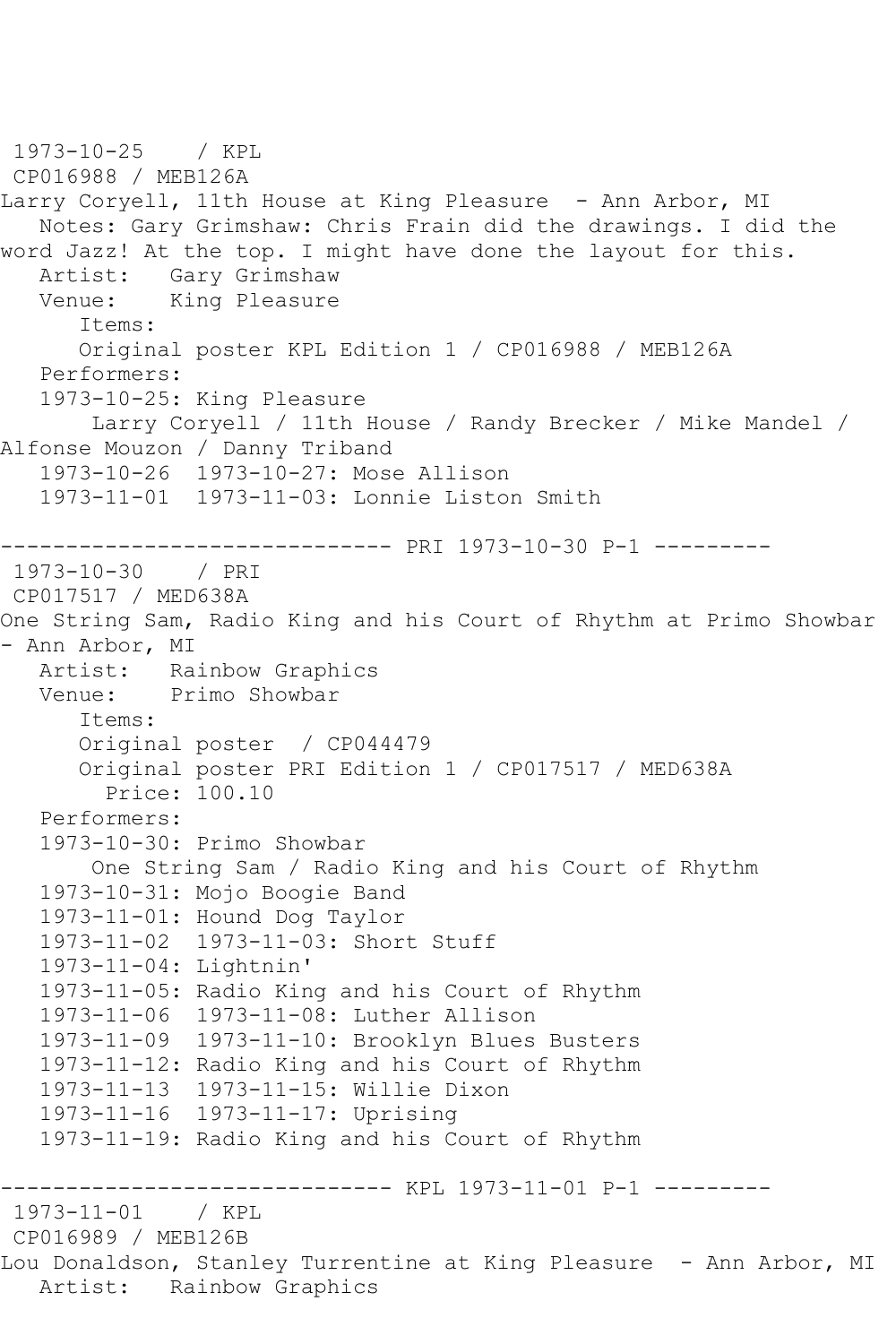Venue: King Pleasure Items: Original poster KPL Edition 1 / CP016989 / MEB126B Performers: 1973-11-01 1973-11-03: King Pleasure Lou Donaldson 1973-11-08 1973-11-10: Stanley Turrentine ------------------------------ PRI 1973-11-06 H --------- 1973-11-06 / PRI CP044469 Luther Allison, Willie Dixon at Primo Showbar - Ann Arbor, MI Artist: Rainbow Graphics Venue: Primo Showbar Items: Handbill PRI / CP044469 Handbill PRI Edition 1 / CP017516 / MED637B Performers: 1973-11-06 1973-11-07: Primo Showbar Luther Allison 1973-11-13 1973-11-15: Willie Dixon ------------------------------ KPL 1973-11-08 P --------- 1973-11-08 / KPL CP044466 Stanley Turrentine, Chico Hamilton at King Pleasure - Ann Arbor, MI Notes: Gary Grimshaw: I did that one. Artist: Gary Grimshaw Venue: King Pleasure Items: Original poster KPL / CP044466 Original poster KPL Edition 1 / CP016990 / MEB127A Performers: 1973-11-08 1973-11-10: King Pleasure Stanley Turrentine 1973-11-15 1973-11-16: Chico Hamilton 1973-11-17: CJQ ------------------------------ SQD 1973-11-09 P-1 --------- 1973-11-09 / SQD CP016981 / MEB122B Lightnin', Uprising at South Quad - Ann Arbor, MI Notes: Gary Grimshaw: Flyer only. All these Union Ballroom shows. Through DayStar, we had like a permit to use the U o fM facilities for anything we wanted to do. Benefit: UAC/Daystar Artist: Rainbow Graphics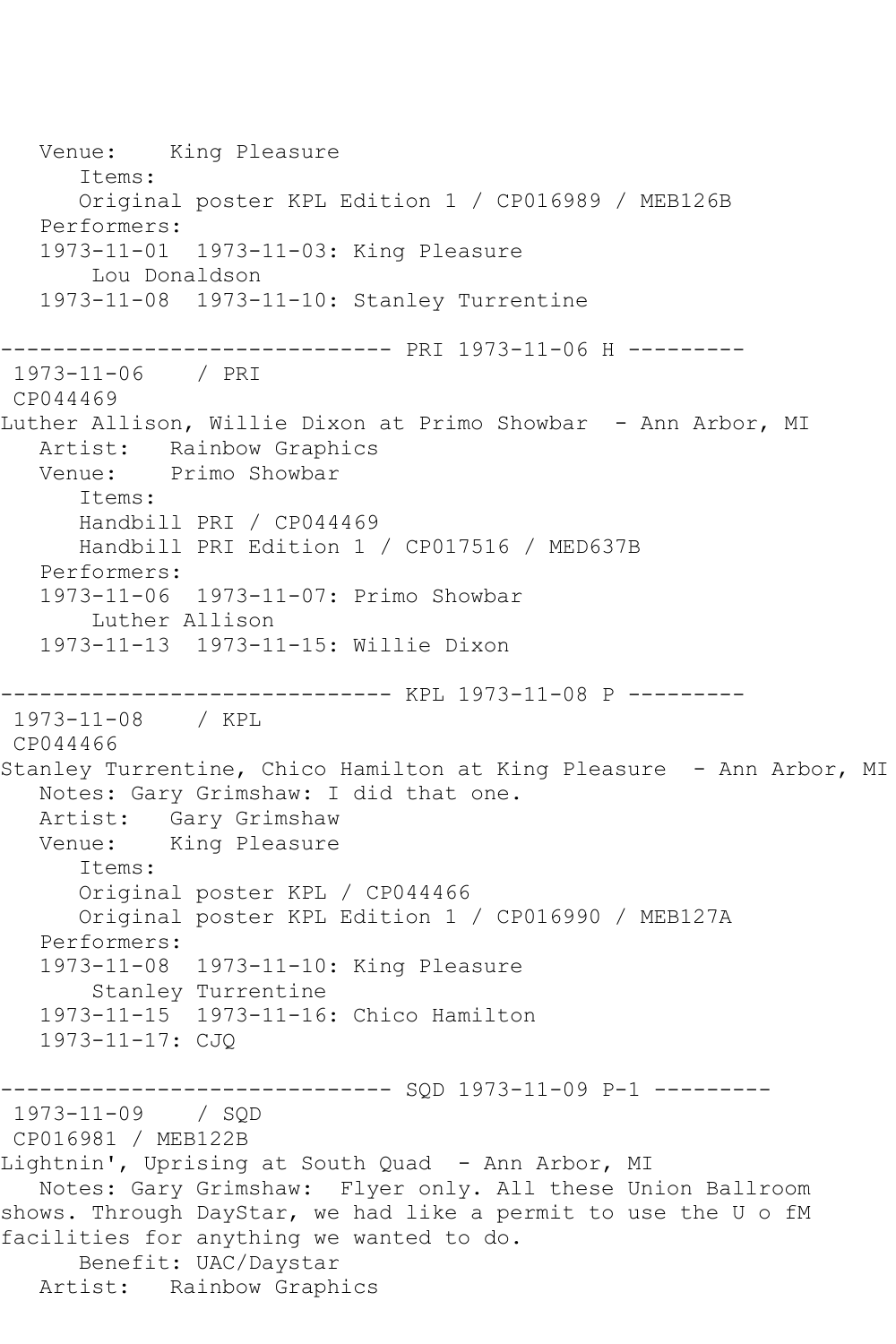Venue: South Quad Promoter: UAC/Daystar Items: Original poster SQD Edition 1 / CP016981 / MEB122B SQD / CP017687 / MED707B SQD / CP017694 / MED710A Performers: 1973-11-09: South Quad Lightnin' / Uprising ------------------------------ RRF 1973-11-13 P-1 --------- 1973-11-13 / RRF CP017586 / MED666B Muddy Waters, Salem Witchcraft at Rock and Roll Farm - Wayne, MI Artist: Rainbow Graphics Venue: Rock and Roll Farm Items: Original poster RRF Edition 1 / CP017586 / MED666B Performers: 1973-11-18: Rock and Roll Farm Muddy Waters / Salem Witchcraft 1973-11-13 1973-11-14: Virgin Dawn / Salem Witchcraft ------------------------------ PRI 1973-11-14 P-1 --------- 1973-11-14 / PRI CP017513 / MED636A Willie Dixon, Bob Seger at Primo Showbar - Ann Arbor, MI Artist: Rainbow Graphics Venue: Primo Showbar Items: Original poster PRI Edition 1 / CP017513 / MED636A Performers: 1973-11-14 1973-11-15: Primo Showbar Willie Dixon 1973-11-25: Bob Seger 1973-11-27 1973-11-29: Mighty Joe Young ------------ BLP 1973-11-15 P-1 ---------1973-11-15 / BLP CP016871 / MEB077A One String Sam, John Nicholas at Blind Pig, Ann Arbor - Ann Arbor, MI Notes: Gary Grimshaw: I did not do the layout on that. Artist: Rainbow Graphics Venue: Blind Pig Items: Original poster BLP Edition 1 / CP016871 / MEB077A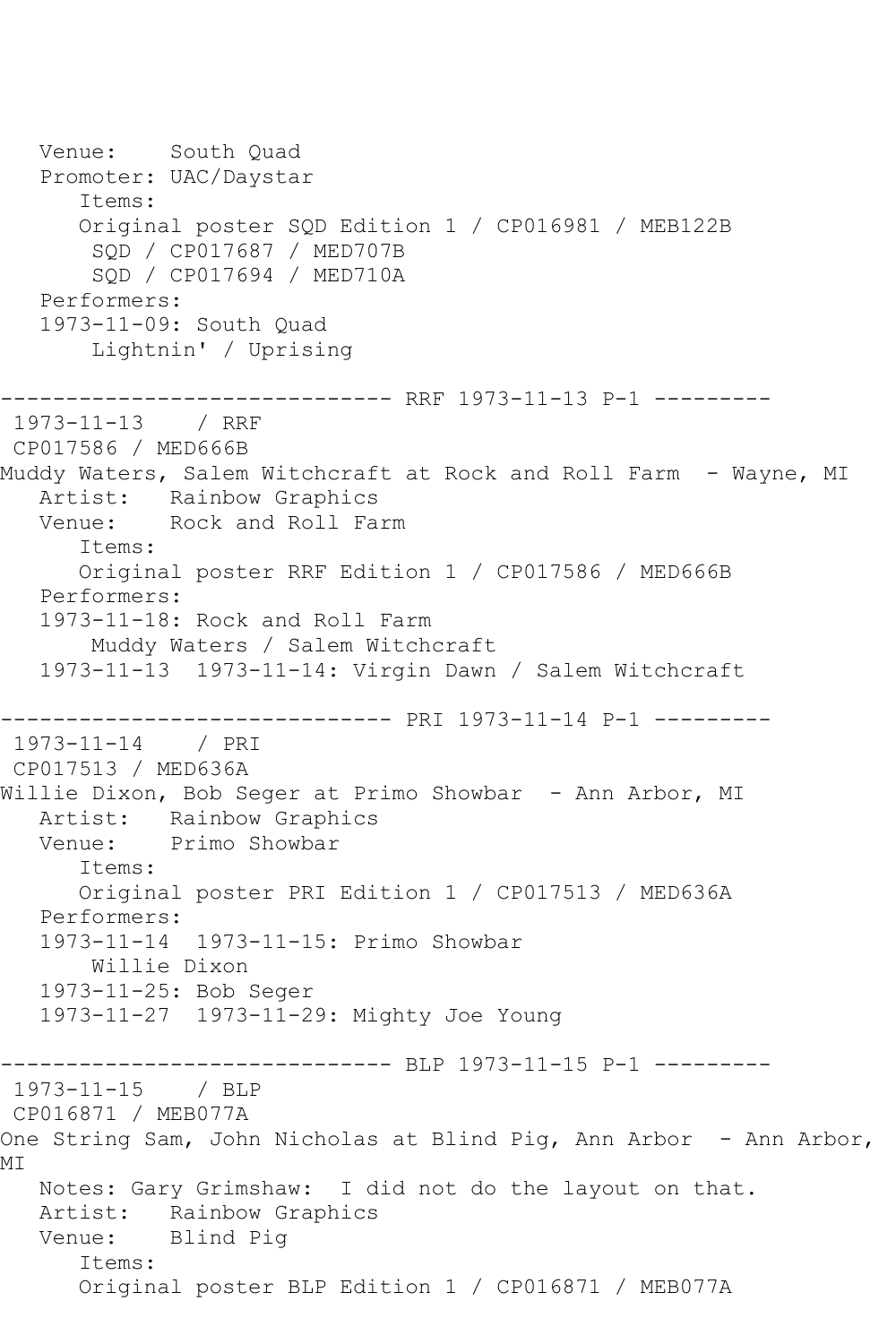Performers: 1973-11-15: Blind Pig One String Sam / John Nicholas ------------------------------ KPL 1973-11-15 P --------- 1973-11-15 / KPL CP044463 Chico Hamilton, CJQ at King Pleasure - Ann Arbor, MI Notes: Gary Grimshaw: I did that one. Artist: Rainbow Graphics Venue: King Pleasure Items: Original poster KPL / CP044463 Original poster KPL Edition 1 / CP016991 / MEB127B Performers: 1973-11-15 1973-11-16: King Pleasure Chico Hamilton 1973-11-17: CJQ 1973-11-22 1973-11-24: Esther Phillips ------------------------------ PRI 1973-11-18 H --------- 1973-11-18 / PRI CP044703 Lightnin', Okra at Primo Showbar - Ann Arbor, MI Notes: Gary Grimshaw: Amy Horowitz Benefit: Ann Arbor Sun Artist: Amy Horowitz Venue: Primo Showbar Items: Handbill PRI / CP044703 Handbill PRI Edition 1 / CP016983 / MEB123B PRI / CP017501 / MED630A PRI / CP017801 / MED786A Performers: 1973-11-18: Primo Showbar Lightnin' / Okra / Afro-American Drum Troupe ------------------------------ PRI 1973-11-20 H --------- 1973-11-20 / PRI CP044304 Ann Arbor Afro-American Drum Troup at Primo Showbar - Ann Arbor, MI Artist: Rainbow Graphics Venue: Primo Showbar Items: Handbill PRI / CP044304 Performers: 1973-11-20: Primo Showbar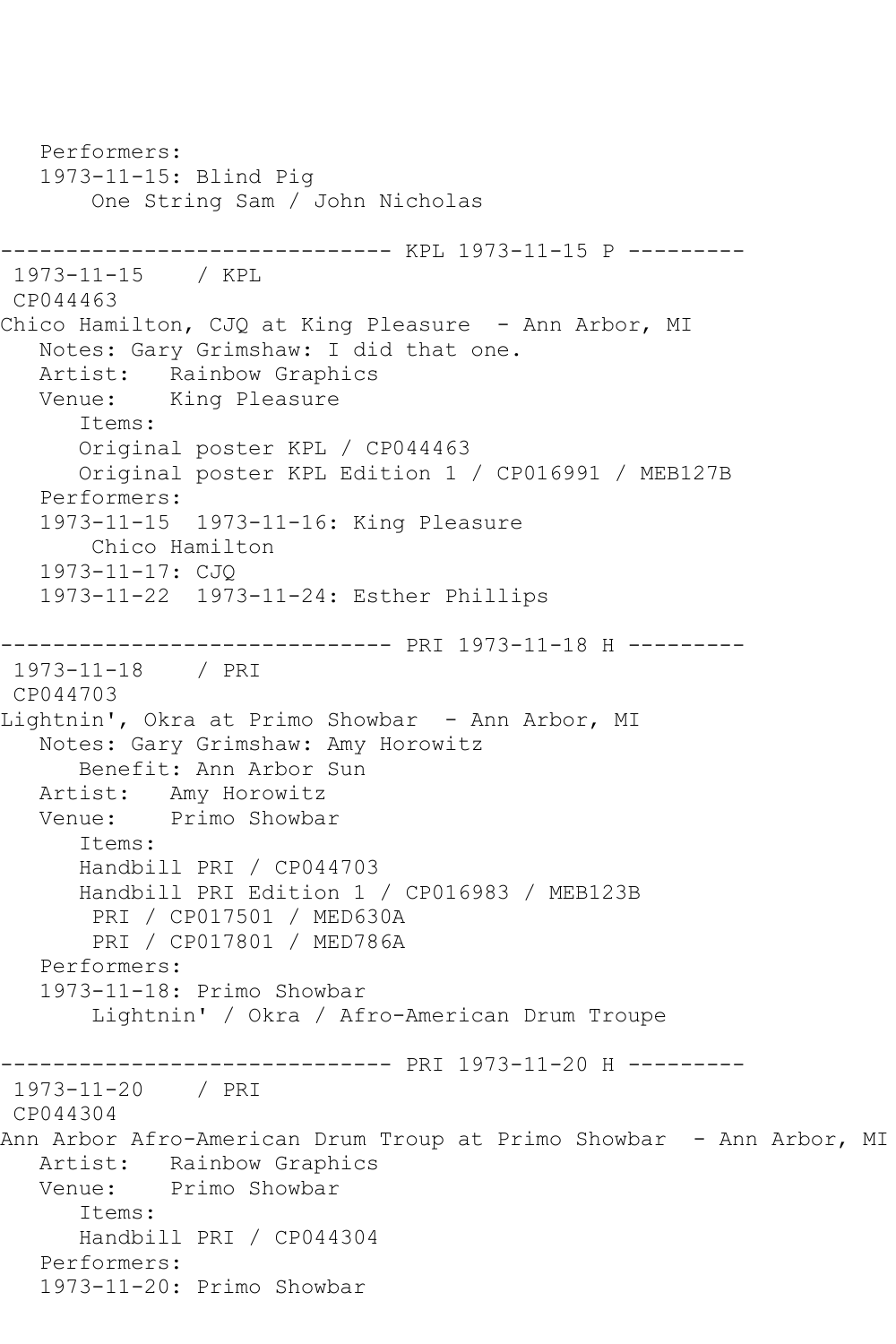Ann Arbor Afro-American Drum Troup ------------------------------ KPL 1973-11-22 P --------- 1973-11-22 / KPL Cp044462 Esther Phillips at King Pleasure - Ann Arbor, MI Notes: Gary Grimshaw: I did not do that one. Artist: Rainbow Graphics Venue: King Pleasure Items: Original poster KPL / Cp044462 Original poster KPL Edition 1 / CP016992 / MEB128A Performers: 1973-11-22 1973-11-24: King Pleasure Esther Phillips ------------------------------ PRI 1973-11-25 P --------- 1973-11-25 / PRI Cp044476 Bob Seger, Mighty Joe Young at Primo Showbar - Ann Arbor, MI Artist: Rainbow Graphics Venue: Primo Showbar Items: Original poster PRI / Cp044476 Original poster PRI Edition 1 / CP017511 / MED635A Handbill PRI / CP044475 PRI / CP017514 / MED636B Performers: 1973-11-25: Primo Showbar Bob Seger 1973-11-27 1973-11-29: Mighty Joe Young 1973-12-02: Coasters 1973-12-12 1973-12-13: Tim Buckley 1973-12-16 1973-12-17: James Cotton Blues Band ------------------------------ BLP 1973-11-27 P-1 --------- 1973-11-27 / BLP CP016872 / MEB077B Billy Boy Arnold at Blind Pig - Ann Arbor, MI Notes: Gary Grimshaw: I did not do the layout on that. Artist: Rainbow Graphics Venue: Blind Pig Items: Original poster BLP Edition 1 / CP016872 / MEB077B Performers: 1973-11-27 1973-11-29: Blind Pig Billy Boy Arnold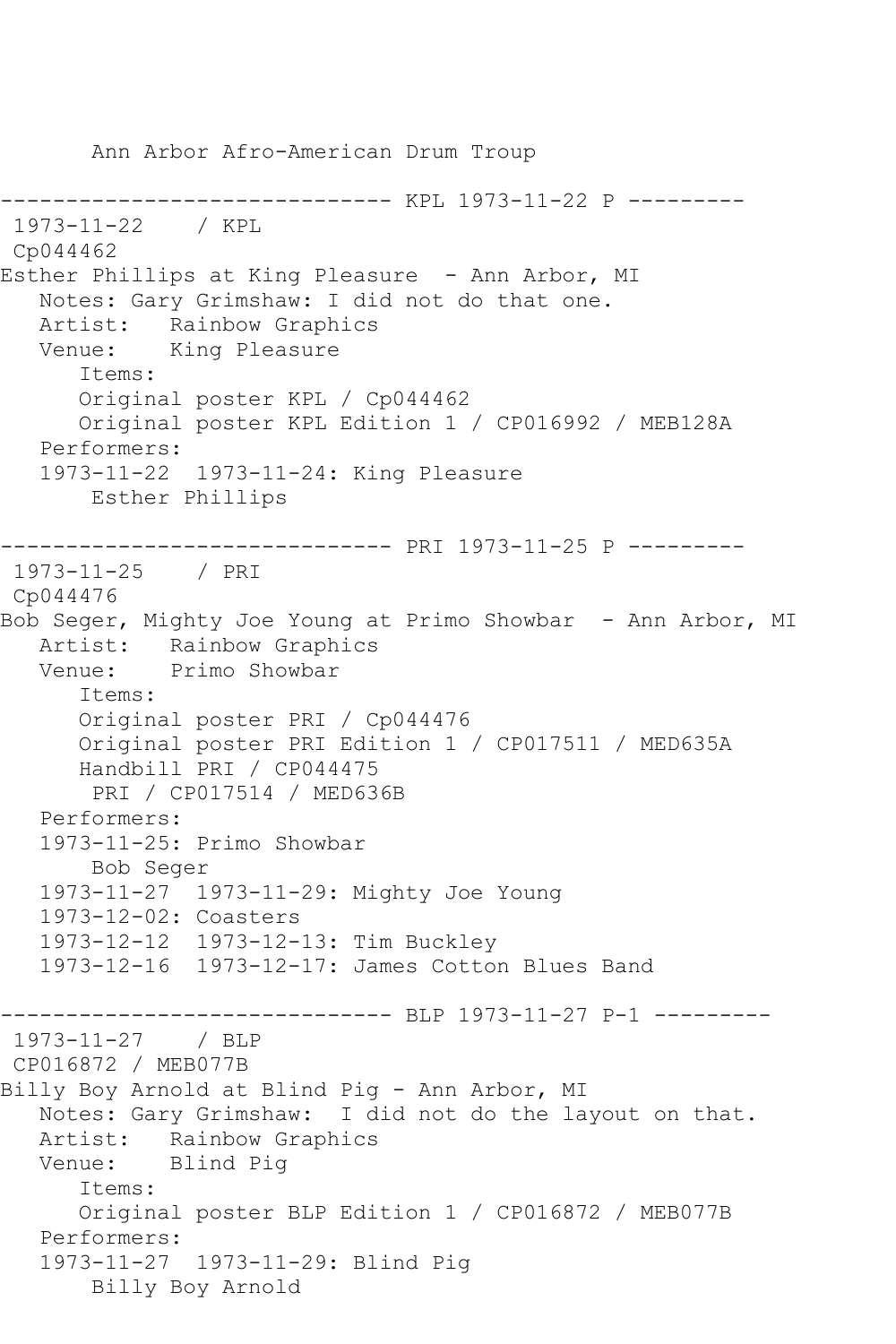------------------------------ KPL 1973-11-29 P-1 --------- 1973-11-29 / KPL CP016993 / MEB128B Eddie Harris at King Pleasure - Ann Arbor, MI Notes: Gary Grimshaw: I did not do that one. Artist: Rainbow Graphics Venue: King Pleasure Items: Original poster KPL Edition 1 / CP016993 / MEB128B Performers: 1973-11-29 1973-12-01: King Pleasure Eddie Harris ------------------------------ RRF 1973-12-02 H --------- 1973-12-02 / RRF CP044699 Bill Haley and the Comets, Salem Witchcraft at Rock and Roll Farm - Wayne, MI Artist: Rainbow Graphics Venue: Rock and Roll Farm Items: Handbill RRF / CP044699 Handbill RRF Edition 1 / CP017587 / MED667A Performers: 1973-12-02: Rock and Roll Farm Bill Haley and the Comets / Salem Witchcraft ------------------------------ PRI 1973-12-04 P --------- 1973-12-04 / PRI CP044472 Iris Bell, 3rd Stone from the Sun at Primo Showbar - Ann Arbor, MI Artist: Rainbow Graphics<br>Venue: Primo Showbar Primo Showbar Items: Original poster PRI / CP044472 Original poster PRI Edition 1 / CP017512 / MED635B Performers: 1973-12-04: Primo Showbar Iris Bell / 3rd Stone from the Sun 1973-12-05 1973-12-06: Mojo Boogie Band / Brooklyn Blues Busters 1973-12-07 1973-12-09: Barnaby Bye ------------------------------ KPL 1973-12-06 P-1 --------- 1973-12-06 / KPL CP016994 / MEB129A Jimmy Reed at King Pleasure - Ann Arbor, MI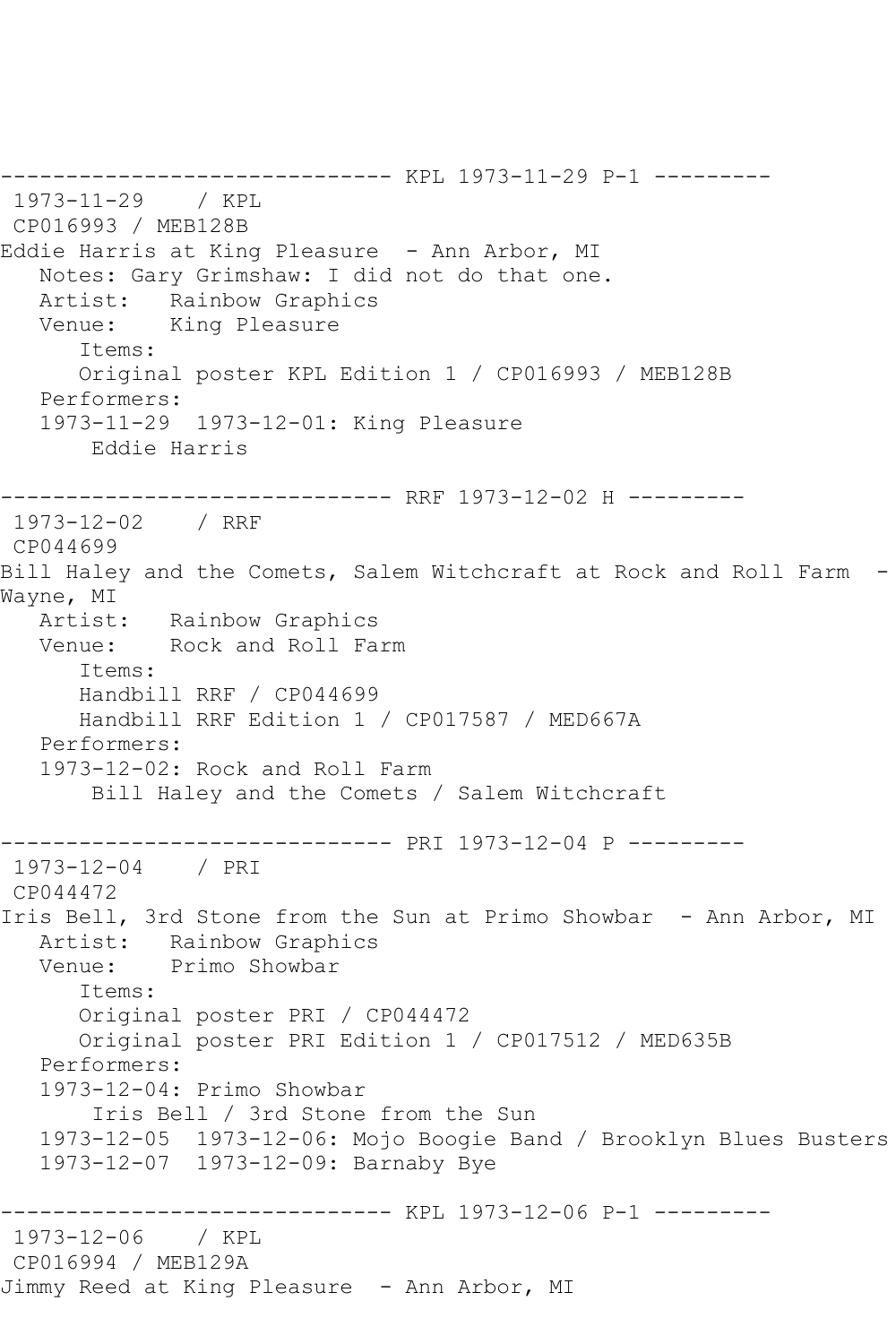Notes: Gary Grimshaw: I did not do that one. Artist: Rainbow Graphics Venue: King Pleasure Items: Original poster KPL Edition 1 / CP016994 / MEB129A Performers: 1973-12-06 1973-12-08: King Pleasure Jimmy Reed ------------------------------ PRI 1973-12-07 P-1 --------- 1973-12-07 / PRI CP017544 / MED649F Barnaby Bye, Radio King and his Court of Rhythm at Primo Showbar - Ann Arbor, MI Notes: Gary Grimshaw: "This is a typesetting pasteup. Not Grimshaw." Benefit: for Bill Kunstler and Lenny Weinglass Artist: Rainbow Graphics Venue: Primo Showbar Items: Original poster PRI Edition 1 / CP017544 / MED649F PRI / CP016757 / MEB017D Performers: 19zz-12-07 1900-12-09: Primo Showbar Barnaby Bye 19zz-12-10: Radio King and his Court of Rhythm 19zz-12-11: Bill Kunstler / Lenny Weinglass 19zz-12-12 1900-12-13: Tim Buckley 19zz-12-14 1900-12-15: Short Stuff 19zz-12-16 1900-12-17: James Cotton Blues Band 19zz-12-18: 3rd Stone from the Sun / Okra 19zz-12-19 1900-12-20: Rockets 19zz-12-21 1900-12-22: Lightnin' 19zz-12-26 1900-12-27: Riot / Uprising / Radio King and his Court of Rhythm 19zz-12-30: ------------------------------ PRI 1973-12-10 H --------- 1973-12-10 / PRI CP044299 Radio King and his Court of Rhythm at Primo Showbar - Ann Arbor, MI Artist: Rainbow Graphics Venue: Primo Showbar Items: Original poster PRI Edition 1 / CP017504 / MED631B Handbill PRI / CP044299 Performers: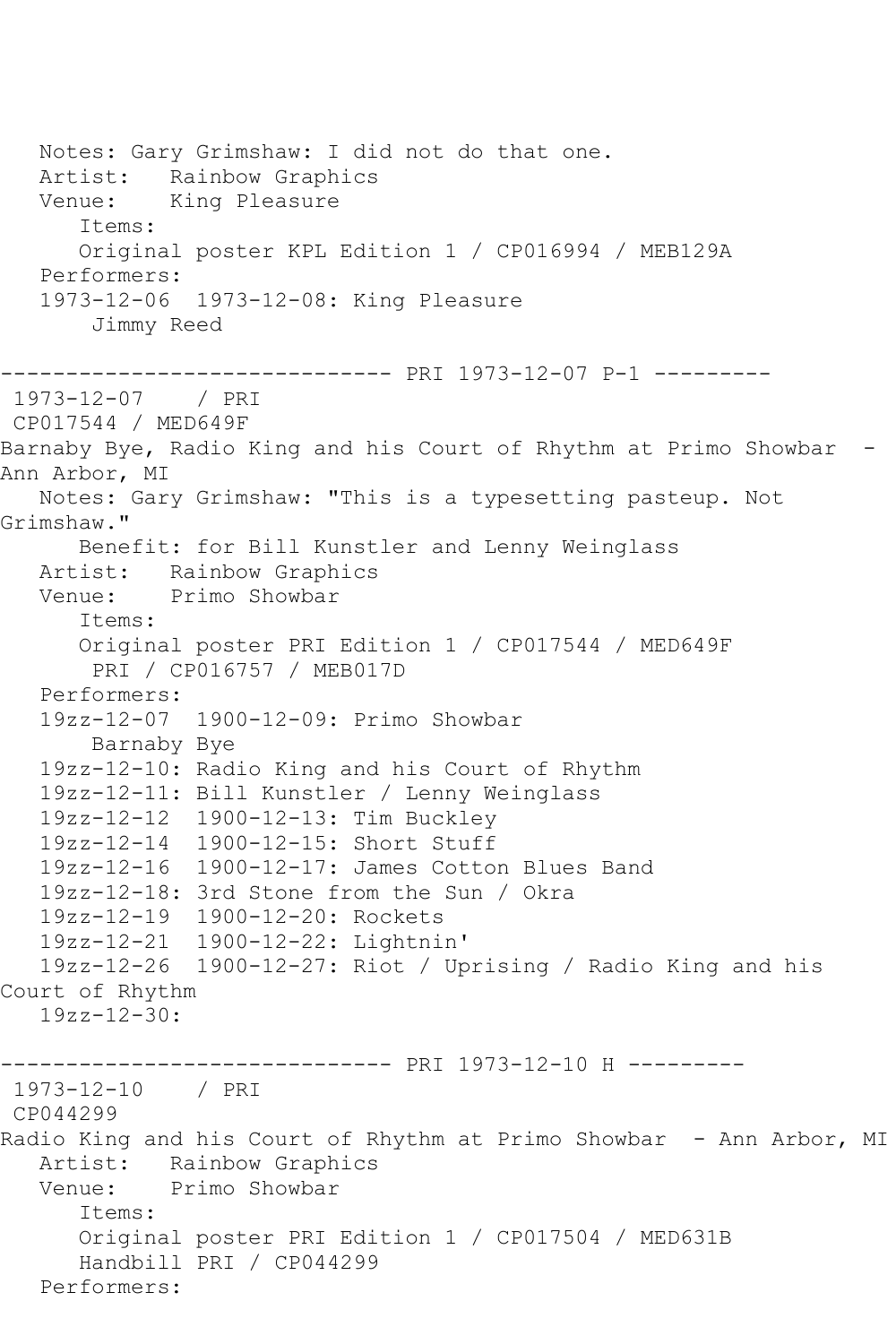1973-12-10: Primo Showbar Radio King and his Court of Rhythm ------------------------------ PRI 1973-12-11 P --------- 1973-12-11 / PRI CP044467 Uprising, Tim Buckley at Primo Showbar - Ann Arbor, MI Artist: Rainbow Graphics Venue: Primo Showbar Items: Original poster PRI / CP044467 Original poster PRI Edition 1 / CP017508 / MED633B Performers: 1973-12-11: Primo Showbar Uprising 1973-12-12 1973-12-13: Tim Buckley 1973-12-14 1973-12-15: Short Stuff 1973-12-16 1973-12-17: James Cotton Blues Band ------------------------------ PRI 1973-12-11 H --------- 1973-12-11 / PRI CP044302 Lenny Weinglass, Bill Kunstler at Primo Showbar - Ann Arbor, MI Event: Benefit for Chicago Conspiracy Attorneys Artist: Barbara Weinberg<br>Venue: Primo Showbar Primo Showbar Items: Handbill PRI / CP044302 Handbill PRI / CP017672 / MED702A Performers: 1973-12-11: Primo Showbar Lenny Weinglass / Bill Kunstler / Uprising / Homegrown / Rabbits ------------------------------ KPL 1973-12-13 P-1 --------- 1973-12-13 / KPL CP016995 / MEB129B Jimmy Smith, Pharoah Sanders at King Pleasure - Ann Arbor, MI Notes: Gary Grimshaw: I did not do that one. Artist: Rainbow Graphics Venue: King Pleasure Items: Original poster KPL Edition 1 / CP016995 / MEB129B Original poster KPL Edition 1 / CP016997 / MEB130B Performers: 1973-12-13 1973-12-15: King Pleasure Jimmy Smith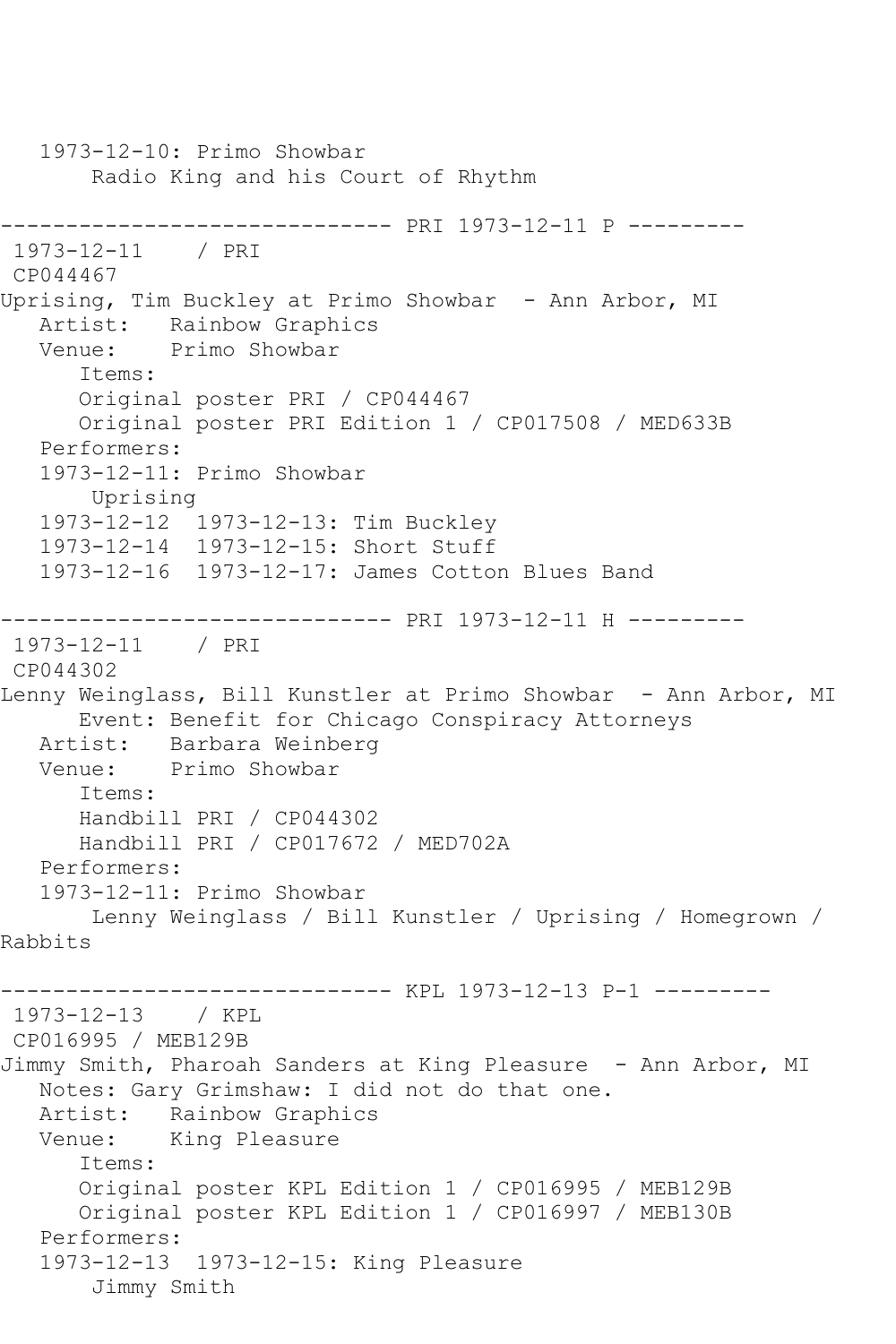1973-12-20 1973-12-22: Pharoah Sanders 1973-12-31 1973-01-01: Sun Ra and his Arkestra ------------------------------ PRI 1973-12-18 P-1 --------- 1973-12-18 / PRI CP017510 / MED634B Third Stone From the Sun, Okra at Primo Showbar - Ann Arbor, MI Artist: Rainbow Graphics Venue: Primo Showbar Items: Original poster PRI Edition 1 / CP017510 / MED634B Performers: 1973-12-18: Primo Showbar 3rd Stone from the Sun / Okra 1973-12-19 1973-12-20: Rockets 1973-12-21 1973-12-22: Lightnin' ------------------------------ RRF 1973-12-20 P-1 --------- 1973-12-20 / RRF CP017590 / MED668B Bloodrock, Flatrock at Rock and Roll Farm - Wayne, MI Artist: Rainbow Graphics Venue: Rock and Roll Farm Items: Original poster RRF Edition 1 / CP017590 / MED668B Performers: 1973-12-20: Rock and Roll Farm Bloodrock 1973-12-21 1973-12-22: Flatrock / Nature 1973-12-23: James Cotton Blues Band ------------------------------ WNRZ 1973-12-24 H --------- 1973-12-24 / WNRZ CP044771 WNRZ - Detroit, MI, John Sinclair at WNRZ - Detroit, MI Artist: Rainbow Graphics<br>Venue: WNRZ Venue: Items: Handbill WNRZ / CP044771 Handbill WNRZ Edition 1 / CP017727 / MED735A Performers: 1973-12-24: WNRZ WNRZ / John Sinclair / John Coltrane ------------------------------ PRI 1973-12-26 P-1 --------- 1973-12-26 / PRI CP017507 / MED633A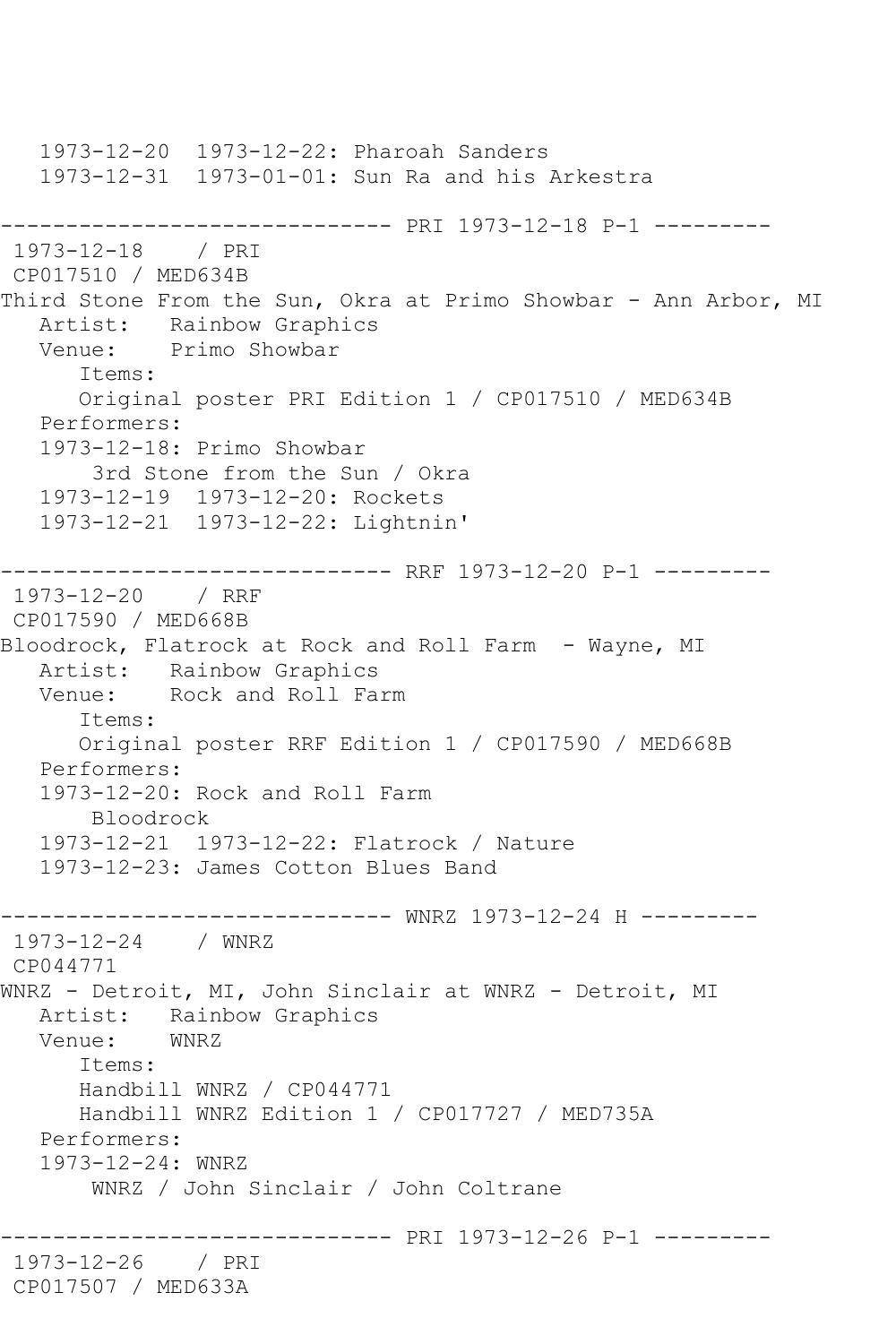Riot, Uprising at Primo Showbar - Ann Arbor, MI Artist: Rainbow Graphics Venue: Primo Showbar Items: Original poster PRI Edition 1 / CP017507 / MED633A Performers: 1973-12-26 1973-12-27: Primo Showbar Riot 1973-12-28 1973-12-29: Uprising 1973-12-30: Radio King and his Court of Rhythm 1973-12-31: Rockets / Lightnin' ------------------------------ KPL 1973-12-31 P --------- 1973-12-31 / KPL CP044487 Sun Ra at King Pleasure - Ann Arbor, MI Event: Sun Ra at King Pleasure New Year's Eve Artist: Gary Grimshaw Venue: King Pleasure Items: Original poster KPL / CP044487 Original poster KPL Edition 1 / CP016998 / MEB131 KPL / CP014368 / MARM172 Performers: 1973-12-31 1974-01-01: King Pleasure Sun Ra and his Arkestra ------------------------------ PRI 1974-00-16 P-1 --------- 1974-00-16 / PRI CP016756 / MEB017C Radio King and his Court of Rhythm, CJQ at Primo Showbar - Ann Arbor, MI Notes: Gary Grimshaw: All grimshaw Artist: Rainbow Graphics Venue: Primo Showbar Items: Original poster PRI Edition 1 / CP016756 / MEB017C PRI / CP017540 / MED649A Performers: 1974-06-16: Primo Showbar Radio King and his Court of Rhythm 1974-06-17: CJQ 1974-06-18: Detroit 1974-06-19: Willie and the Bumblebees 1974-06-20: Bobby Blue Bland 1974-06-21 1974-06-22: Justice Myles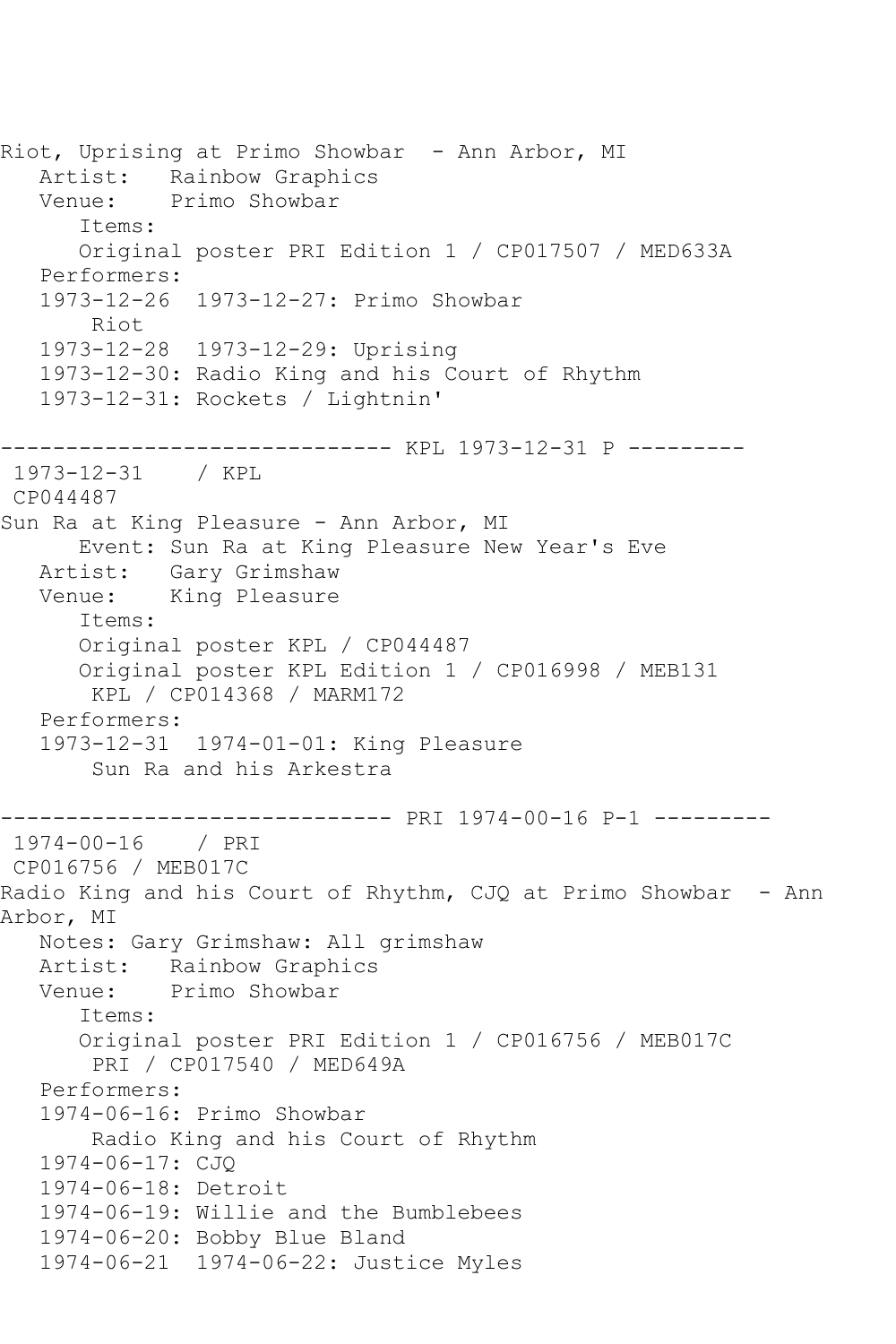------------------------------ PRI 1974-01-02 P --------- 1974-01-02 / PRI CP044470 Mojo Boogie Band, Walrus at Primo Showbar - Ann Arbor, MI Artist: Rainbow Graphics Venue: Primo Showbar Items: Original poster PRI / CP044470 Original poster PRI Edition 1 / CP017531 / MED645A Performers: 1974-01-02 1974-01-03: Primo Showbar Mojo Boogie Band 1974-01-04 1974-01-05: Walrus 1974-01-06: Rabbits ------------------------------ KPL 1974-01-03 P-1 --------- 1974-01-03 / KPL CP016999 / MEB131B Charles Mingus, Doc Watson at King Pleasure - Ann Arbor, MI Artist: Amy Horowitz<br>Venue: King Pleasur King Pleasure Items: Original poster KPL Edition 1 / CP016999 / MEB131B KPL / CP017000 / MEB132A Performers: 1974-01-03 1974-01-05: King Pleasure Charles Mingus 1974-01-10 1974-01-11: Doc Watson / Dizzy Gillespie ------------------------------ PRI 1974-01-08 P-1 --------- 1974-01-08 / PRI CP017533 / MED646A Rockets, Radio King and his Court of Rhythm at Primo Showbar - Ann Arbor, MI Artist: Rainbow Graphics Venue: Primo Showbar Items: Original poster PRI Edition 1 / CP017533 / MED646A Original poster PRI Edition 1 / CP017534 / MED646B Performers: 1974-01-08: Primo Showbar Rockets / Radio King and his Court of Rhythm 1974-01-09 1974-01-10: Leopards 1974-01-11 1974-01-12: Brooklyn Blues Busters 1974-01-13: CJQ / Vipers ------------------------------ KPL 1974-01-10 P-1 ---------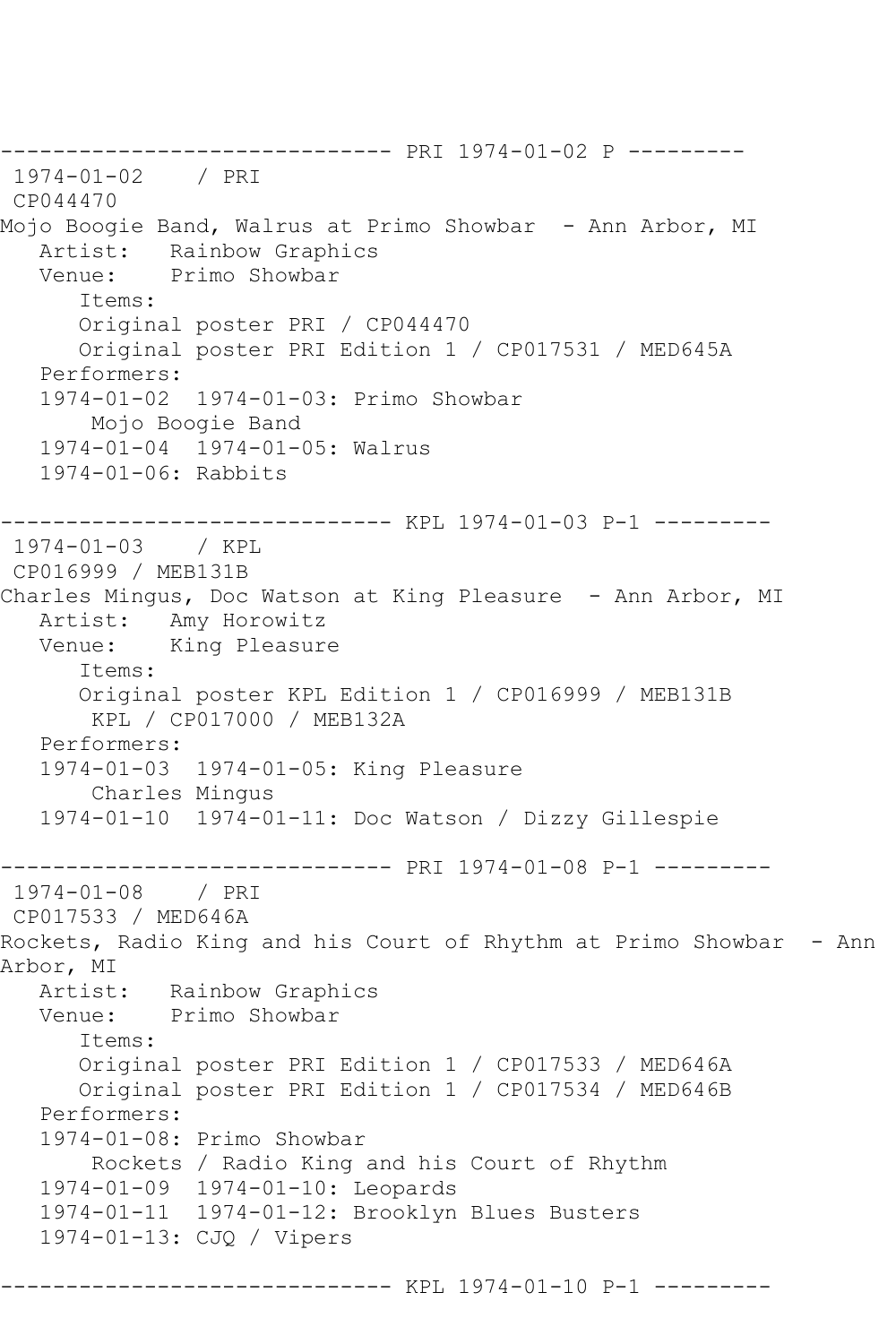1974-01-10 / KPL CP017001 / MEB132B Merle Watson, Dizzy Gillespie at King Pleasure - Ann Arbor, MI Artist: Amy Horowitz<br>Venue: King Pleasur King Pleasure Items: Original poster KPL Edition 1 / CP017001 / MEB132B Performers: 1974-01-10 1974-01-12: King Pleasure Merle Watson 1974-01-17 1974-01-19: Dizzy Gillespie ------------------------------ PRI 1974-01-20 H --------- 1974-01-20 / PRI CP044650 Zoom!, Strange Tongue at Primo Showbar - Ann Arbor, MI Benefit: Ann Arbor People's Ballroom Artist: John Benson Venue: Primo Showbar Promoter: People's Music Committee Items: Handbill PRI / CP044650 Handbill PRI Edition 1 / CP017677 / MED704B PRI / CP017493 / MED626A Performers: 1974-01-20: Primo Showbar Zoom / Strange Tongue ------------------------------ PRI 1974-01-22 P --------- 1974-01-22 / PRI CP044473 Lightnin', Bob Seger at Primo Showbar - Ann Arbor, MI Artist: Rainbow Graphics<br>Venue: Primo Showbar Primo Showbar Items: Original poster PRI / CP044473 Original poster PRI Edition 1 / CP017529 / MED644A Performers: 1974-01-22: Primo Showbar Lightnin' 1974-01-23 1974-01-24: Bob Seger 1974-01-25: Rabbits 1974-01-26: Frut 1974-01-27: Luther Allison ------------------------------ BLP 1974-01-23 H --------- 1974-01-23 / BLP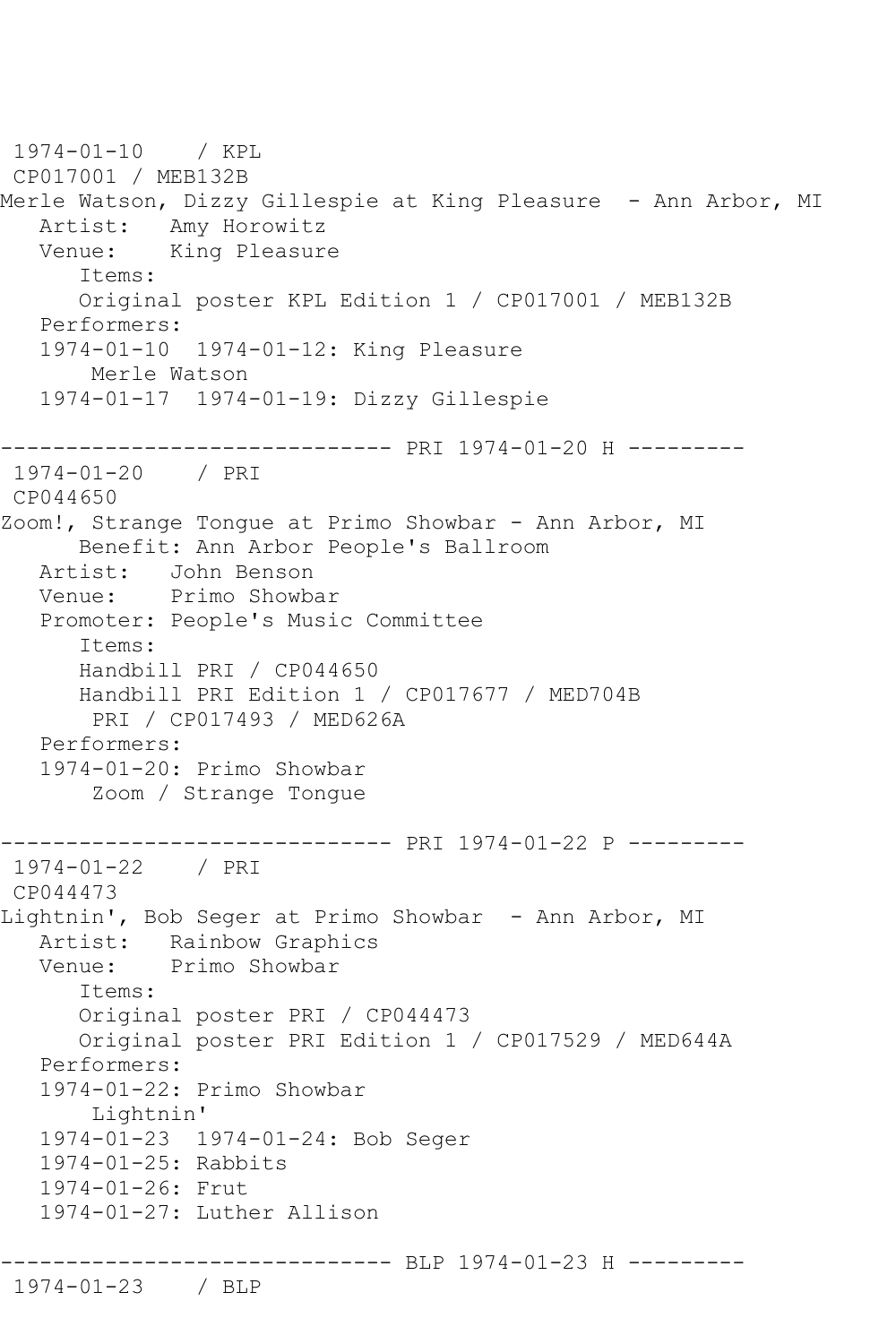CP045988 / CP045988 Mighty Joe Young and his 4 piece band at Blind Pig Notes: Gary Grimshaw; Did all the lettering, but did not do the Blind Pig logo or the Blind Pig lettering (Chris Frain) Artist: Rainbow Graphics Venue: Blind Pig Items: Handbill BLP / CP045988 / CP045988 Handbill BLP / CP044381 / MEB079A Performers: 1974-01-23 1974-01-25: Blind Pig Mighty Joe Young ------------------------------ KPL 1974-01-24 P-1 --------- 1974-01-24 / KPL CP017002 / MEB133A Grover Washington Jr., Freddie Hubbard at King Pleasure - Ann Arbor, MI Artist: Amy Horowitz Venue: King Pleasure Items: Original poster KPL Edition 1 / CP017002 / MEB133A Performers: 1974-01-24 1974-01-26: King Pleasure Grover Washington Jr. 1974-01-29 1974-02-01: Freddie Hubbard ------------------------------ PRI 1974-01-29 P --------- 1974-01-29 / PRI CP044474 Lightnin', Radio King and his Court of Rhythm at Primo Showbar -Ann Arbor, MI Artist: Rainbow Graphics Venue: Primo Showbar Items: Original poster PRI / CP044474 Original poster PRI Edition 1 / CP017518 / MED638B Performers: 1974-01-29: Primo Showbar Lightnin' / Radio King and his Court of Rhythm 1974-01-30 1974-01-31: Possum Kreak 1974-02-01 1974-02-02: Zoom ------------------------------ KPL 1974-01-29 P-1 --------- 1974-01-29 / KPL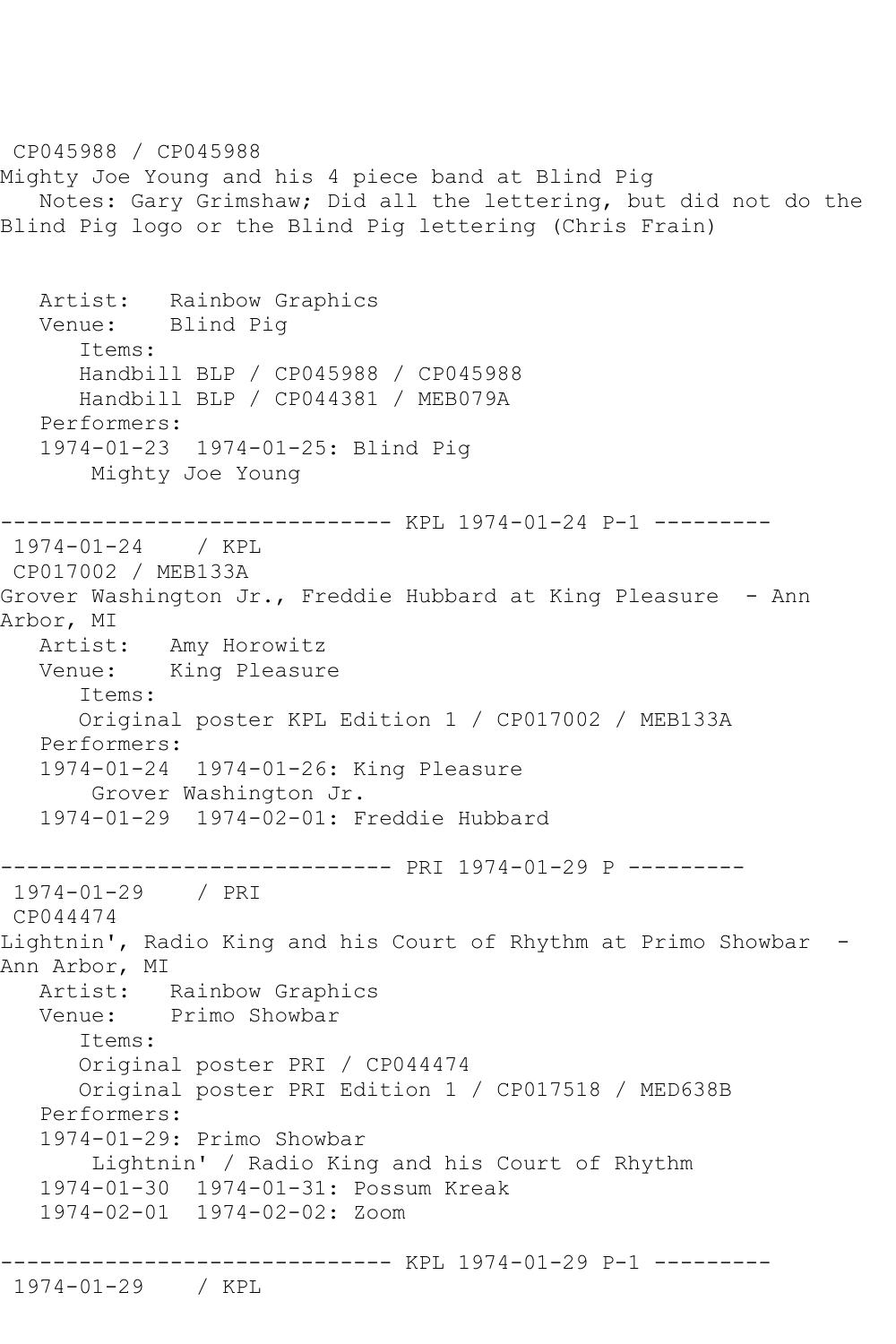CP017003 / MEB133B Freddie Hubbard at King Pleasure - Ann Arbor, MI Notes: Gary Grimshaw: I did not do that. Artist: Rainbow Graphics<br>Venue: King Pleasure King Pleasure Items: Original poster KPL Edition 1 / CP017003 / MEB133B Performers: 1974-01-29 1974-02-01: King Pleasure Freddie Hubbard ------------------------------ PRI 1974-02-03 P --------- 1974-02-03 / PRI CP044468 Rabbits, Soujourner at Primo Showbar - Ann Arbor, MI Benefit: Benefit for People's Co-op Artist: Rainbow Graphics<br>Venue: Primo Showbar Primo Showbar Items: Original poster PRI / CP044468 Original poster PRI Edition 1 / CP017520 / MED639B Performers: 1974-02-03: Primo Showbar Rabbits / Soujourner / Wolf's Cat House Band ------------------------------ SCEN 1974-02-03 P-1 --------- 1974-02-03 / SCEN CP017646 / MED691A Cricket Smith at Scene - Ann Arbor, MI Artist: John Benson Venue: Scene Items: Original poster SCEN Edition 1 / CP017646 / MED691A Performers: 1974-02-03: Scene Cricket Smith ------------------------------ KPL 1974-02-03 P-1 --------- 1974-02-03 / KPL CP017004 / MEB134 Jerry Jeff Walker at King Pleasure - Ann Arbor, MI Notes: Gary Grimshaw: I did not do that. Artist: Rainbow Graphics Venue: King Pleasure Items: Original poster KPL Edition 1 / CP017004 / MEB134 Performers: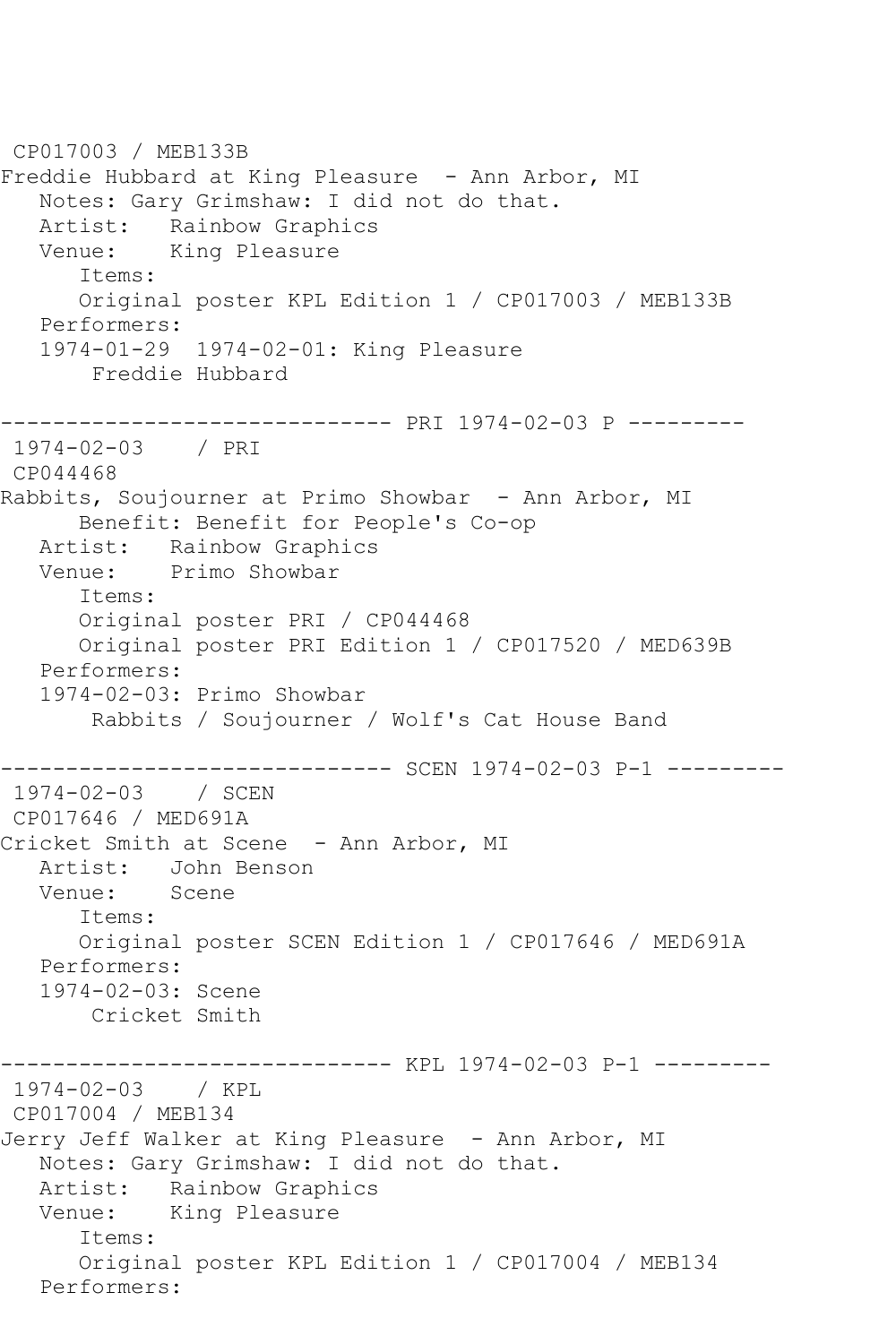1974-02-03: King Pleasure Jerry Jeff Walker ------------------------------ RRF 1974-02-04 P-1 --------- 1974-02-04 / RRF CP017584 / MED665B Iggy Pop, Bob Seger at Rock and Roll Farm - Wayne, MI Artist: Rainbow Graphics Venue: Rock and Roll Farm Items: Original poster RRF Edition 1 / CP017584 / MED665B Performers: 1974-02-04: Rock and Roll Farm Iggy Pop 1974-02-12: Bob Seger ----------------------------- RRF 1974-02-05 P-1 ---------1974-02-05 / RRF CP017589 / MED668A Brooklyn Blues Busters at Rock and Roll Farm Artist: Rainbow Graphics Venue: Rock and Roll Farm Items: Original poster RRF Edition 1 / CP017589 / MED668A Performers: 1974-02-05: Rock and Roll Farm Brooklyn Blues Busters ------------------------------ PRI 1974-02-05 P-1 --------- 1974-02-05 / PRI CP017519 / MED639A Brayan Lee Blues Band, Mojo Boogie Band at Primo Showbar - Ann Arbor, MI Artist: Rainbow Graphics Venue: Primo Showbar Items: Original poster PRI Edition 1 / CP017519 / MED639A Performers: 1974-02-05: Primo Showbar Brayan Lee Blues Band 1974-02-06 1974-02-07: Mojo Boogie Band 1974-02-08 1974-02-09: Kramer's Kreemers 1974-02-10: Radio King and his Court of Rhythm ------------------------------ SCEN 1974-02-10 P-1 --------- 1974-02-10 / SCEN CP017647 / MED691B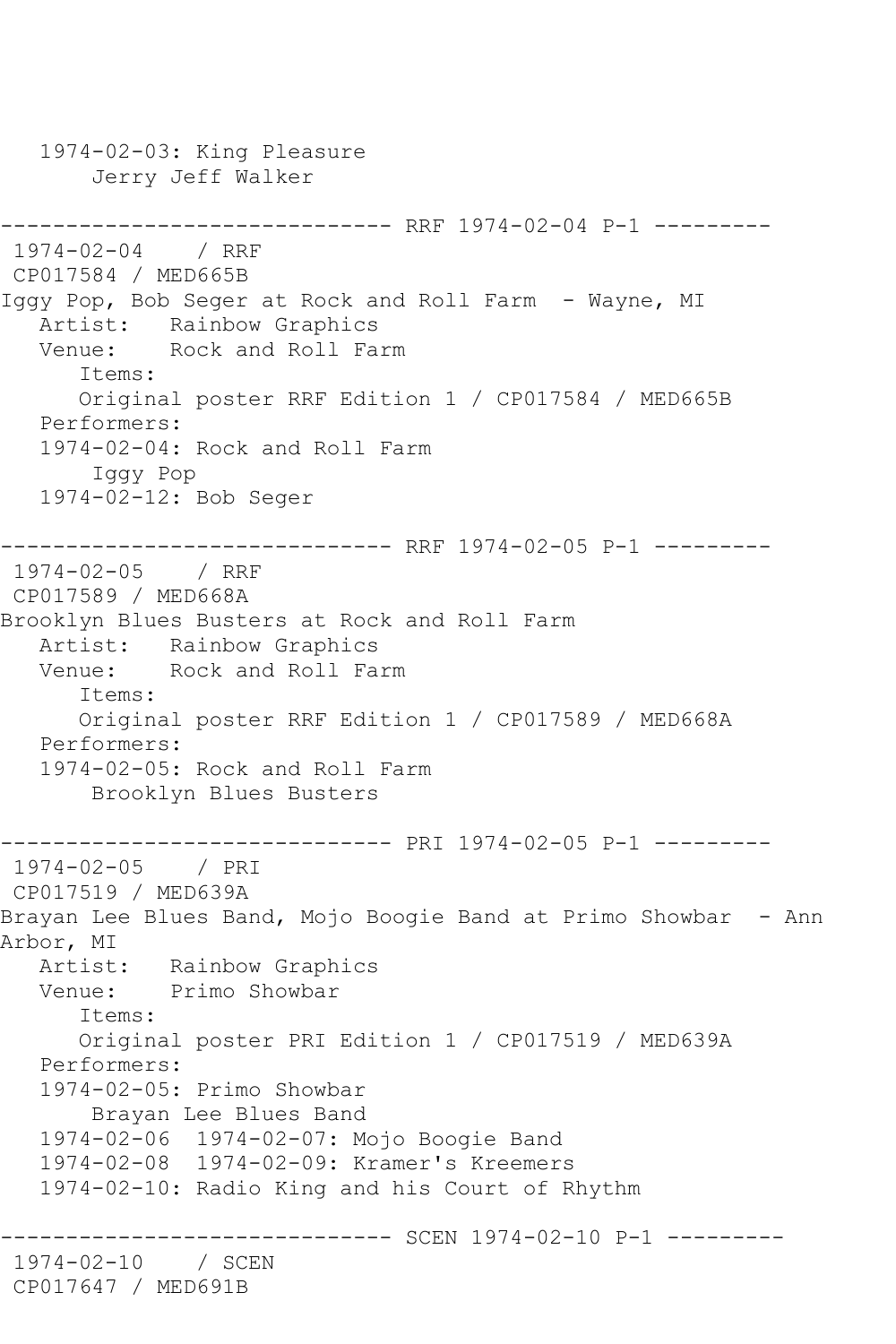Rock and Roll at the Scene, Ann Arbor Notes: NONE Artist: John Benson Venue: Scene, Ann Arbor Items: Original poster SCEN Edition 1 / CP017647 / MED691B Performers: 1974-02-10: Scene, Ann Arbor ------------------------------ PRI 1974-02-12 P --------- 1974-02-12 / PRI CP044477 Azmolee Jam Band, Okara at Primo Showbar - Ann Arbor, MI Artist: Rainbow Graphics Venue: Primo Showbar Items: Original poster PRI / CP044477 Original poster PRI Edition 1 / CP017522 / MED640B Performers: 1974-02-12: Primo Showbar Azmolee Jam Band / Okara / Radio King and his Court of Rhythm 1974-02-13 1974-02-14: Brooklyn Blues Busters 1974-02-15 1974-02-16: Walrus 1974-02-17: Soulful Soulmates ------------------------------ PRI 1974-02-17 P-1 --------- 1974-02-17 / PRI CP017521 / MED640A Soulful Soulmates at Primo Showbar - Ann Arbor, MI Artist: Rainbow Graphics Venue: Primo Showbar Items: Original poster PRI Edition 1 / CP017521 / MED640A Performers: 1974-02-17: Primo Showbar Soulful Soulmates ------------------------------ 1974-02-23 P-1 --------- 1974-02-23 / CP017279 / MEB410 DR. John the Night Tripper, Styx at Ambassador Theater - New York, NY Artist: Rainbow Graphics Venue: Ambassador Theater Items: Original poster Edition 1 / CP017279 / MEB410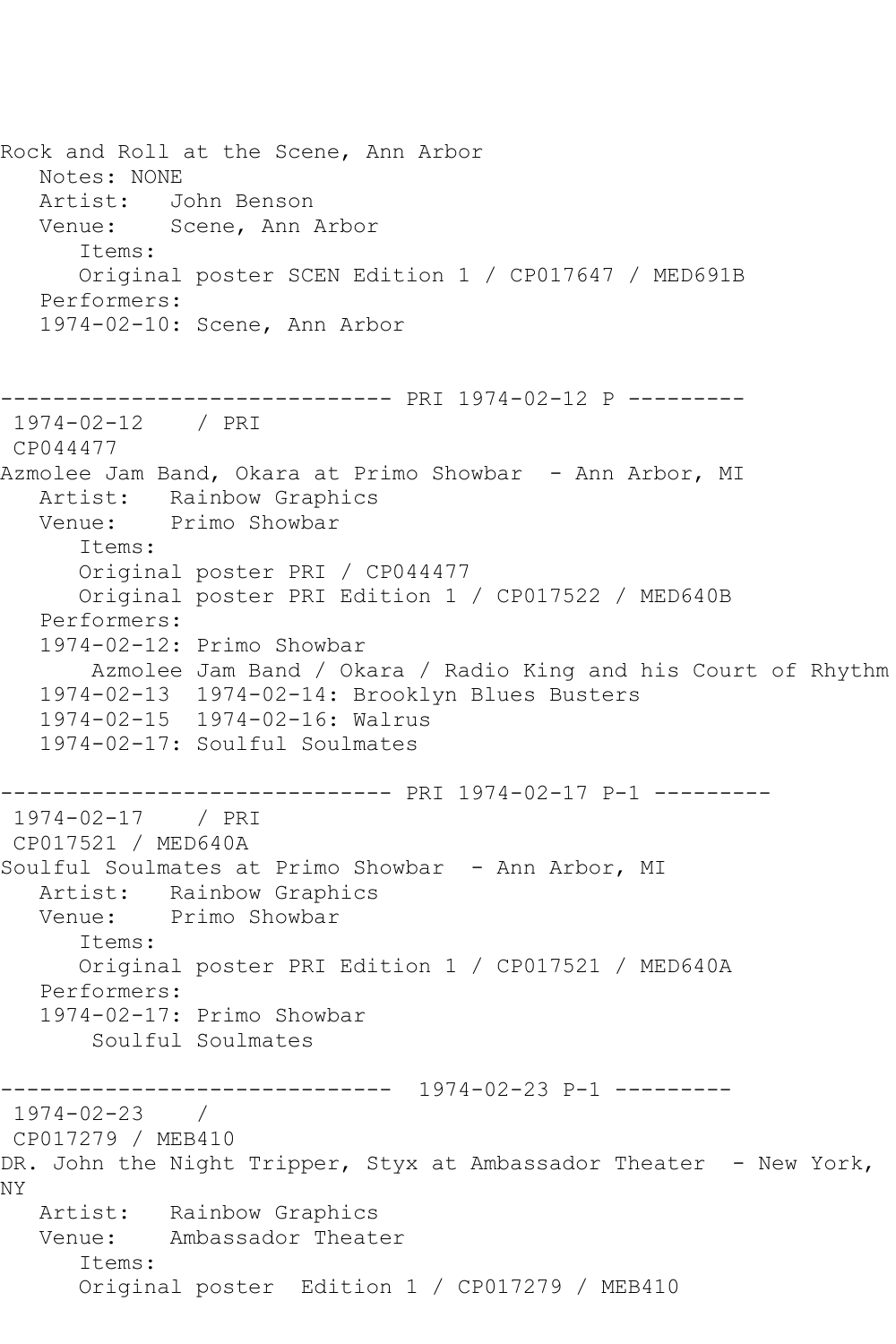Performers: 1974-02-23: Ambassador Theater DR. John the Night Tripper / Styx ------------------------------ PRI 1974-02-24 H --------- 1974-02-24 / PRI CP044581 Third Stone From the Sun at Primo Showbar - Ann Arbor, MI Artist: Rainbow Graphics Venue: Primo Showbar Items: Original poster PRI Edition 1 / CP017523 / MED641A Handbill PRI / CP044581 Performers: 1974-02-24: Primo Showbar 3rd Stone from the Sun ------------------------------ PRI 1974-02-26 P-1 --------- 1974-02-26 / PRI CP017524 / MED641B Sojourner Wolf, Tunnel Rat at Primo Showbar - Ann Arbor, MI Benefit: New World Film Co-op Artist: Rainbow Graphics<br>Venue: Primo Showbar Primo Showbar Items: Original poster PRI Edition 1 / CP017524 / MED641B Performers: 1974-02-26: Primo Showbar Sojourner Wolf / Tunnel Rat 1974-02-27 1974-02-28: Lightnin' 1974-02-29 1974-03-01: Rockets / Sojourner Wolf ------------------------------ PRI 1974-03-03 P --------- 1974-03-03 / PRI CP044478 John Nicholas, S.P. Leary at Primo Showbar - Ann Arbor, MI Benefit: Woman's Crisis Center Artist: Rainbow Graphics Venue: Primo Showbar Items: Original poster PRI / CP044478 Original poster PRI Edition 1 / CP017525 / MED642A Performers: 1974-03-03: Primo Showbar John Nicholas / S.P. Leary / Radio King and his Court of Rhythm 1974-03-05: Cruiser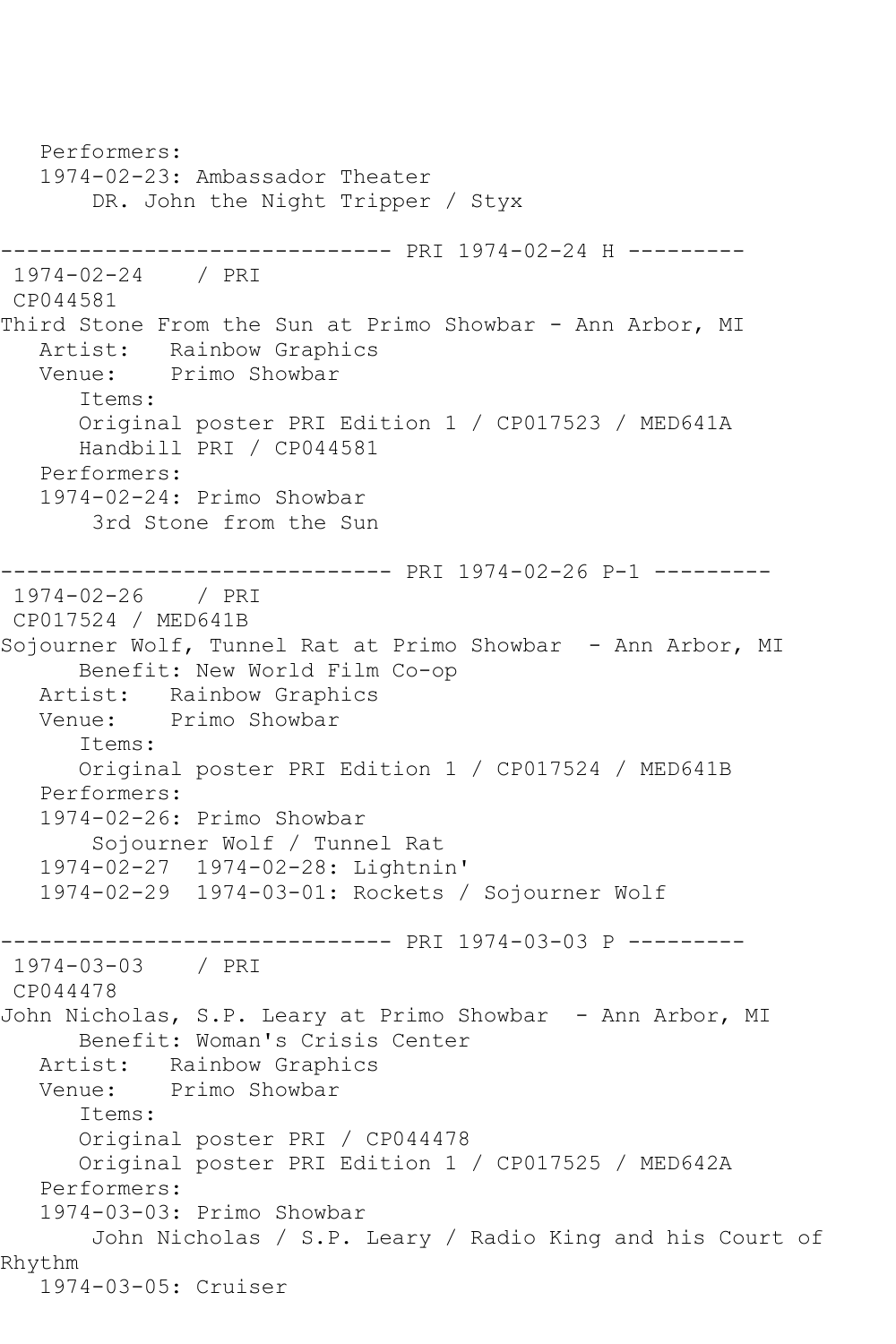1974-03-06 1974-03-07: Jr. Walker and the All Stars 1974-03-08 1974-03-09: ----------------------------- RRF 1974-03-03 P-1 ---------1974-03-03 / RRF CP017583 / MED665A Phil Ochs, Sunshine at Rock and Roll Farm - Wayne, MI Artist: Rainbow Graphics Venue: Rock and Roll Farm Items: Original poster RRF Edition 1 / CP017583 / MED665A Performers: 1974-03-03: Rock and Roll Farm Phil Ochs 1974-03-06 1974-03-10: Sunshine 1974-03-13 1974-03-17: Salem Witchcraft ------------------------------ PRI 1974-03-05 P-1 --------- 1974-03-05 / PRI CP017526 / MED642B Cruiser at Primo Showbar - Ann Arbor, MI Event: Benefit for the Women's Crisis Center Artist: Rainbow Graphics<br>Venue: Primo Showbar Primo Showbar Items: Original poster PRI Edition 1 / CP017526 / MED642B Performers: 1974-03-05: Primo Showbar Cruiser ------------------------------ PRI 1974-03-10 P-1 --------- 1974-03-10 / PRI CP017527 / MED643A Walrus, Radio King and his Court of Rhythm at Primo Showbar - Ann Arbor, MI Artist: Rainbow Graphics Venue: Primo Showbar Items: Original poster PRI Edition 1 / CP017527 / MED643A Performers: 1974-03-10: Primo Showbar Walrus / Radio King and his Court of Rhythm 1974-03-12: Rockets 1974-03-13 1974-03-14: Rabbits 1974-03-15 1974-03-16: Brooklyn Blues Busters ------------------------------ ELC 1974-03-13 P-1 ---------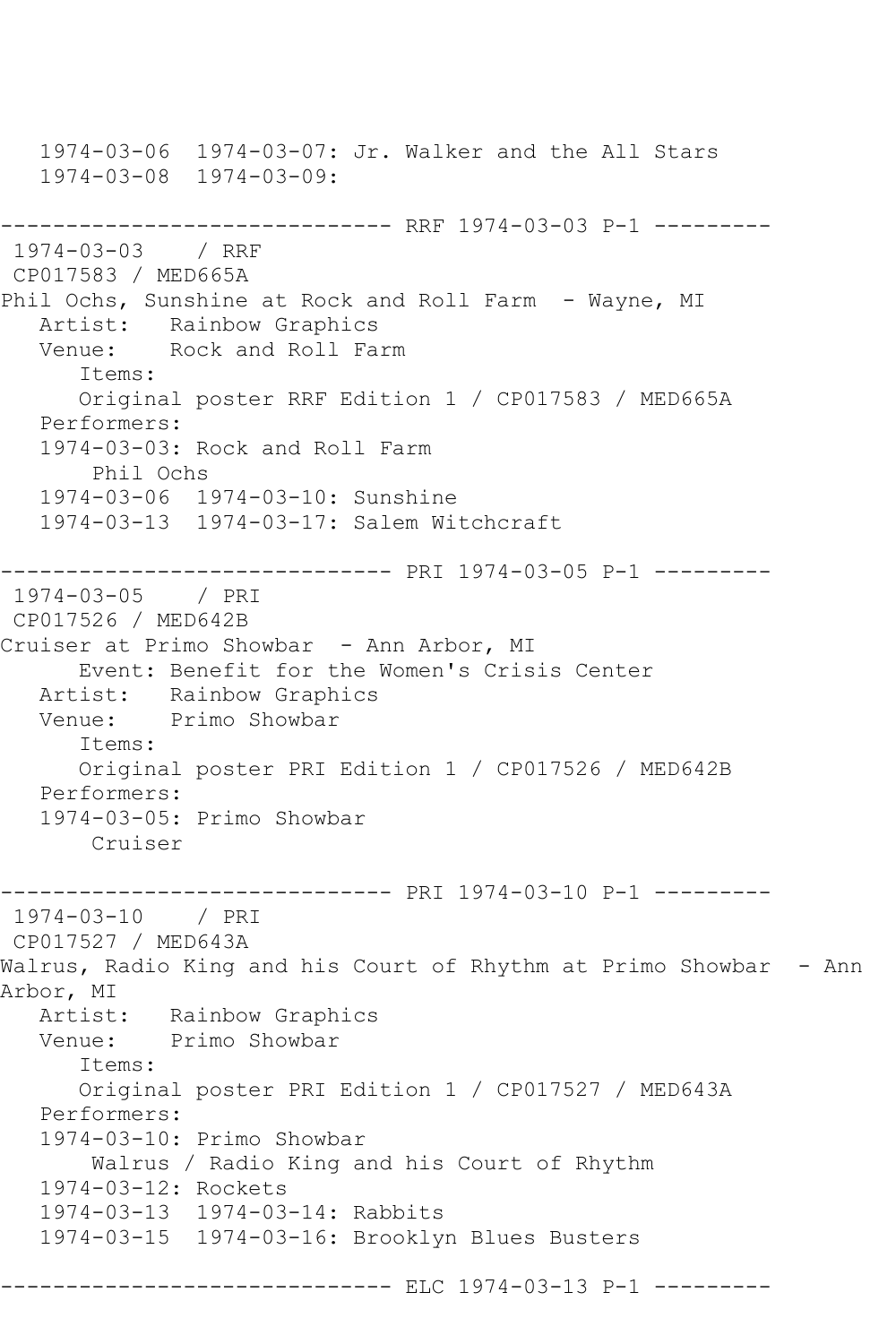1974-03-13 / ELC CP017665 / MED699B Jeremy Sleek, Skip Van Inkle at Electric Circus - Detroit, MI Artist: Rainbow Graphics<br>Venue: Electric Circus Electric Circus Items: Original poster ELC Edition 1 / CP017665 / MED699B Performers: 1974-03-13: Electric Circus Jeremy Sleek 1974-03-15 1974-03-16: Skip Van Inkle 1974-03-20: Lightnin' 1974-03-22 1974-03-23: Werks / Lightnin' ------------------------------ JARM 1974-03-16 P-1 --------- 1974-03-16 / JARM CP017731 / MED737B Cactus, Rockets at Jackson Armory - Jackson, MI Artist: Rainbow Graphics Venue: Jackson Armory Promoter: J.C.C Student Commission Items: Original poster JARM Edition 1 / CP017731 / MED737B Performers: 1974-03-16: Jackson Armory Cactus / Rockets / Lightnin' ------------------------------ PRI 1974-03-17 P-1 --------- 1974-03-17 / PRI CP017528 / MED643B Soul Mates, Walrus at Primo Showbar - Ann Arbor, MI Benefit: Children's Community Center Artist: Rainbow Graphics<br>Venue: Primo Showbar Primo Showbar Items: Original poster PRI Edition 1 / CP017528 / MED643B Performers: 1974-03-17: Primo Showbar Soul Mates / Walrus ----------- CRH 1974-03-17 P-1 ---------1974-03-17 / CRH CP017573 / MED660B Koko Taylor, Vipers at Carpenter Hall - Ann Arbor, MI Artist: Rainbow Graphics Venue: Carpenter Hall Items: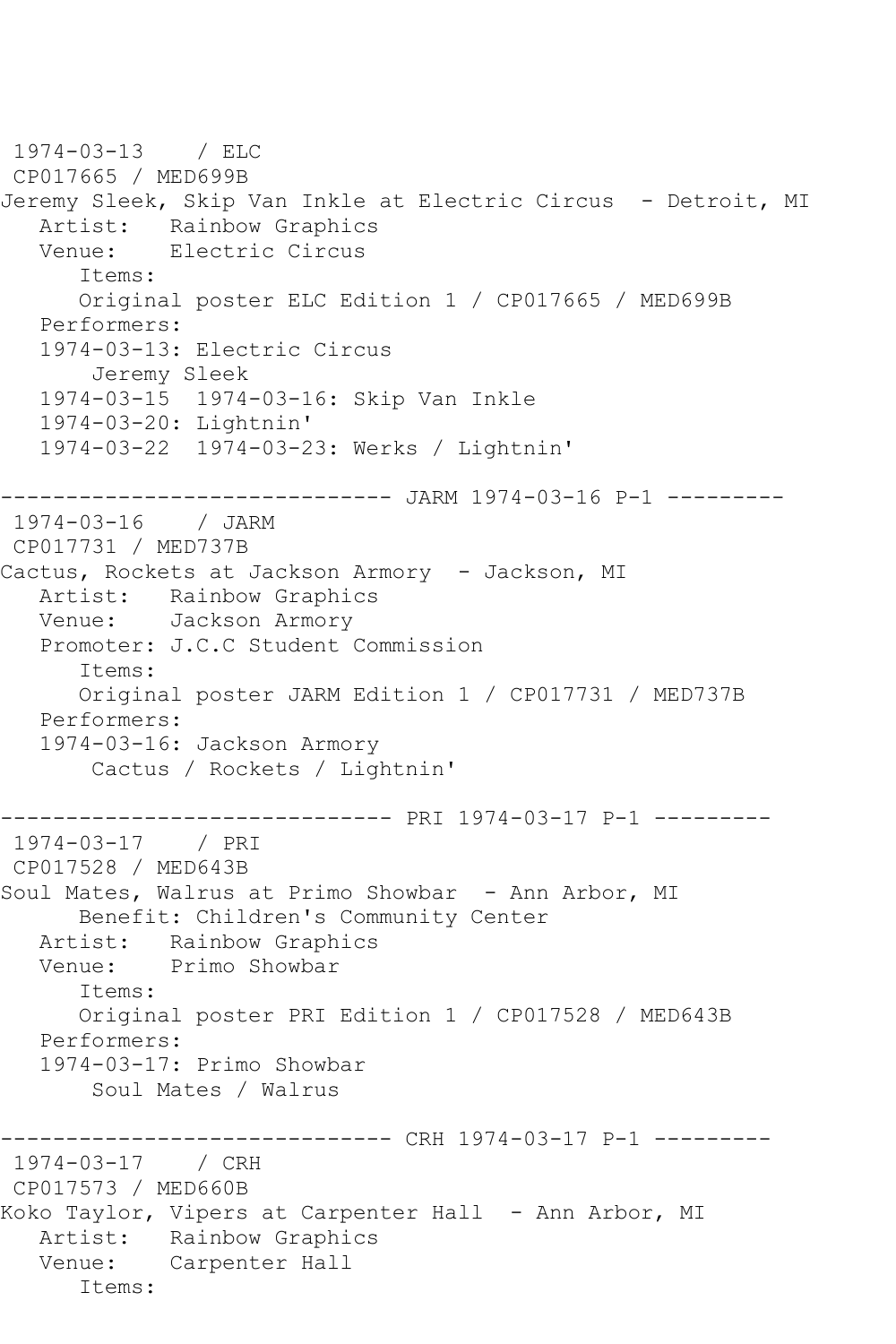Original poster CRH Edition 1 / CP017573 / MED660B Performers: 1974-03-17: Carpenter Hall Koko Taylor / Vipers / Radio King and his Court of Rhythm / Uprising ------------------------------ PRI 1974-03-17 P-1 --------- 1974-03-17 / PRI CP017532 / MED645B Walrus, Soulful Soulmates at Primo Showbar - Ann Arbor, MI Artist: Rainbow Graphics Venue: Primo Showbar Items: Original poster PRI Edition 1 / CP017532 / MED645B Performers: 1974-03-17: Primo Showbar Walrus / Soulful Soulmates 1974-03-19: One String Sam 1974-03-22 1974-03-23: Rockets 1974-03-18: Radio King and his Court of Rhythm 1974-03-20 1974-03-21: Mojo Boogie Band --------------- ELC 1974-03-20 P-1 ---------1974-03-20 / ELC CP017666 / MED699C Blue Melon, Lightnin' at Electric Circus - Detroit, MI Artist: Rainbow Graphics<br>Venue: Electric Circus Electric Circus Items: Original poster ELC Edition 1 / CP017666 / MED699C Performers: 1974-03-20 1974-03-21: Electric Circus Blue Melon 1974-03-22 1974-03-23: Lightnin' / Weks 1974-03-24: Grease and the Jets 1974-03-27 1974-03-28: Punch 1974-03-29 1974-03-30: Holy Smoke / Marcus ------------------------------ RRF 1974-03-26 P-1 --------- 1974-03-26 / RRF CP017585 / MED666A Aerosmith, Good Times Band at Rock and Roll Farm Artist: Rainbow Graphics<br>Venue: Rock and Roll Fa Rock and Roll Farm Items: Original poster RRF Edition 1 / CP017585 / MED666A Performers: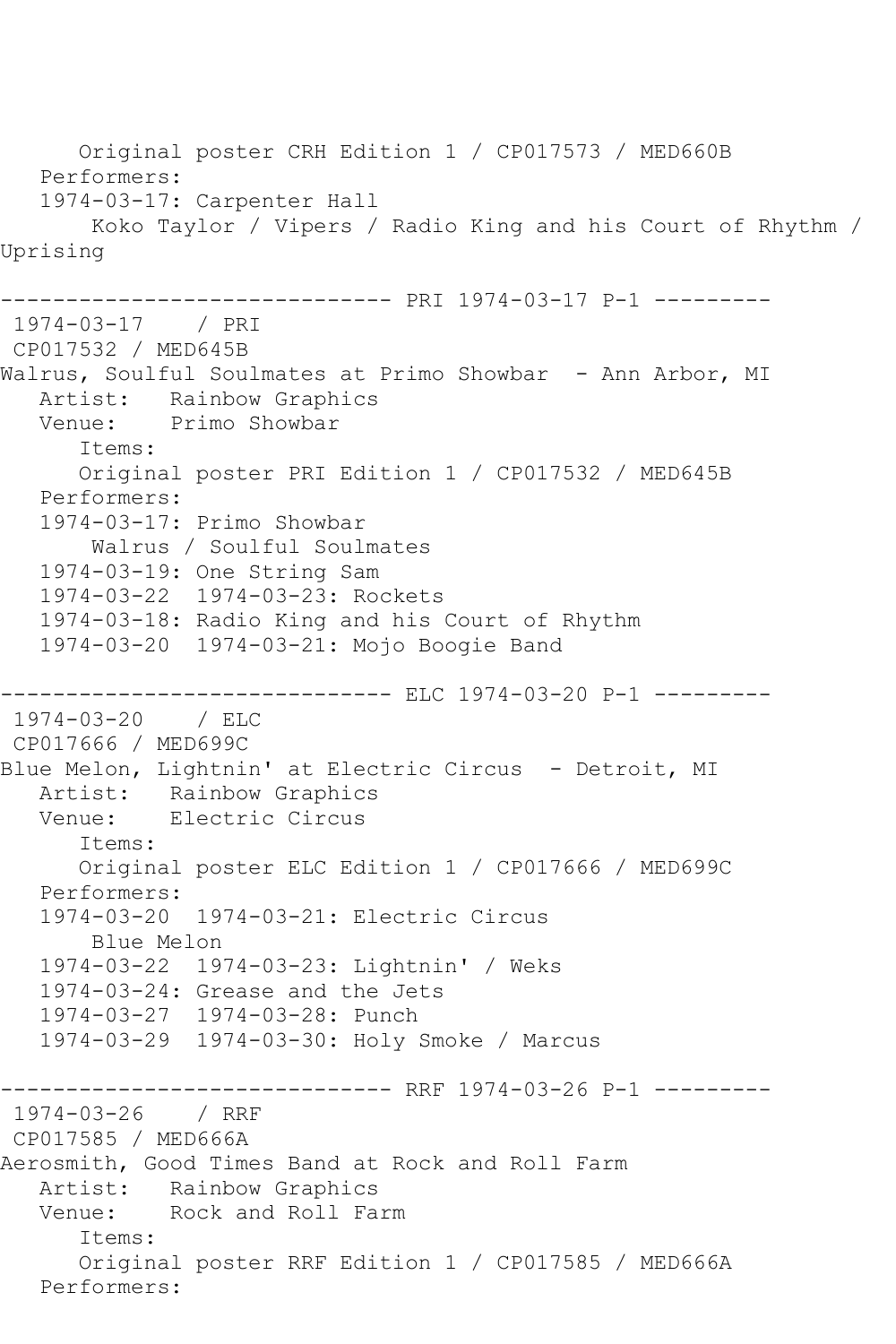```
 1974-03-26: Rock and Roll Farm
        Aerosmith / Good Times Band
    1974-03-28 1974-03-31: Good Times Band
    1974-04-07: Muddy Waters / Les Mccann / Tim Buckley / Variations
                   ------------ ELC 1974-03-27 P-1 ---------
1974-03-27 / ELC 
CP017664 / MED699A
Punch, Marcus at Electric Circus - Detroit, MI
  Artist: Rainbow Graphics<br>Venue: Electric Circus
           Electric Circus
       Items:
       Original poster ELC Edition 1 / CP017664 / MED699A
   Performers:
   1974-03-27 1974-03-28: Electric Circus
       Punch
   1974-03-29 1974-03-30: Marcus / Holy Smoke
   1974-03-31: Angel Baby / Daddy-O
   1974-04-03 1974-04-04: Joltwagon
   1974-04-05 1974-04-06: Salem Witchcraft / Deluxe
                     ------------------------------ PRI 1974-03-29 P-1 ---------
1974-03-29 / PRI 
CP017563 / MED656A
Rabbits at Primo Showbar - Ann Arbor, MI
   Artist: Rainbow Graphics
   Venue: Primo Showbar
       Items:
       Original poster PRI Edition 1 / CP017563 / MED656A
   Performers:
   1974-03-29 1974-03-30: Primo Showbar
        Rabbits
         ------------------------------ 1974-04-05 P-1 ---------
1974-04-05 / 
CP017632 / MED684D
Rockets, Zodiac Ii at Columbus Hall, Mt. Clemens - Mt. Clemens, MI
   Artist: Rainbow Graphics
   Venue: Columbus Hall, Mt. Clemens
       Items:
       Original poster Edition 1 / CP017632 / MED684D
   Performers:
    1974-04-05: Columbus Hall, Mt. Clemens
        Rockets / Zodiac II
              ------------------------------ ELC 1974-04-05 P-1 ---------
1974-04-05 / ELC
```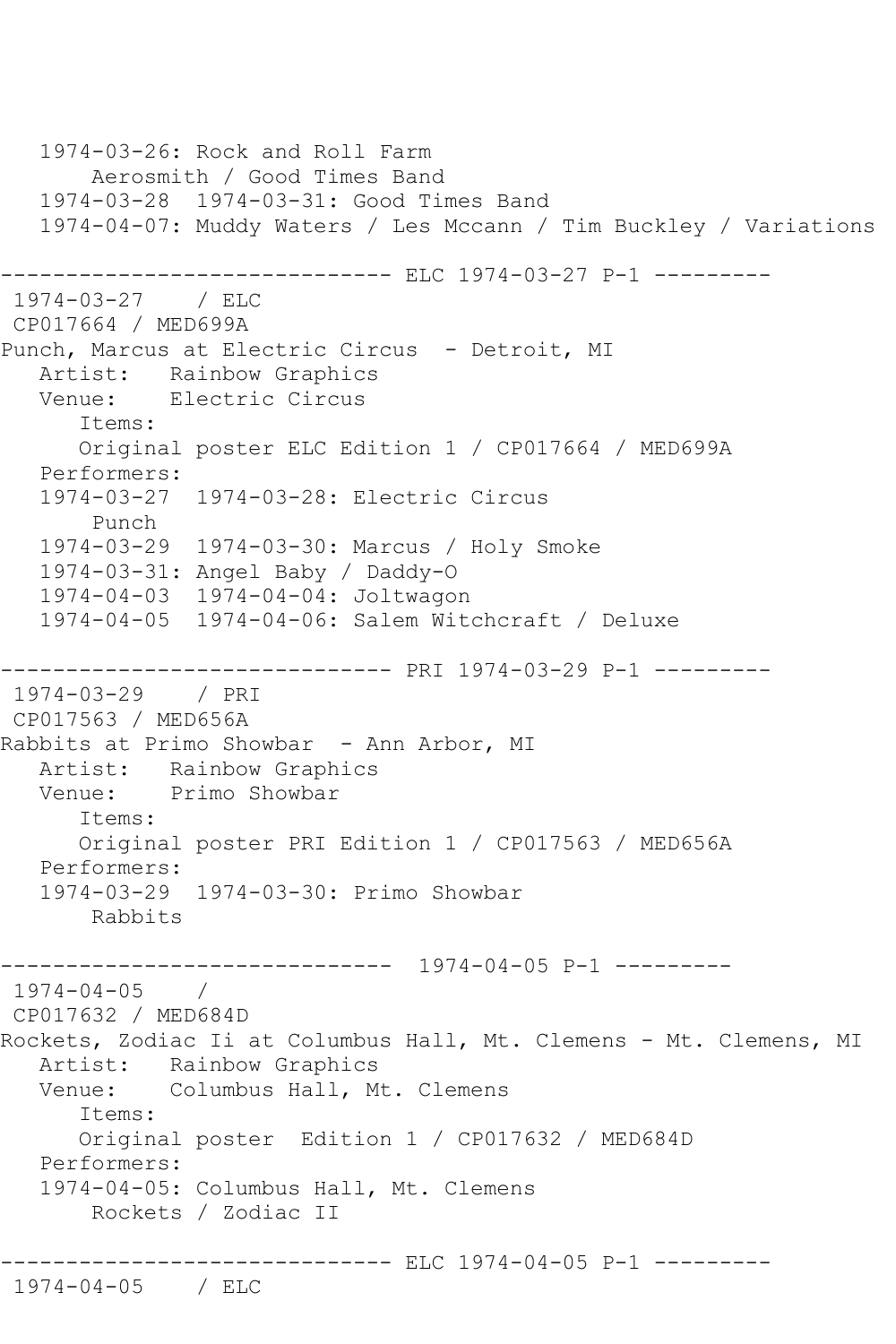```
CP017667 / MED699D
Salem Witchcraft, Dallas Hodge at Electric Circus - Detroit, MI
   Artist: Rainbow Graphics
   Venue: Electric Circus
       Items:
       Original poster ELC Edition 1 / CP017667 / MED699D
   Performers:
   1974-04-05 1974-04-06: Electric Circus
        Salem Witchcraft / Dallas Hodge / Deluxe
   1974-04-07: Bo-Dittlies
   1974-04-10 1974-04-11: Frijid Pink / Fantasy Hill
   1974-04-12 1974-04-13: Catfish Hodge / Kramer's Kreemers
------------------------------ STR 1974-04-05 P-1 ---------
1974-04-05 / STR 
CP016810 / MEB051B
Jazz in Detroit: Mccoy Tyner, Azar Lawrence at Strata Concert 
Gallery
   Notes: Gary Grimshaw: Not something Frank Bach did, but might be 
something Frank would art direct. Frank became John's art director, 
after I moved to Detroit, in 1974.<br>Artist: Rainbow Graphics
           Rainbow Graphics
   Venue: Strata Concert Gallery
       Items:
      Original poster STR Edition 1 / CP016810 / MEB051B
   Performers:
   1974-04-05 1974-04-06: Strata Concert Gallery
        Mccoy Tyner / Azar Lawrence / Alex Blake / Billy Hart
------------------------------ CRH 1974-04-06 P-1 ---------
1974-04-06 / CRH 
CP017619 / MED682A
Rockets, Vipers at Carpenter Hall - Ann Arbor, MI
   Artist: Rainbow Graphics
   Venue: Carpenter Hall
      Items:
      Original poster CRH Edition 1 / CP017619 / MED682A
   Performers:
   1974-04-06: Carpenter Hall
        Rockets / Vipers
------------------------------ TSA 1974-04-19 P-1 ---------
1974-04-19 / TSA 
CP017280 / MEB411
DR. John the Night Tripper, Captain Beefheart and his Magic Band at 
Toledo Sports Arena - Toledo, OH
   Artist: Rainbow Graphics
```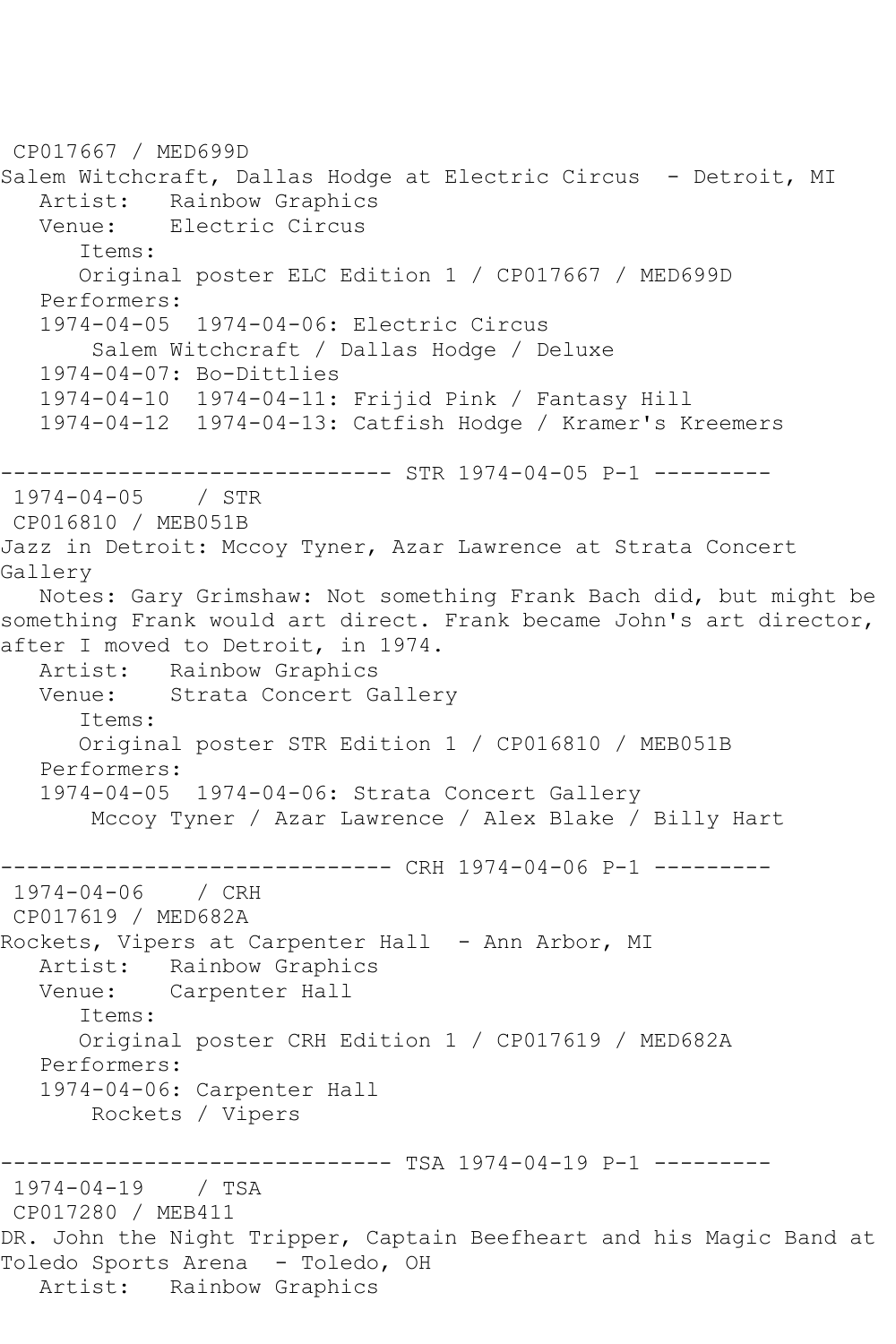Venue: Toledo Sports Arena Promoter: WIOT Items: Original poster TSA Edition 1 / CP017280 / MEB411 Original poster TSA Edition 1 / CP017630 / MED684B Original poster TSA Edition 1 / CP017627 / MED683D TSA / CP017628 / MED683E Performers: 1974-04-19: Toledo Sports Arena DR. John the Night Tripper / Captain Beefheart and his Magic Band / Rockets ------------------------------ 1974-04-19 P --------- 1974-04-19 / CP061395 Dr. John, Captain Beefheart at Toledo Sports Arena [Toledo, OH] Artist: Gary Kell Venue: Toledo Sports Arena Promoter: WIOT / Earth Side Production / Rainbow Multi Media Items: Original poster / CP061395 / CP061395 (13-1/2 x 20) Performers: 1974-04-19: Toledo Sports Arena Dr. John / Captain Beefheart / Rockets ------------------------------ CRH 1974-04-26 P-1 --------- 1974-04-26 / CRH CP017620 / MED682B Rockets at Carpenter Hall - Ann Arbor, MI Artist: Rainbow Graphics Venue: Carpenter Hall Promoter: Zenta Church of Ann Arbor Items: Original poster CRH Edition 1 / CP017620 / MED682B Performers: 1974-04-26: Carpenter Hall Rockets ------------------------------ 1974-05-03 P-1 ---------  $1974 - 05 - 03$ CP017562 / MED655B Rabbits at Martin Place - Ypsilanti, MI Artist: Rainbow Graphics<br>Venue: Martin Place Martin Place Items: Original poster Edition 1 / CP017562 / MED655B Performers: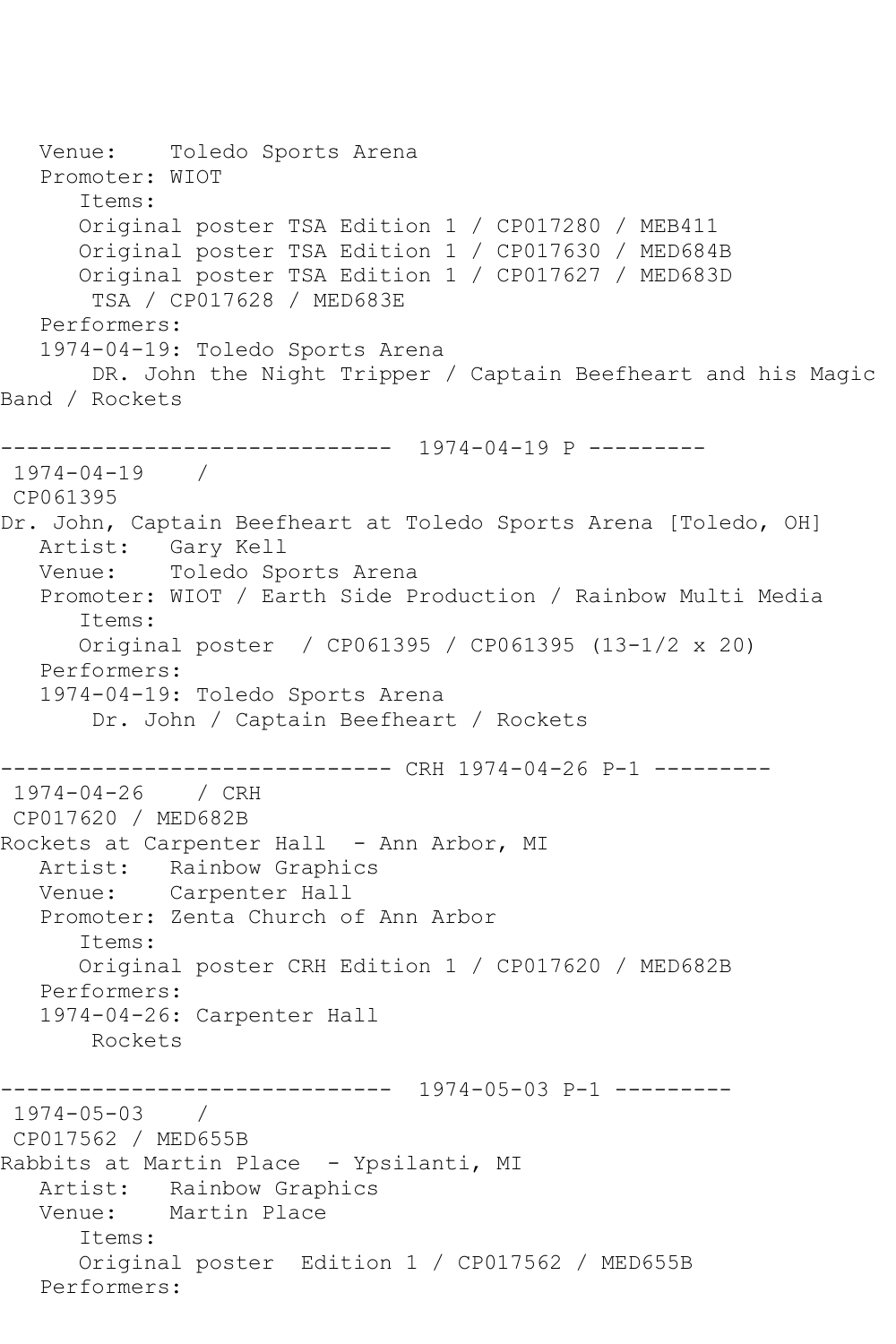1974-05-03: Martin Place Rabbits ------------------------------ CARH 1974-05-12 P-1 --------- 1974-05-12 / CARH CP017629 / MED684A Rockets, Rabbits at Labor Temple (Carpenter Hall) - Ann Arbor, MI Artist: Rainbow Graphics Venue: Labor Temple (Carpenter Hall) Promoter: Toke Time Items: Original poster CARH Edition 1 / CP017629 / MED684A CARH / CP017639 / MED687B CARH / CP017658 / MED697B CARH / CP017659 / MED698A Performers: 1974-05-12: Labor Temple (Carpenter Hall) Rockets / Rabbits ------------------------------ SCEN 1974-05-15 P-1 --------- 1974-05-15 / SCEN CP017645 / MED690B Theater at Scene - Ann Arbor, MI Notes: NONE Artist: Rainbow Graphics<br>Venue: Scene Venue: Items: Original poster SCEN Edition 1 / CP017645 / MED690B Performers: 1974-05-15 1974-05-16: Scene Theater ------------------------------ 1974-05-17 P-1 --------- 1974-05-17 / CP017622 / MED682D Rockets at Martin Place - Ypsilanti, MI Artist: Rainbow Graphics Venue: Martin Place Items: Original poster Edition 1 / CP017622 / MED682D Performers: 1974-05-17: Martin Place Rockets ------------------------------ SUDF 1974-05-20 P-1 --------- 1974-05-20 / SUDF CP017655 / MED696A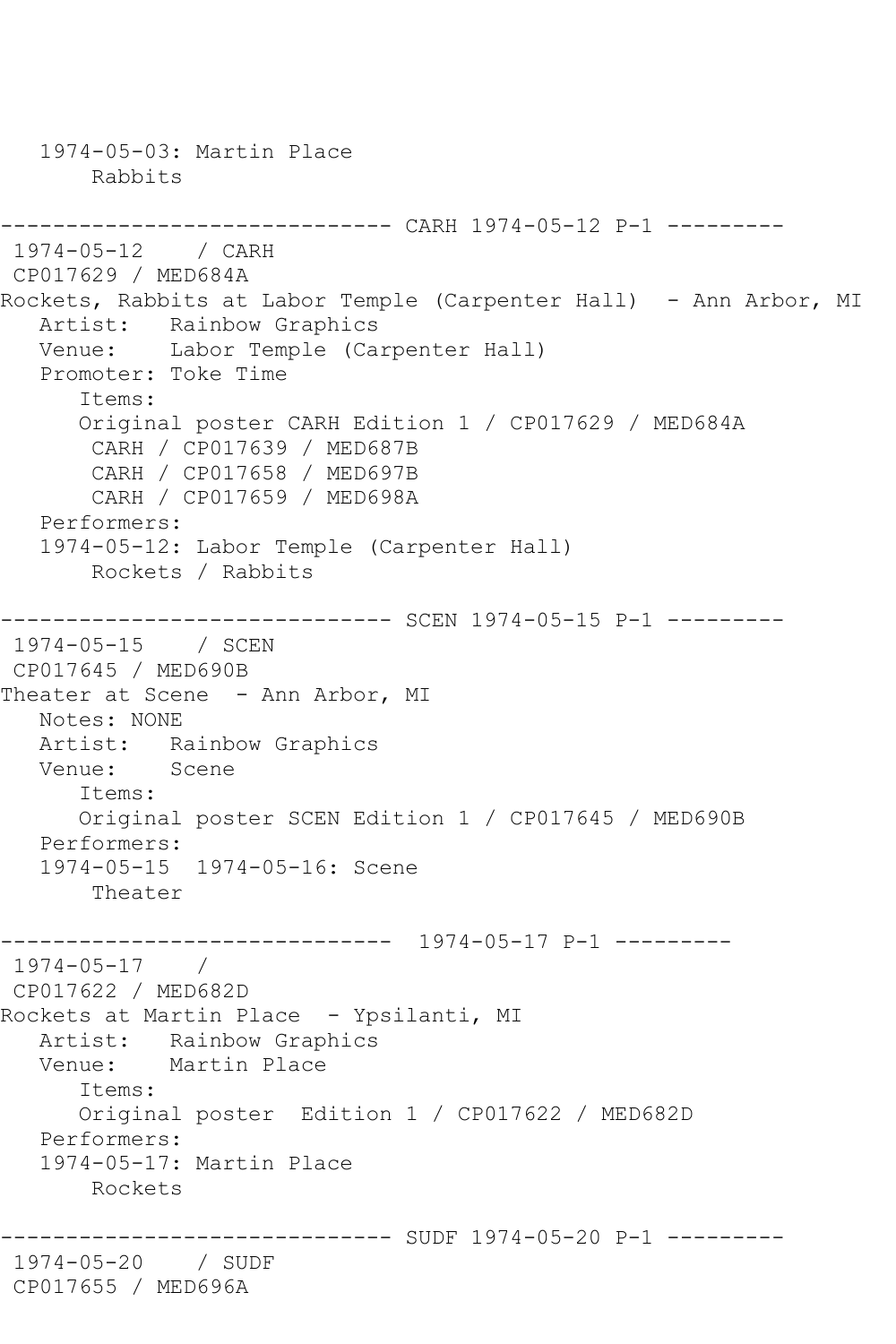```
Pegasus, Salem Witchcraft at Suds Factory - Ypsilanti, MI
   Artist: Rainbow Graphics
   Venue: Suds Factory
       Items:
      Original poster SUDF Edition 1 / CP017655 / MED696A
   Performers:
   1974-05-20: Suds Factory
        Pegasus
   1974-05-21: Salem Witchcraft
   1974-05-22 1974-05-27: Stretch Thomas
   1974-05-28: Salem Witchcraft
   1974-05-29 1974-06-04: Masquerade
   1974-06-04: Bob Seger
------------------------------ 1974-05-23 P-1 ---------
1974-05-23 / 
CP017625 / MED683B
Rockets at Cellar - Toledo, OH
   Artist: John Benson
   Venue: Cellar
       Items:
      Original poster Edition 1 / CP017625 / MED683B
      Original poster Edition 1 / CP017621 / MED682C
   Performers:
   1974-05-23 1974-05-26: Cellar
       Rockets
------------------------------ CRH 1974-06-03 P-1 ---------
1974-06-03 / CRH 
CP017624 / MED683A
Rockets, Zoom at Carpenter Hall - Ann Arbor, MI
   Artist: Rainbow Graphics
   Venue: Carpenter Hall
       Items:
       Original poster CRH Edition 1 / CP017624 / MED683A
       CRH / CP017661 / MED698C
   Performers:
   1974-06-03: Carpenter Hall
       Rockets / Zoom
             ------------------------------ PRI 1974-06-06 P-1 ---------
1974-06-06 / PRI 
CP017564 / MED656B
Rabbits at Primo Showbar - Ann Arbor, MI
   Artist: Rainbow Graphics
   Venue: Primo Showbar
       Items:
```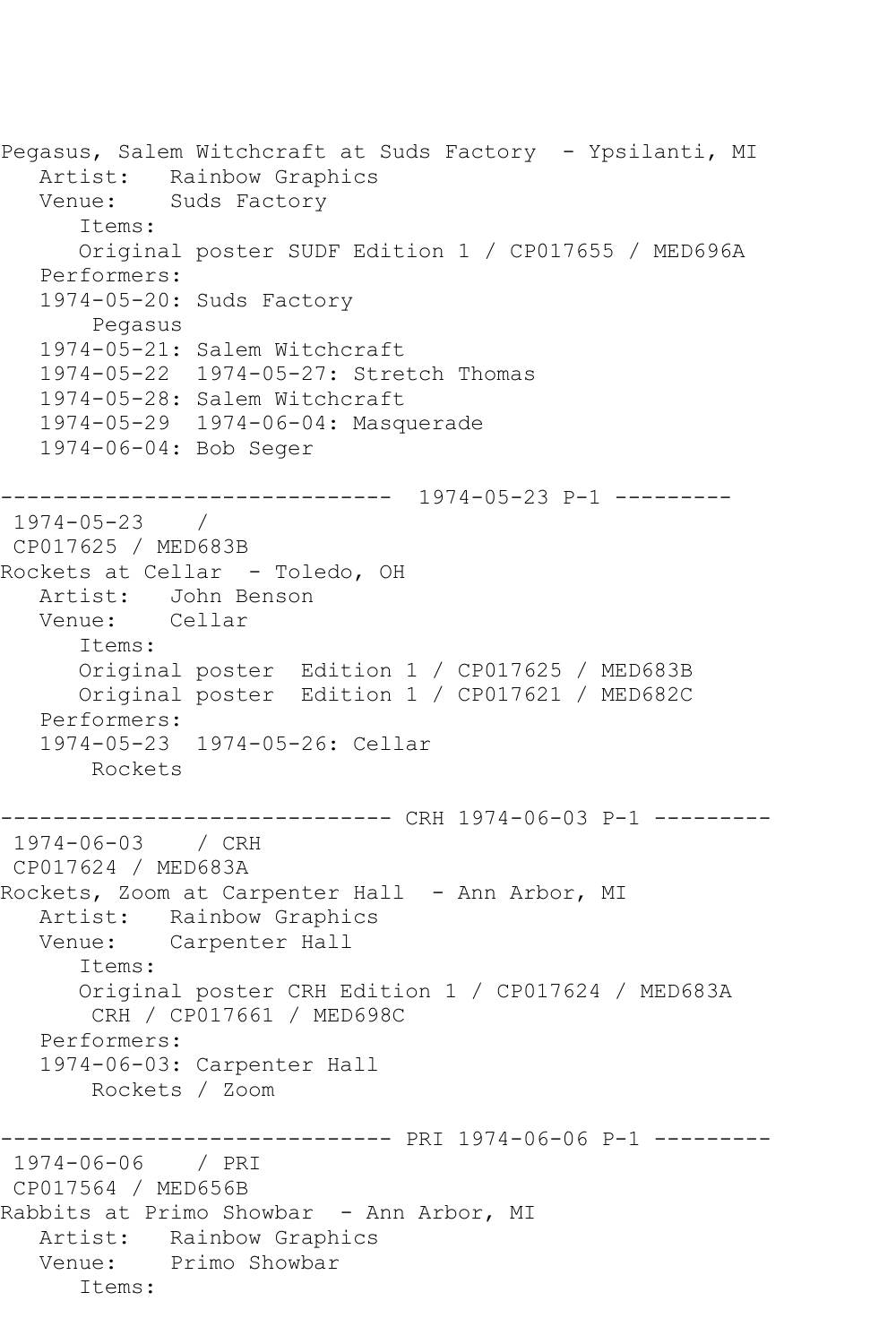Original poster PRI Edition 1 / CP017564 / MED656B Performers: 1974-06-06: Primo Showbar Rabbits ------------------------------ CARH 1974-06-16 P-1 --------- 1974-06-16 / CARH CP017623 / MED682E Rockets, Zoom at Labor Temple (Carpenter Hall) - Ann Arbor, MI Artist: Rainbow Graphics Venue: Labor Temple (Carpenter Hall) Promoter: Toke Time Items: Original poster CARH Edition 1 / CP017623 / MED682E CARH / CP017657 / MED697A CARH / CP017662 / MED698D CARH / CP017663 / MED698E Performers: 1974-06-16: Labor Temple (Carpenter Hall) Rockets / Zoom ------------------------------ CARH 1974-06-30 P-1 --------- 1974-06-30 / CARH CP017660 / MED698B Mojo Boogie Band, Zoom at Labor Temple (Carpenter Hall) - Ann Arbor, MI<br>Artist: Rainbow Graphics Venue: Labor Temple (Carpenter Hall) Promoter: Toke Time Items: Original poster CARH Edition 1 / CP017660 / MED698B Performers: 1974-06-30: Labor Temple (Carpenter Hall) Mojo Boogie Band / Zoom 1974-07-05: Rockets ------------------------------ RRF 1974-07-23 P-1 --------- 1974-07-23 / RRF CP017641 / MED688B Bob Seger, Spooky Tooth at Rock and Roll Farm - Wayne, MI Artist: Rainbow Graphics Venue: Rock and Roll Farm Items: Original poster RRF Edition 1 / CP017641 / MED688B Performers: 1974-07-23: Rock and Roll Farm Bob Seger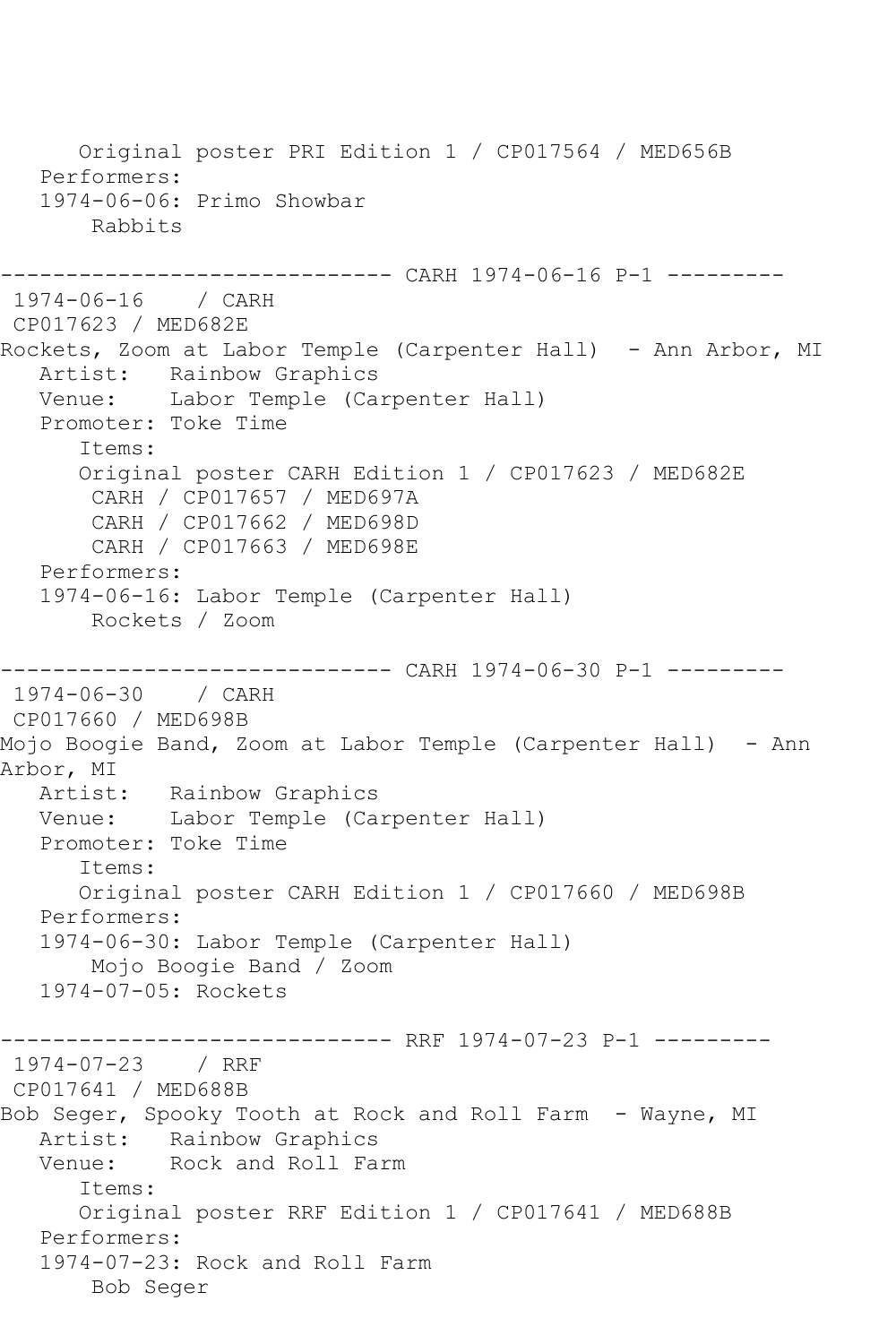1974-07-24 1974-07-25: Spooky Tooth / Rockets 1974-07-29: Tim Buckley ------------------------------ 1974-08-09 P-1 --------- 1974-08-09 / CP017637 / MED686B Bob Seger, Rockets at Ann Arbor - Ann Arbor, MI Artist: Rainbow Graphics Venue: Ann Arbor Items: Original poster Edition 1 / CP017637 / MED686B Performers: 1974-08-09: Ann Arbor Bob Seger / Rockets / Rabbits ------------------------------ BLP 1974-08-13 P-1 --------- 1974-08-13 / BLP CP016885 / MEB084 Mighty Joe Young and his Chicago Blues Band at Blind Pig - Ann Arbor, MI Notes: Gary Grimshaw: Not mine. Artist: Rainbow Graphics<br>Venue: Blind Piq Blind Pig Items: Original poster BLP Edition 1 / CP016885 / MEB084 Performers: 1974-08-13 1974-08-15: Blind Pig Mighty Joe Young ------------------------------ RCD 1974-09-02 P-1 --------- 1974-09-02 / RCD CP017633 / MED684E Rockets at Red Carpet - Detroit, MI Artist: Rainbow Graphics Venue: Red Carpet Items: Original poster RCD Edition 1 / CP017633 / MED684E RCD / CP017577 / MED662A Performers: 1974-09-02 1974-09-05: Red Carpet Rockets ------------------------------ PRI 1974-09-30 P-1 --------- 1974-09-30-1 / PRI CP010188 / CS05282 Radio King and his Court of Rhythm, Riot at Primo Showbar - Ann Arbor, MI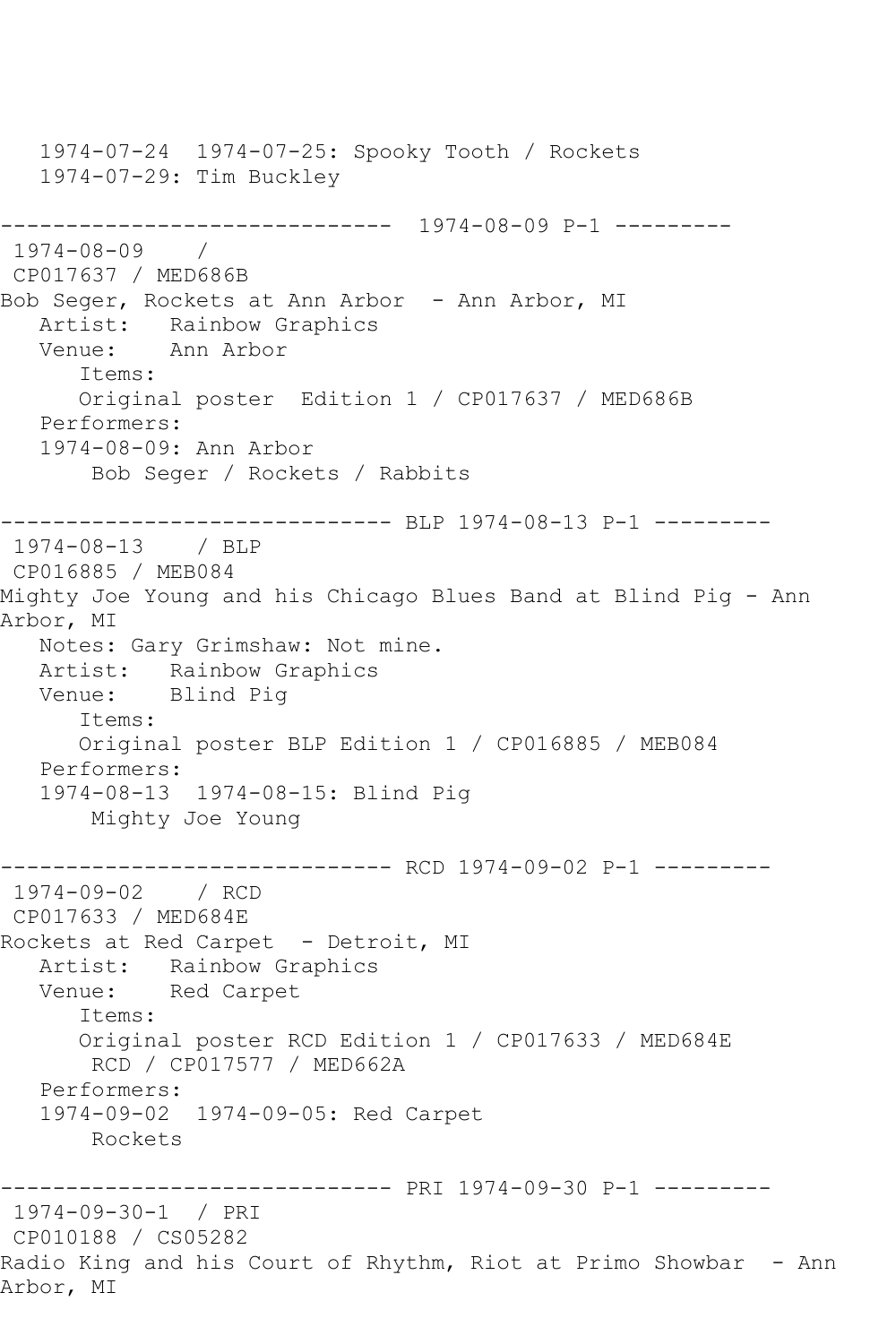```
 Notes: Gary Grimshaw: "I did all that. This one and the one with 
the pinstriping on it (17b), I was trying to get away from, you
know, just blocks of things. Trying to do something a little more 
graphically interesting. This is just a postcard. No handbill. It 
was on card stock."<br>Artist: Gary G
            Artist: Gary Grimshaw
   Venue: Primo Showbar
       Items:
       Original poster / CP045984 / CP045984
       Original poster PRI Edition 1 / CP010188 / CS05282
        PRI / CP016758 / MEB017E
   Performers:
    1974-09-30: Primo Showbar
        Radio King and his Court of Rhythm
    1974-10-05 1974-10-06: Riot
   1974-10-01: Sky King Blues Band
    1974-10-02: Detroit
   1974-10-03 1974-10-04: Uprising
------------------------------ PRI 1974-10-21 P-1 ---------
1974-10-21 / PRI 
CP017538 / MED648B
Uprising, Radio King and his Court of Rhythm at Primo Showbar - Ann 
Arbor, MI
   Notes: Grimshaw: All Grimshaw."
   Artist: Gary Grimshaw
   Venue: Primo Showbar
       Items:
       Original poster PRI Edition 1 / CP017538 / MED648B
   Performers:
    1974-10-21: Primo Showbar
        Uprising
    1974-10-22: Radio King and his Court of Rhythm
    1974-10-23: Detroit
    1974-10-24 1974-10-25: Law
    1974-10-26 1974-10-27: Riot
   1974-10-28: Lightnin'
   1974-10-30: One String Sam / Brooklyn Blues Busters
   1974-10-31: Mojo Boogie Band / Radio King and his Court of Rhythm
    1974-11-01: Hound Dog Taylor
    1974-10-29: Radio King and his Court of Rhythm
                ------------------------------ 1974-11-01 P-1 ---------
1974-11-01 / 
CP017591 / MED669A
Rolling Stones at Fifth Forum Theater - Ann Arbor, MI
   Artist: Rainbow Graphics
```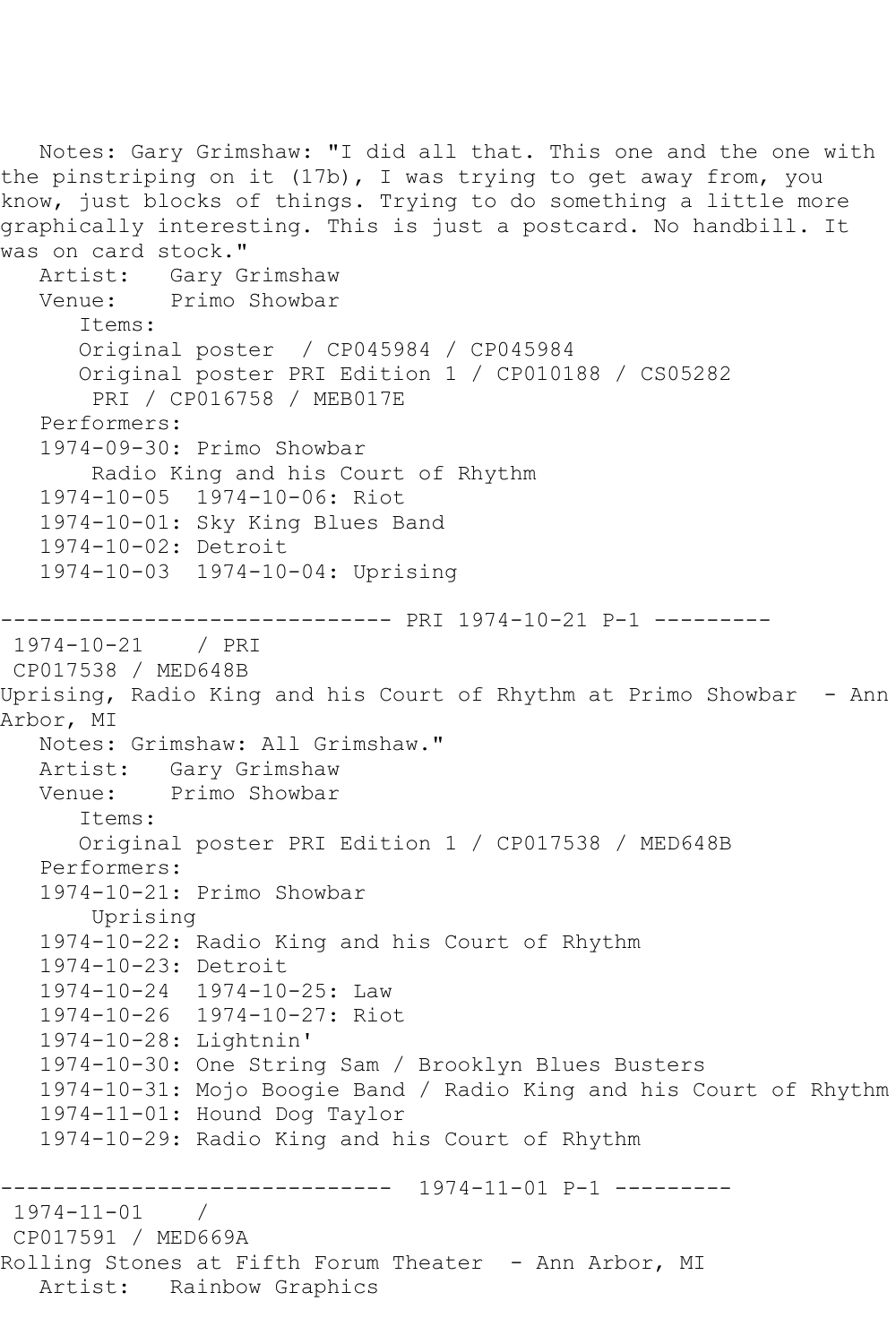Venue: Fifth Forum Theater Items: Original poster Edition 1 / CP017591 / MED669A Performers: 1974-11-01 1974-11-12: Fifth Forum Theater Rolling Stones ---------------------------- MUB 1974-12-14 P-1 ---------1974-12-14 / MUB CP017572 / MED660A Radio King and his Court of Rhythm, Mojo Boogie Band at Michigan Union Ballroom (U of M) - Ann Arbor, MI Artist: Rainbow Graphics Venue: Michigan Union Ballroom (U of M) Items: Original poster MUB Edition 1 / CP017572 / MED660A MUB / CP017809 / MED790B Performers: 1974-12-14: Michigan Union Ballroom (U of M) Radio King and his Court of Rhythm / Mojo Boogie Band ------------------------------ BLP 1975-02-21 P-1 --------- 1975-02-21 / BLP CP017565 / MED656C Rabbits at Blind Pig - Ann Arbor, MI Artist: Rainbow Graphics Venue: Blind Pig Items: Original poster BLP Edition 1 / CP017565 / MED656C Performers: 1975-02-21 1975-02-23: Blind Pig Rabbits ------------------------------ 1975-04-16 P-1 --------- 1975-04-16 / CP017653 / MED695A Salem Witchcraft, Toby Redd at Robishhaud Auditorium - Inkster, MI Artist: Rainbow Graphics Venue: Robishhaud Auditorium Items: Original poster Edition 1 / CP017653 / MED695A Original poster Edition 1 / CP017652 / MED694B Performers: 1975-04-16: Robishhaud Auditorium Salem Witchcraft / Toby Redd ------------------------------ 1978-01-14 P-1 ---------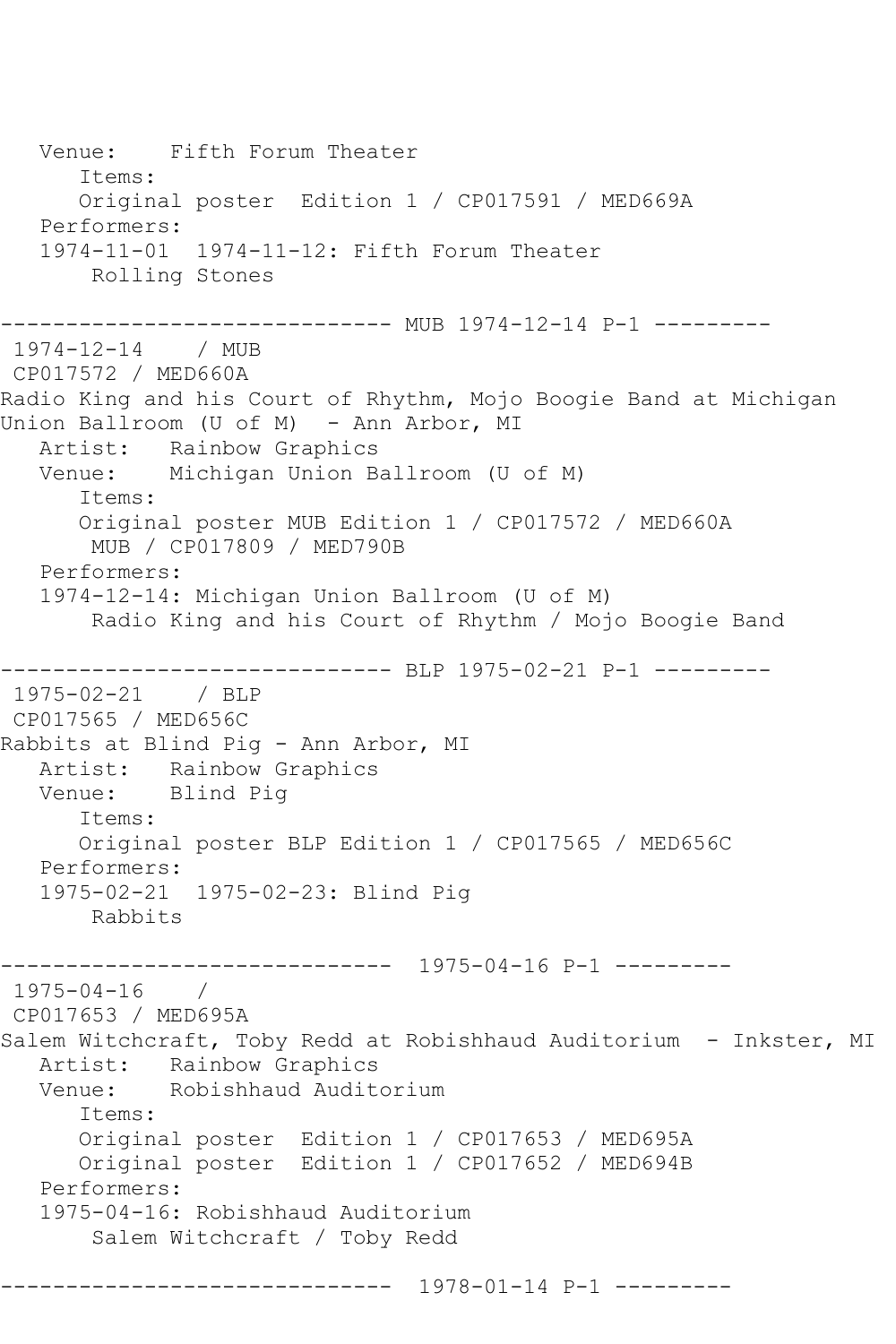1978-01-14 / CP016814 / MEB053B Birthday Party for Edna Ewell Watson, Sam Sanders, Visions at Jazz Market<br>Artist: Rainbow Graphics Venue: Jazz Market Items: Original poster Edition 1 / CP016814 / MEB053B Performers: 1978-01-14: Jazz Market Sam Sanders / Visions / James Allen / Ed Pickens / Gary Kaverkate ------------------------------ ORC 1978-01-29 P-1 --------- 1978-01-29 / ORC CP016819 / MEB055C Dizzy Gillespie, Sam Sanders at Orchestra Hall, Paradise Theater - Detroit, MI Notes: Gary Grimshaw: Not something Frank Bach did, but might be something Frank would art direct. Frank became John's art director, after I moved to Detroit, in 1974.<br>Artist: Rainbow Graphics Rainbow Graphics Venue: Orchestra Hall, Paradise Theater Items: Original poster ORC Edition 1 / CP016819 / MEB055C Original poster ORC Edition 1 / CP016813 / MEB053A Performers: 1978-01-29: Orchestra Hall, Paradise Theater Dizzy Gillespie / Sam Sanders ------------------------------ ORC 1978-01-29 P-1 --------- 1978-01-29 / ORC CP016796 / MEB044B Composers Concepts 1978 at the Paradise Theater Notes: Gary Grimshaw: Allied Artists came along first, which turned into MSA, which was originally M? Sinclair. He had an investor named MR. Morda, I forget what his first name. And that's what that was. This was probably done by Frank Bach. He was the lead singer of the UP and John Sinclair's good buddy and a graphic artist. It looks like exactly something he would put together. Artist: Frank Bach Venue: Orchestra Hall, Paradise Theater Promoter: Allied Artists Association Items: Original poster ORC Edition 1 / CP016796 / MEB044B Performers: 1978-01-29: Orchestra Hall, Paradise Theater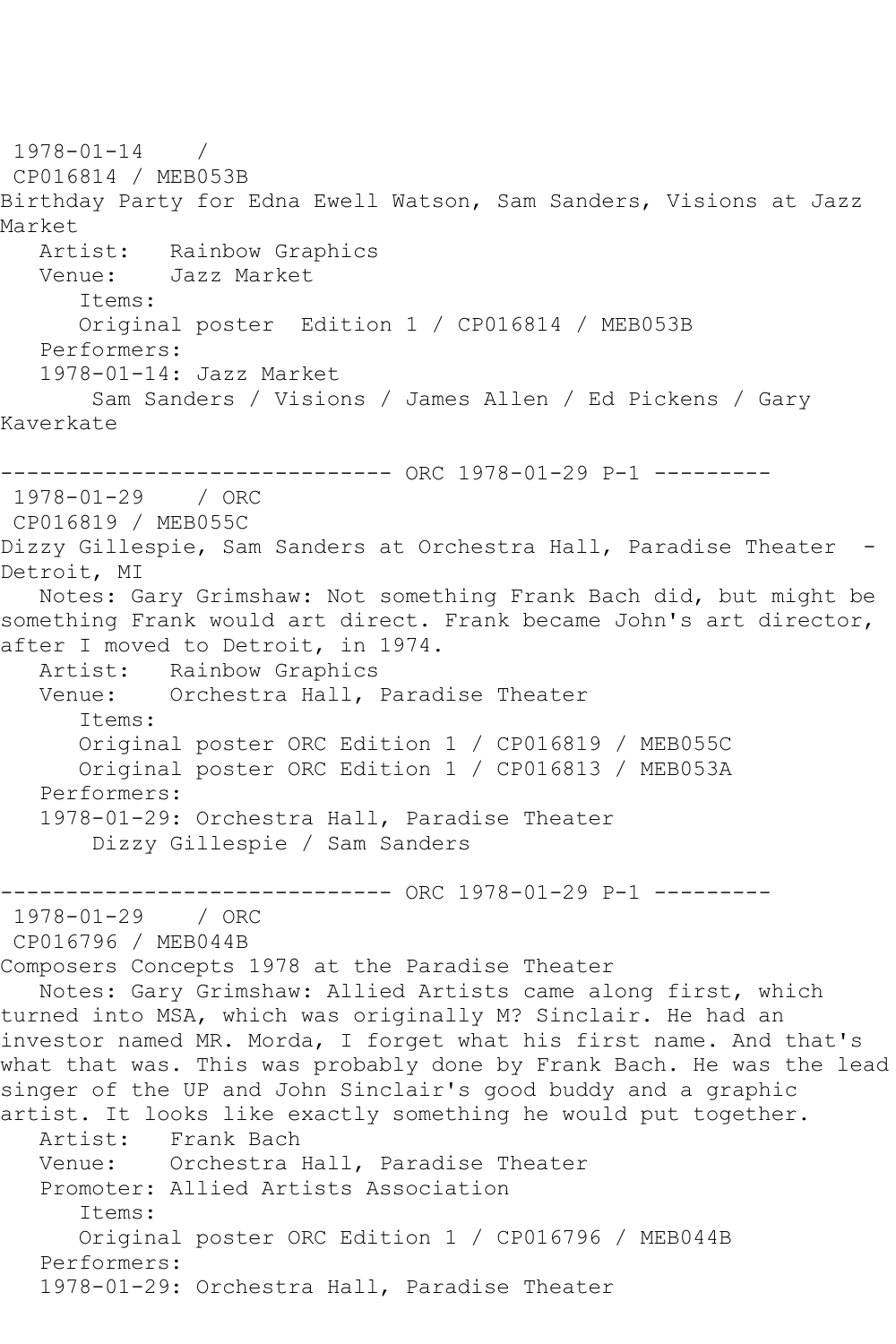Dizzy Gillespie / Sam Sanders 1978-02-19: Mccoy Tyner / Lyman Woodard / Ron English 1978-02-26: Donald Byrd / Hasting Street Jazz Experience 1978-04-16: Yusef Lateef / Teddy Harris / Detroit Voices ------------------------------ STR 1978-02-02 P-1 --------- 1978-02-02 / STR CP016798 / MEB045 Keith Jarrett, Tribe at Strata Concert Gallery - Detroit, MI Artist: Rainbow Graphics<br>Venue: Strata Concert G Strata Concert Gallery Items: Original poster STR Edition 1 / CP016798 / MEB045 Performers: 1978-02-02 1978-02-04: Strata Concert Gallery Keith Jarrett 1978-02-09 1978-02-11: Tribe 1978-02-13 1978-02-18: Charles Mingus 1978-02-20 1978-02-23: Herbie Hancock 1978-02-25: Ursula Walker 1978-03-09 1978-03-11: Head Arrangement 1978-03-02 1978-03-04: CJQ ------------------------------ STR 1978-02-13 P-1 --------- 1978-02-13 / STR CP016800 / MEB046B Mingus at Strata Concert Gallery - Detroit, MI Notes: Gary Grimshaw: Not something Frank Bach did, but might be something Frank would art direct. Frank became John's art director, after I moved to Detroit, in 1974. Artist: Rainbow Graphics Venue: Strata Concert Gallery Items: Original poster STR Edition 1 / CP016800 / MEB046B Performers: 1978-02-13 1978-02-18: Strata Concert Gallery Mingus ------------------------------ ORC 1978-02-19 H-1 --------- 1978-02-19 / ORC CP016795 / MEB044A Mccoy Tyner, Ron English at Orchestra Hall, Paradise Theater - Detroit, MI Notes: Gary Grimshaw: Allied Artists came along first, which turned into MSA, which was originally M? Sinclair. He had an investor named MR. Morda, I forget what his first name. And that's what that was. This was probably done by Frank Bach. He was the lead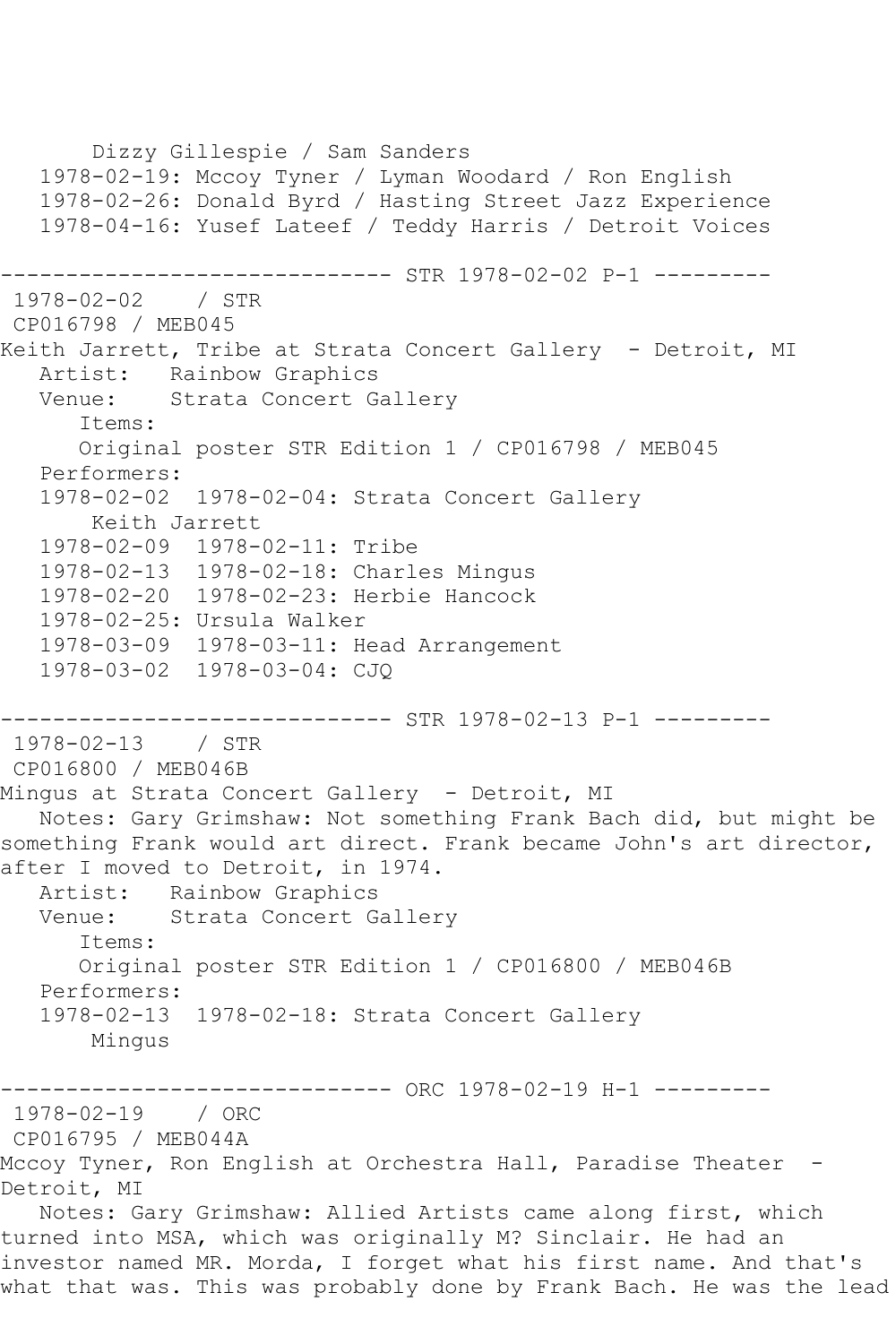singer of the UP and John Sinclair's good buddy and a graphic artist. It looks like exactly something he would put together. Artist: Frank Bach Venue: Orchestra Hall, Paradise Theater Promoter: Allied Artists Association Items: Handbill / CP016816 / MEB054B Handbill ORC Edition 1 / CP016795 / MEB044A Performers: 1978-02-19: Orchestra Hall, Paradise Theater Mccoy Tyner / Ron English / Lyman Woodard / Paradise Theater Orchestra ------------------------------ STR 1978-02-20 P-1 --------- 1978-02-20 / STR CP005753 / CP01002 Herbie Hancock, Buster Williams at Strata Concert Celler - Detroit, MI Notes: Gary Grimshaw: Not something Frank Bach did, but might be something Frank would art direct. Frank became John's art director, after I moved to Detroit, in 1974. Private Notes: \* A-/B+ 200 CHECK Artist: Rainbow Graphics Venue: Strata Concert Gallery Items: Original poster STR Edition 1 / CP005753 / CP01002 Price: 200.00 STR / CP019215 / XC005 Performers: 1978-02-20 1978-02-23: Strata Concert Gallery Herbie Hancock / Buster Williams / Billy Hart / Bennie Maupin / Eddie Henderson / Julian Priester ----------------------------- ORC 1978-03-26 P-1 ---------1978-03-26 / ORC CP016817 / MEB055A Donald Byrd, Hasting Street Jazz Experience at Orchestra Hall, Paradise Theater - Detroit, MI Notes: Gary Grimshaw: Not something Frank Bach did, but might be something Frank would art direct. Frank became John's art director, after I moved to Detroit, in 1974. Artist: Rainbow Graphics Venue: Orchestra Hall, Paradise Theater Promoter: Allied Artists Association Items: Original poster ORC Edition 1 / CP016817 / MEB055A ORC / CP016811 / MEB052A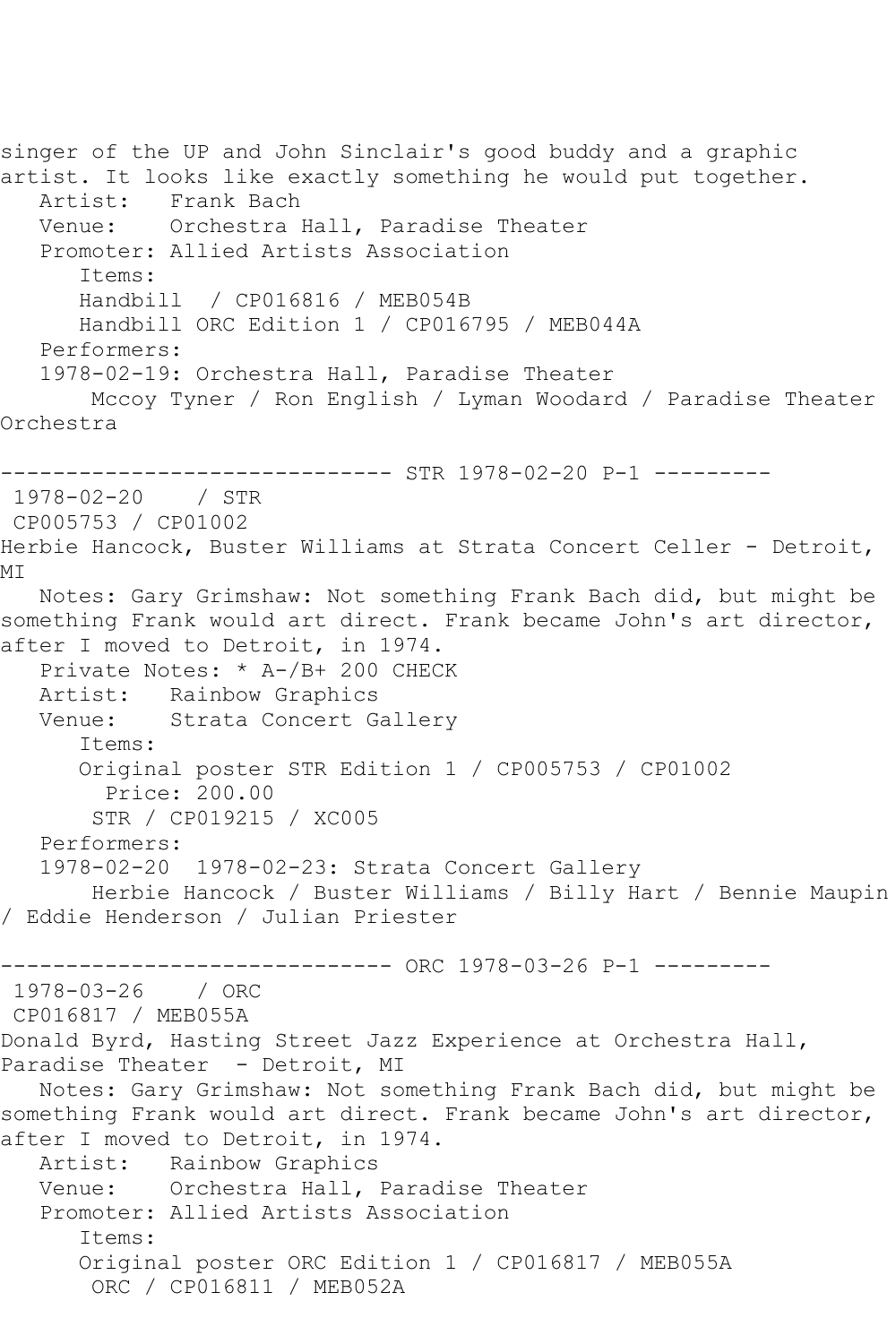Performers: 1978-03-26: Orchestra Hall, Paradise Theater Donald Byrd / Hasting Street Jazz Experience / Kim Weston / Paradise Theater Orchestra ------------ STR 1978-03-28 P-1 ---------1978-03-28 / STR CP016801 / MEB047A Elvin Jones at Strata Concert Gallery - Detroit, MI Notes: Gary Grimshaw: Not something Frank Bach did, but might be something Frank would art direct. Frank became John's art director, after I moved to Detroit, in 1974. Artist: Rainbow Graphics Venue: Strata Concert Gallery Promoter: Allied Artists Association Items: Original poster STR Edition 1 / CP016801 / MEB047A Performers: 1978-03-28 1978-03-31: Strata Concert Gallery Elvin Jones ------------------------------ ORC 1978-04-16 P-1 --------- 1978-04-16 / ORC CP016812 / MEB052B Yusef Lateef, Teddy Harris at Orchestra Hall, Paradise Theater -Detroit, MI Notes: Gary Grimshaw: Not something Frank Bach did, but might be something Frank would art direct. Frank became John's art director, after I moved to Detroit, in 1974. Artist: Rainbow Graphics Venue: Orchestra Hall, Paradise Theater Promoter: Allied Artists Association Items: Original poster ORC Edition 1 / CP016812 / MEB052B Performers: 1978-04-16: Orchestra Hall, Paradise Theater Yusef Lateef / Teddy Harris / Detroit Voices ------------------------------ STR 1978-04-21 P-1 --------- 1978-04-21 / STR CP016809 / MEB051A Jazz in Detroit: rchie Shepp, Jimmy Garrison at Strata Concert Gallery Notes: Gary Grimshaw: Not something Frank Bach did, but might be something Frank would art direct. Frank became John's art director, after I moved to Detroit, in 1974. Artist: Rainbow Graphics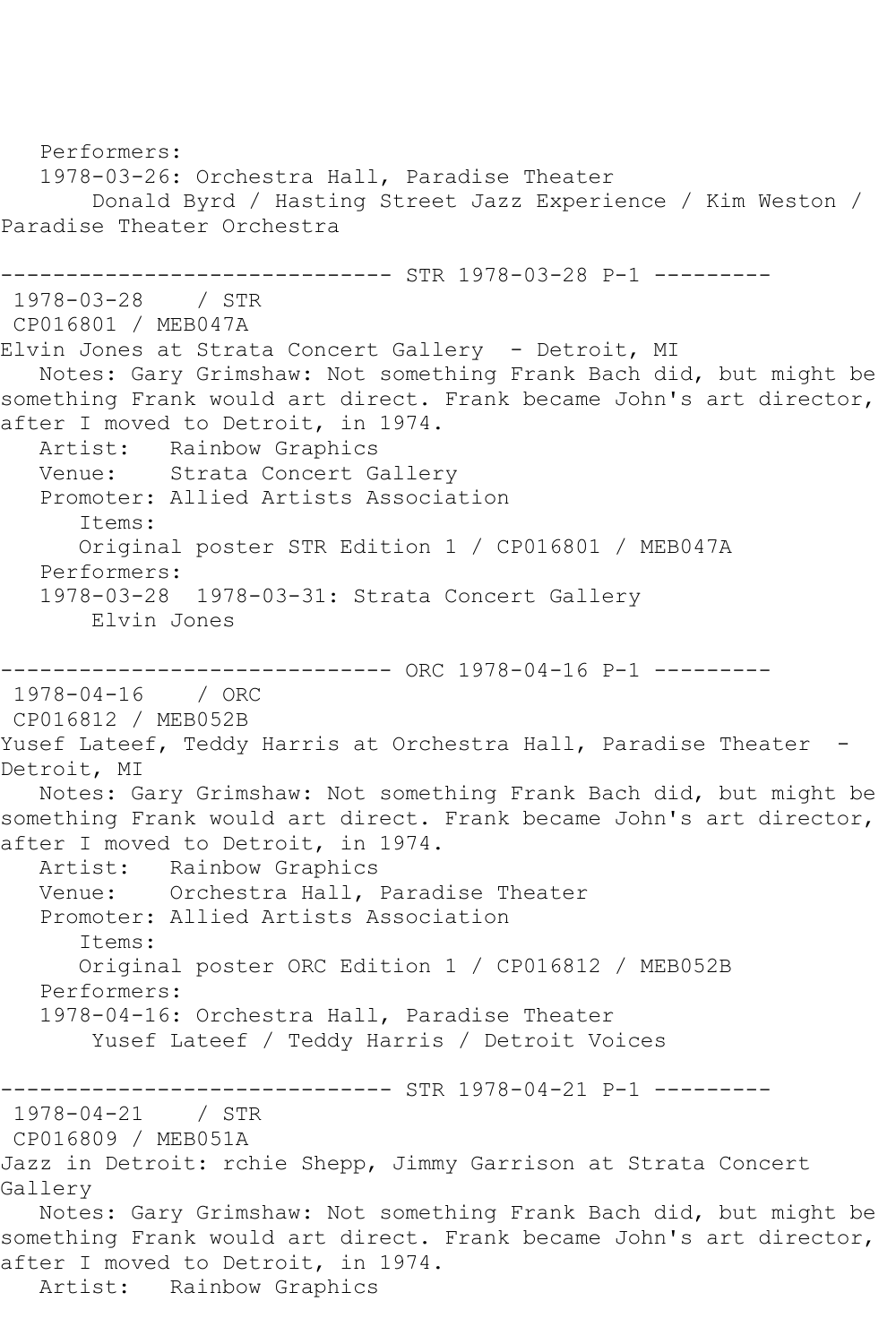Venue: Strata Concert Gallery Items: Original poster STR Edition 1 / CP016809 / MEB051A Performers: 1978-04-21 1978-04-23: Strata Concert Gallery Archie Shepp / Jimmy Garrison / Beaver Harris / Dave Burrell / Grachan Moncur Iii ------------------------------ STR 1978-04-27 P-1 --------- 1978-04-27 / STR CP016804 / MEB048B Stanley Cowell, Ron Brooks Trio at Strata Concert Gallery - Detroit, MI Notes: Gary Grimshaw: Not something Frank Bach did, but might be something Frank would art direct. Frank became John's art director, after I moved to Detroit, in 1974. Artist: Rainbow Graphics<br>Venue: Strata Concert G Strata Concert Gallery Promoter: Jazz in Detroit Items: Original poster STR Edition 1 / CP016804 / MEB048B Performers: 1978-04-27 1978-04-28: Strata Concert Gallery Stanley Cowell / Ron Brooks Trio / Dan Spencer ------------------------------ STR 1978-05-11 P-1 --------- 1978-05-11 / STR CP016802 / MEB047B Contemporary Jazz Quintet at Strata Concert Gallery - Detroit, MI Notes: Gary Grimshaw: Not something Frank Bach did, but might be something Frank would art direct. Frank became John's art director, after I moved to Detroit, in 1974. Artist: Rainbow Graphics<br>Venue: Strata Concert G Strata Concert Gallery Promoter: Allied Artists Association Items: Original poster STR Edition 1 / CP016802 / MEB047B Performers: 1978-05-11 1978-05-18: Strata Concert Gallery Contemporary Jazz Quintet ------------------------------ STR 1978-06-08 P-1 --------- 1978-06-08 / STR CP016803 / MEB048A Ornette Coleman at Strata Concert Gallery - Detroit, MI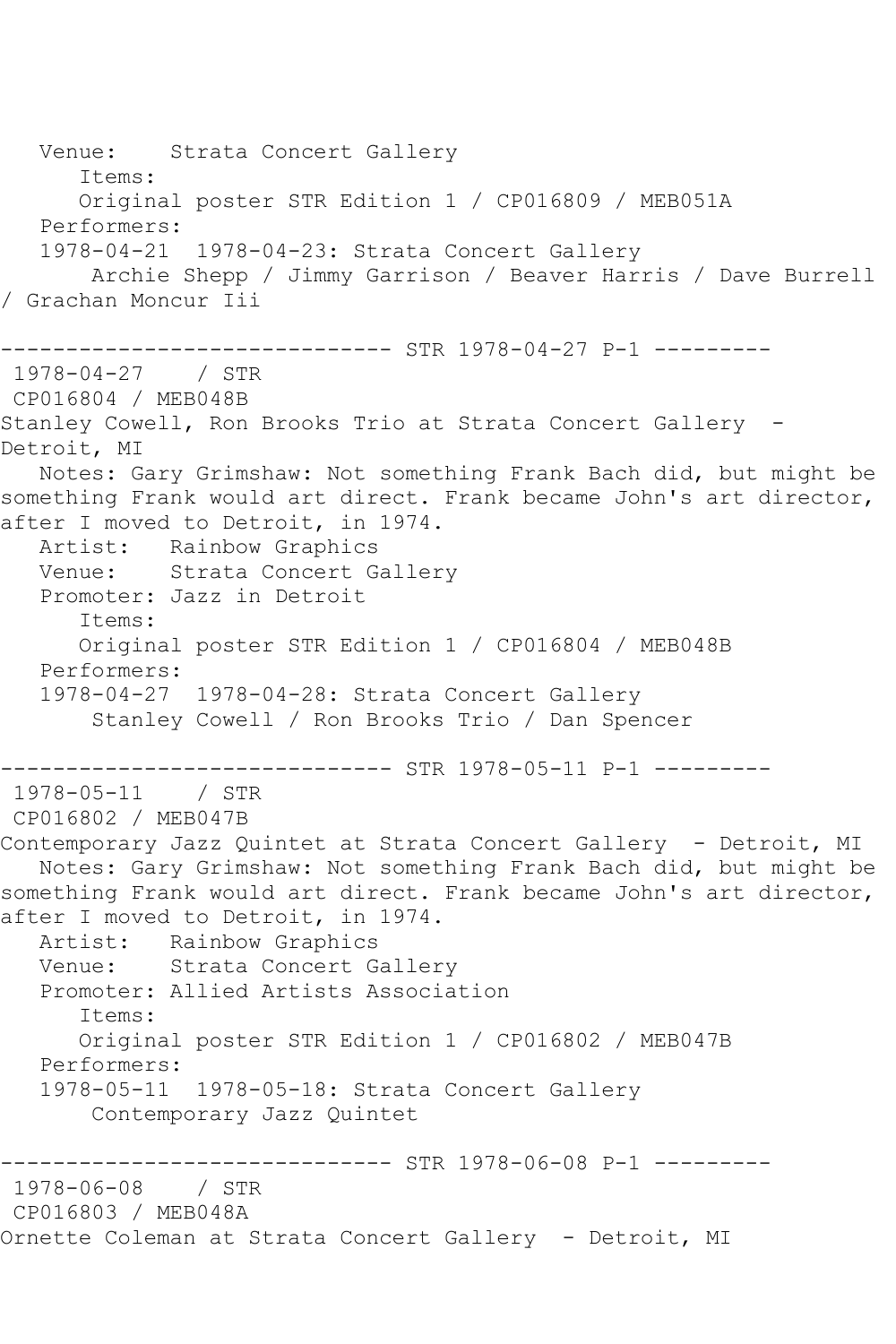Notes: Gary Grimshaw: Not something Frank Bach did, but might be something Frank would art direct. Frank became John's art director, after I moved to Detroit, in 1974. Artist: Rainbow Graphics<br>Venue: Strata Concert G Strata Concert Gallery Promoter: Jazz in Detroit Items: Original poster STR Edition 1 / CP016803 / MEB048A STR / CP016818 / MEB055B Performers: 1978-06-08 1978-06-10: Strata Concert Gallery Ornette Coleman ------------------------------ STR 1978-09-01 P-1 --------- 1978-09-01 / STR CP016806 / MEB049B Art Ensemble of Chicago at Strata Concert Gallery - Detroit, MI Artist: Rainbow Graphics Venue: Strata Concert Gallery Items: Original poster STR Edition 1 / CP016806 / MEB049B Performers: 1978-09-01 1978-09-02: Strata Concert Gallery Art Ensemble of Chicago 1978-09-03: ------------------------------ STR 1978-09-01 H-1 --------- 1978-09-01 / STR CP017654 / MED695B Great Black Music: Art Ensemble of Chicafo at the Strata Concert Gallery<br>Artist: Rainbow Graphics Venue: Strata Concert Gallery Items: Handbill / CP044295 Handbill STR Edition 1 / CP017654 / MED695B Performers: 1978-09-01 1978-09-03: Strata Concert Gallery Art Ensemble of Chicago / Lester Bowie / Malachi Favors / Don Moye / Roscoe Mitchell / Joseph Jarman ------------------------------ 1978-11-26 P-1 --------- 1978-11-26 / CP016820 / MEB055D Cab Calloway, Kim Weston at Paradise Theater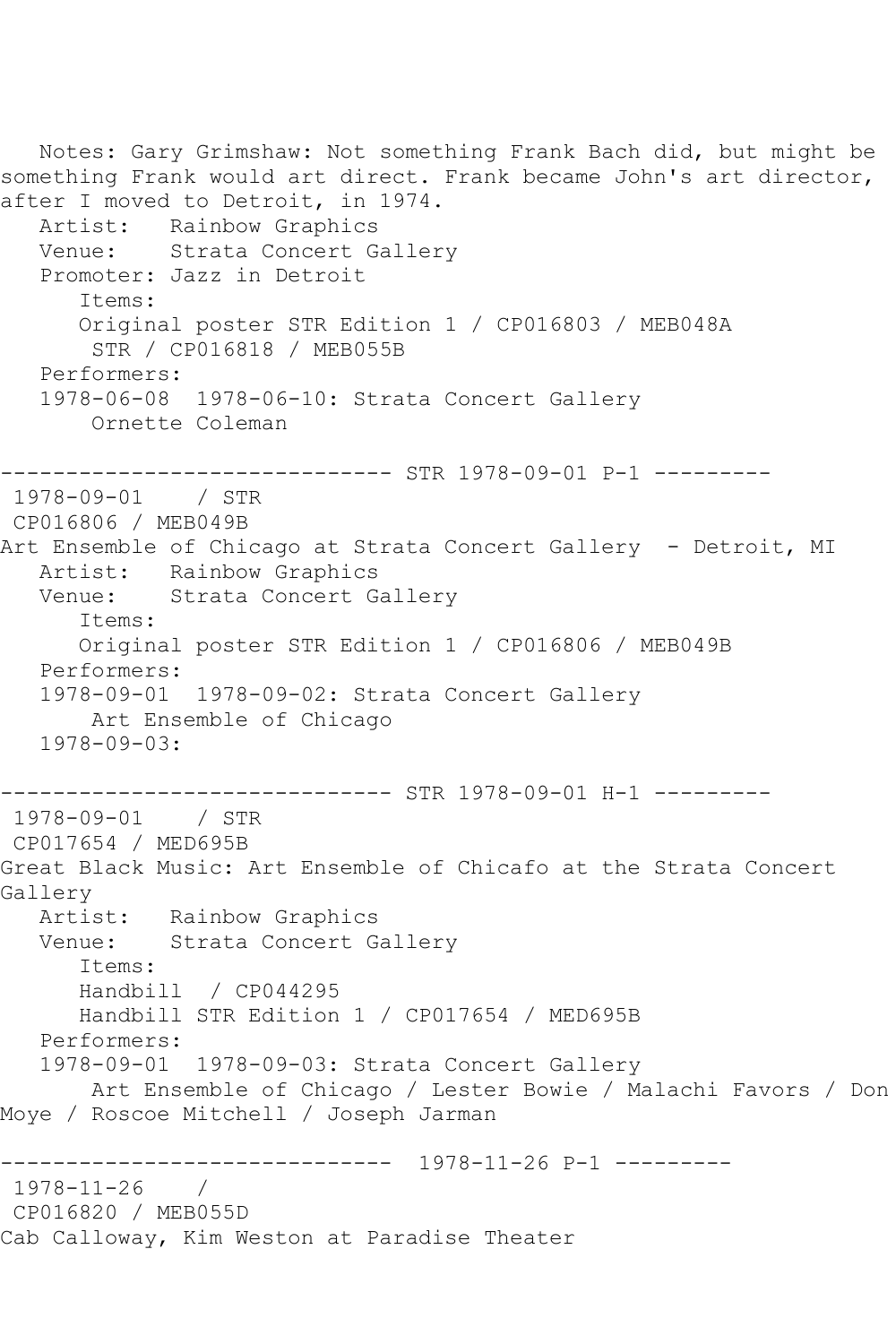Notes: Gary Grimshaw: Not something Frank Bach did, but might be something Frank would art direct. Frank became John's art director, after I moved to Detroit, in 1974. Artist: Rainbow Graphics<br>Venue: Paradise Theater Paradise Theater Items: Original poster Edition 1 / CP016820 / MEB055D / CP017288 / MEB419 Performers: 1978-11-26: Paradise Theater Cab Calloway / Kim Weston / Marcus Belgrave / Jimmy Wilkins Orchestra / Leonard Brothers / Candy Johnson / Antares / Flash Beaver ------------------------------ 1979-01-07 P-1 --------- 1979-01-07 / CP016797 / MEB044C Jay Mcshann, Eddie Jefferson at Paradise Notes: Gary Grimshaw: Allied Artists came along first, which turned into MSA, which was originally M? Sinclair. He had an investor named MR. Morda, I forget what his first name. And that's what that was. This was probably done by Frank Bach. He was the lead singer of the UP and John Sinclair's good buddy and a graphic artist. It looks like exactly something he would put together.<br>Artist: Frank Bach Artist: Frank Bach<br>Venue: Paradise Paradise Items: Original poster Edition 1 / CP016797 / MEB044C Performers: 1979-01-07: Paradise Jay Mcshann / Eddie Jefferson / Dave Wilborn / Richie Cole / Paul Leonard / Marla Jackson / Flash Beaver / Leonard Brothers / Candy Johnson / Jimmy Wilkins Orchestra / Marcus Belgrave ---------- STR 1982-02-02 P-1 ---------1982-02-02 / STR CP016808 / MEB050B Jazz in Detroit: Keith Jarrett, Dewey Redman at Strata Concert Gallery Notes: Gary Grimshaw: Not something Frank Bach did, but might be something Frank would art direct. Frank became John's art director, after I moved to Detroit, in 1974. Artist: Rainbow Graphics Venue: Strata Concert Gallery Items: Original poster STR Edition 1 / CP016808 / MEB050B Performers: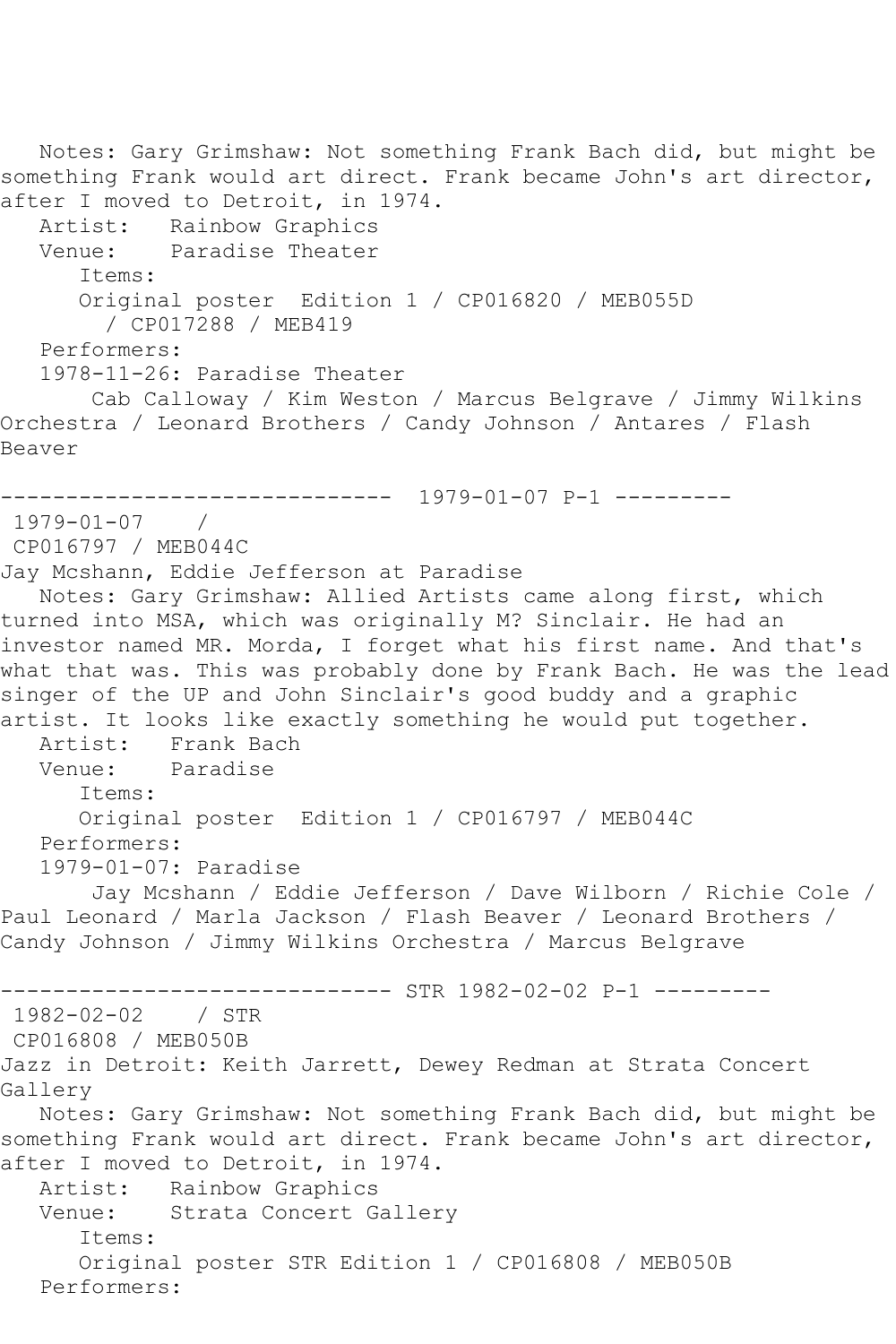1982-02-02 1982-02-04: Strata Concert Gallery Keith Jarrett / Dewey Redman / Paul Motian / Charlie Haden ------------------------------ STR 1982-03-16 P-1 --------- 1982-03-16 / STR CP016807 / MEB050A Jazz in Detroit: Weather Report at Strata Concert Gallery Notes: Gary Grimshaw: Not something Frank Bach did, but might be something Frank would art direct. Frank became John's art director, after I moved to Detroit, in 1974. Artist: Rainbow Graphics Venue: Strata Concert Gallery Items: Original poster STR Edition 1 / CP016807 / MEB050A Original poster STR Edition 1 / CP017406 / MEB539 Performers: 1982-03-16 1982-03-18: Strata Concert Gallery Weather Report ------------------------------ 1983-06-24 P --------- 1983-06-24 / CP053220 / CP053220 Stevie Ray Vaughn at St. Andrew's Hall Artist: Gary Grimshaw Venue: St. Andrew's Hall Promoter: Ceremony / Clutch Cargo's Items: Original poster / CP053220 / CP053220 Performers: 1983-06-24: St. Andrew's Hall Stevie Ray Vaughn ------------------------------ 19zz-03-05 P-1 --------- 19zz-03-05 / CP017732 / MED738 Astigafa, Wizard at Jackson, MI - Jackson, MI Artist: Rainbow Graphics Venue: Jackson, MI Items: Original poster Edition 1 / CP017732 / MED738 Performers: 19zz-03-05: Jackson, MI Astigafa 19zz-03-05 19zz-03-10: 19zz-03-12 19zz-03-17: Wizard 19zz-03-19 19zz-03-24: Punch 19zz-03-26 19zz-03-31: Stretch Thomas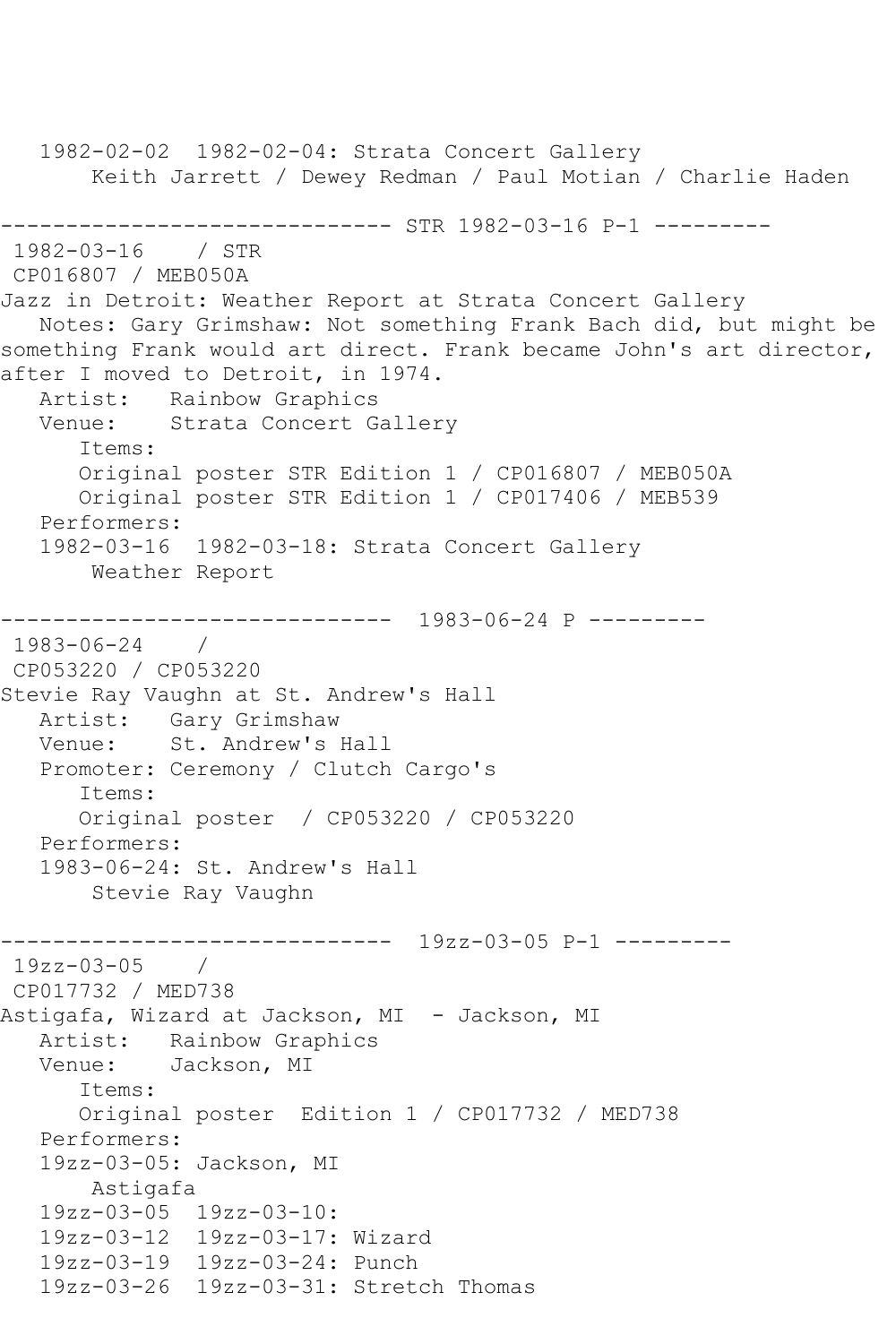------------------------------ 19zz-05-27 P-1 --------- 19zz-05-27 / CP017649 / MED693A Up, Sabatta at Ypsilanti Riverside Park - Ypsilanti, MI Artist: Rainbow Graphics Venue: Ypsilanti Riverside Park Items: Original poster Edition 1 / CP017649 / MED693A Performers: 19zz-05-27: Ypsilanti Riverside Park Up / Sabatta / Soul Mates / Emeralds / Rapid Transit ------------------------------ NONE P-1 --------- NONE / CP017816 / MED795A Ann Arbor Sun stationary Artist: Rainbow Graphics Items: Original poster Edition 1 / CP017816 / MED795A Performers: NONE: Ann Arbor Sun ------------------------------ NONE P-1 --------- NONE / CP017817 / MED795B Ann Arbor Sun stationary Artist: Rainbow Graphics Items: Original poster Edition 1 / CP017817 / MED795B Performers: NONE: Ann Arbor Sun ------------------------------ NONE P-1 --------- NONE / CP017818 / MED796 Ann Arbor Argus Artist: Rainbow Graphics Items: Original poster Edition 1 / CP017818 / MED796 Performers: NONE: Argus ------------------------------ NONE P-1 --------- NONE / CP016962 / MEB114A Detroit flyer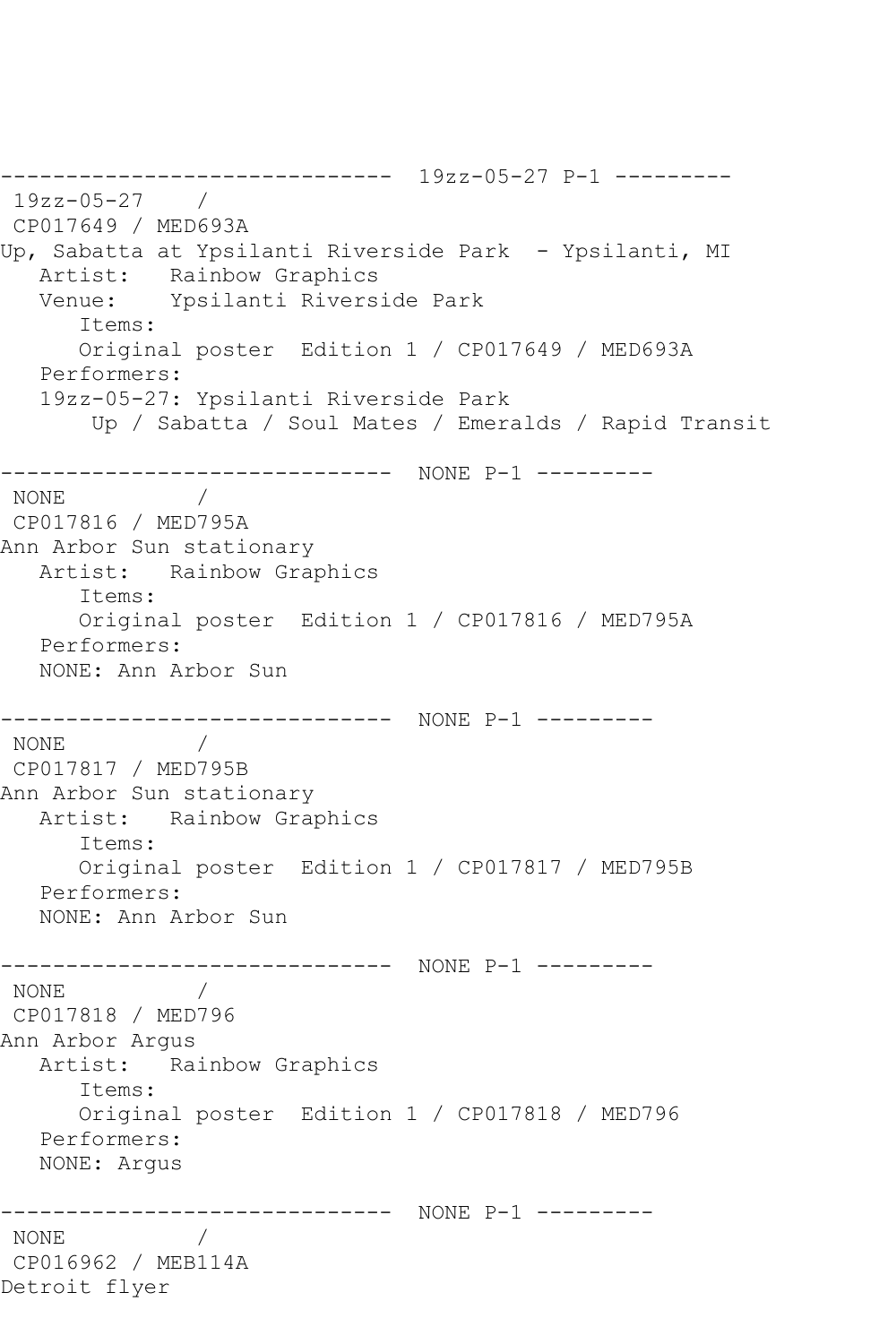Notes: Gary Grimshaw: I did that pasteup. It was a publicity photo. Artist: Rainbow Graphics Items: Original poster Edition 1 / CP016962 / MEB114A Performers: NONE: Detroit ------------------------------ NONE P-1 --------- NONE / CP016963 / MEB114B Detroit flyer Notes: Gary Grimshaw: I did that pasteup. It was a publicity photo. Artist: Rainbow Graphics Items: Original poster Edition 1 / CP016963 / MEB114B Performers: NONE: Detroit ------------------------------ NONE P-1 --------- NONE / CP016964 / MEB114C Detroit flyer Notes: Gary Grimshaw: I did that pasteup. It was a publicity photo. Artist: Rainbow Graphics Items: Original poster Edition 1 / CP016964 / MEB114C Performers: NONE: Detroit ------------------------------ NONE P-1 --------- NONE / CP016965 / MEB114D Detroit flyer Notes: Gary Grimshaw: I did that pasteup. It was a publicity photo. Artist: Rainbow Graphics Items: Original poster Edition 1 / CP016965 / MEB114D Performers: NONE: Detroit ------------------------------ NONE P-1 --------- NONE / CP017010 / MEB139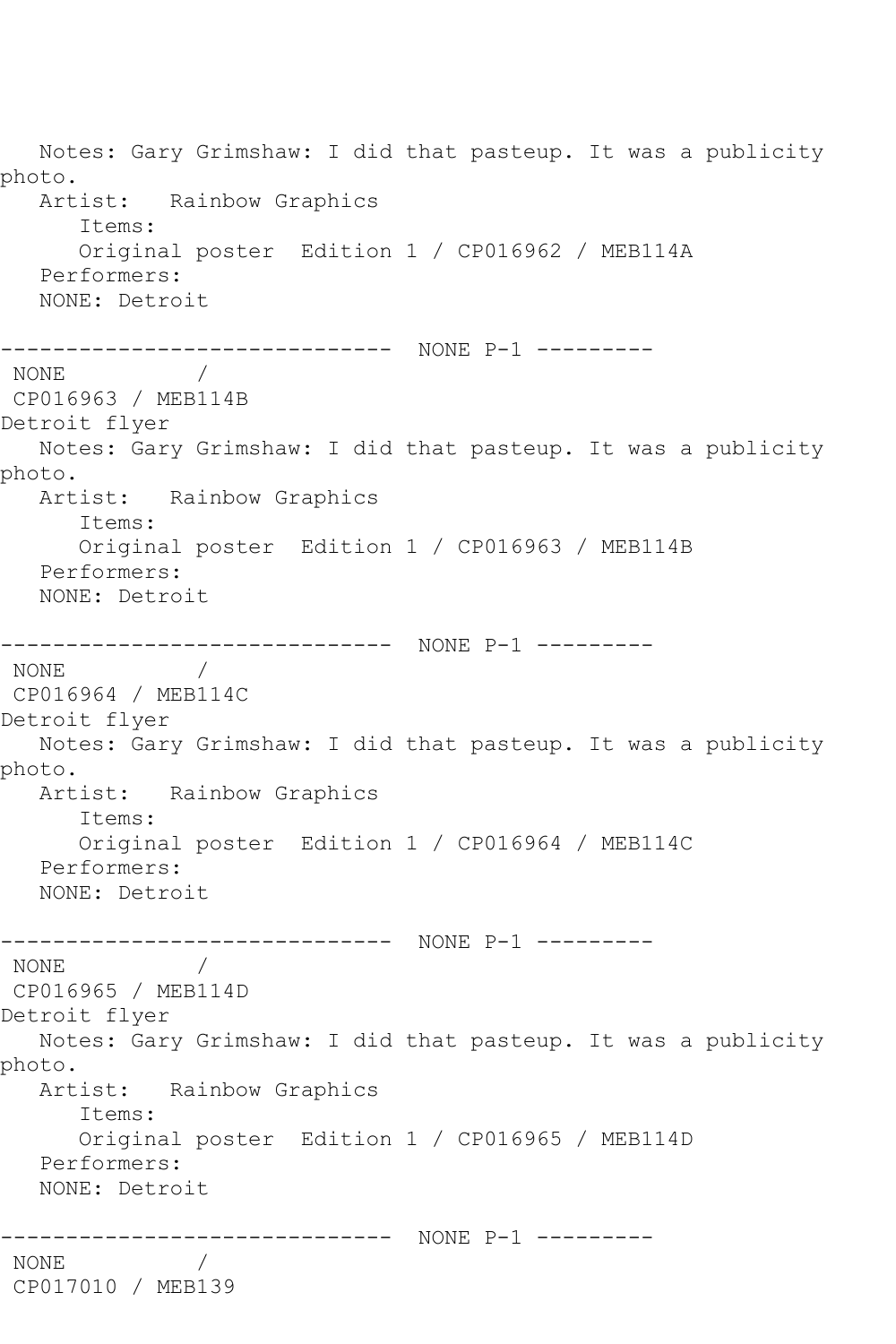```
Free John Sinclair: Panther Logo
  Notes: Gary Grimshaw: The white panther was just a reverse of 
the Black Panther. Al Shamie and I collaborated on the white 
panther. We thought that the original panther was a little too 
simplified, so we added big fangs on it. There is a whole another 
versions of it, but that's basically just a reverse of the black 
panther from the Black Panther Party
   Artist: Rainbow Graphics
      Items:
      Original poster Edition 1 / CP017010 / MEB139
   Performers:
   NONE: John Sinclair
------------------------------ WNRZ NONE P-1 ---------
NONE / WNRZ 
CP017728 / MED736
WNRZ - Detroit, MI, Jim Dulzo at WNRZ - Detroit, MI
   Artist: Rainbow Graphics
   Venue: WNRZ
      Items:
      Original poster WNRZ Edition 1 / CP017728 / MED736
   Performers:
   NONE: WNRZ
       WNRZ / Jim Dulzo
------------------------------ NONE P-1 ---------
NONE
CP016971 / MEB117B
Lightnin'
   Notes: Gary Grimshaw: I did the lightnin' logo.
   Artist: Gary Grimshaw
      Items:
      Original poster Edition 1 / CP016971 / MEB117B
   Performers:
   NONE: Lightnin'
------------------------------ NONE P-1 ---------
NONE / 
CP017593 / MED670A
Rainbow Advertising stationary
   Artist: Rainbow Graphics
      Items:
      Original poster Edition 1 / CP017593 / MED670A
   Performers:
   NONE: Rainbow Advertising
------------------------------ NONE P-1 ---------
```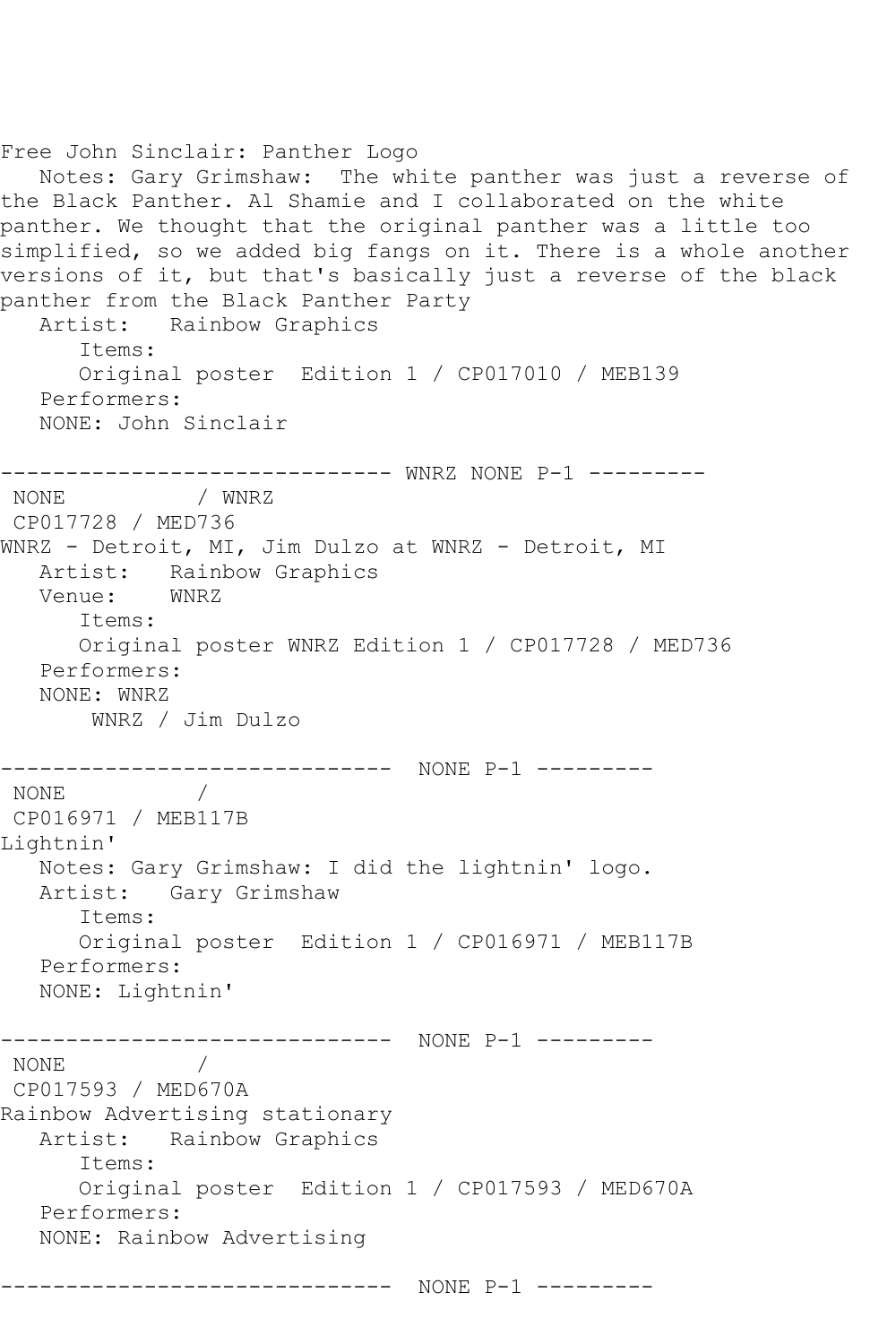NONE / CP017594 / MED670B Rainbow Multimedia stationary Artist: Rainbow Graphics Items: Original poster Edition 1 / CP017594 / MED670B Performers: NONE: Rainbow ------------------------------ NONE P-1 --------- NONE / CP017596 / MED671B Rainbow Corporation stationary Artist: Rainbow Graphics Items: Original poster Edition 1 / CP017596 / MED671B Performers: NONE: Rainbow ------------------------------ NONE P-1 --------- NONE / CP010191 / CS05285 Rainbow Press stationary Artist: Rainbow Graphics Items: Original poster Edition 1 / CP010191 / CS05285 / CP017597 / MED672A Performers: NONE: Rainbow Press ------------------------------ NONE P-1 --------- NONE / CP017598 / MED672B Rainbow Agency stationary Artist: Rainbow Graphics Items: Original poster Edition 1 / CP017598 / MED672B Performers: NONE: Rainbow ------------------------------ NONE P-1 --------- NONE / CP017601 / MED674A Rainbow Energies stationar Artist: Rainbow Graphics Items: Original poster Edition 1 / CP017601 / MED674A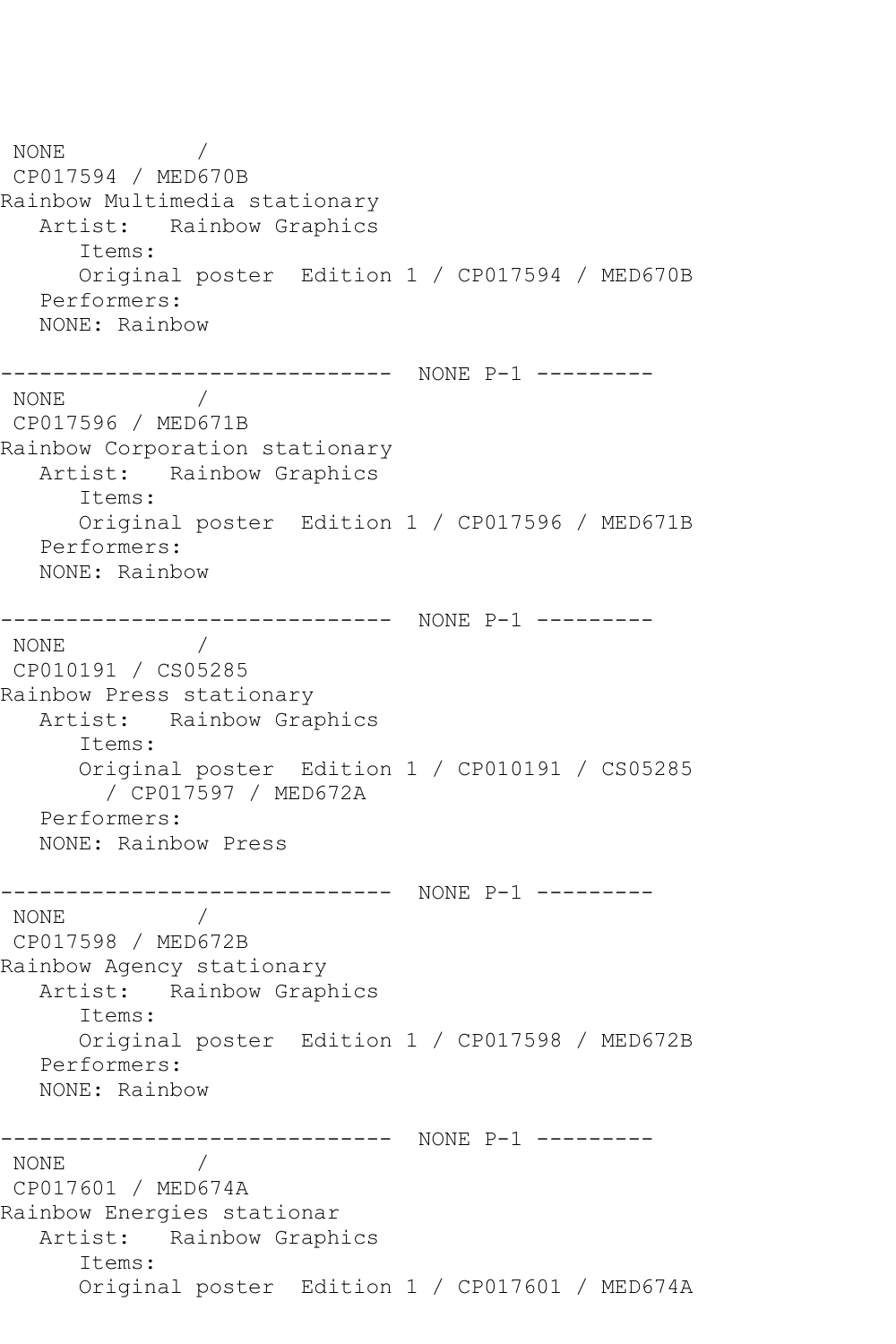```
 Performers:
   NONE: Rainbow
------------------------------ NONE P-1 ---------
NONE / 
CP017602 / MED674B
Rainbow Trucking Company stationary
   Artist: Rainbow Graphics
      Items:
      Original poster Edition 1 / CP017602 / MED674B
   Performers:
   NONE: Rainbow
------------------------------ NONE P-1 ---------
NONE / 
CP017605 / MED676
Rainbow Trucking Company logo
   Artist: Rainbow Graphics
      Items:
      Original poster Edition 1 / CP017605 / MED676
   Performers:
   NONE: Rainbow
------------------------------ NONE P-1 ---------
NONE / 
CP017612 / MED678B
Rainbow People's Party stationary
   Artist: Rainbow Graphics
      Items:
      Original poster Edition 1 / CP017612 / MED678B
   Performers:
   NONE: Rainbow
------------------------------ NONE P-1 ---------
NONE / 
CP004081 / CD04490
Rainbow Multimedia logo
   Artist: Rainbow Graphics
      Items:
      Original poster Edition 1 / CP004081 / CD04490
      Original poster Edition 1 / CP017618 / MED681B
   Performers:
   NONE: Rainbow
------------------------------ NONE P-1 ---------
NONE / 
CP017578 / MED662B
```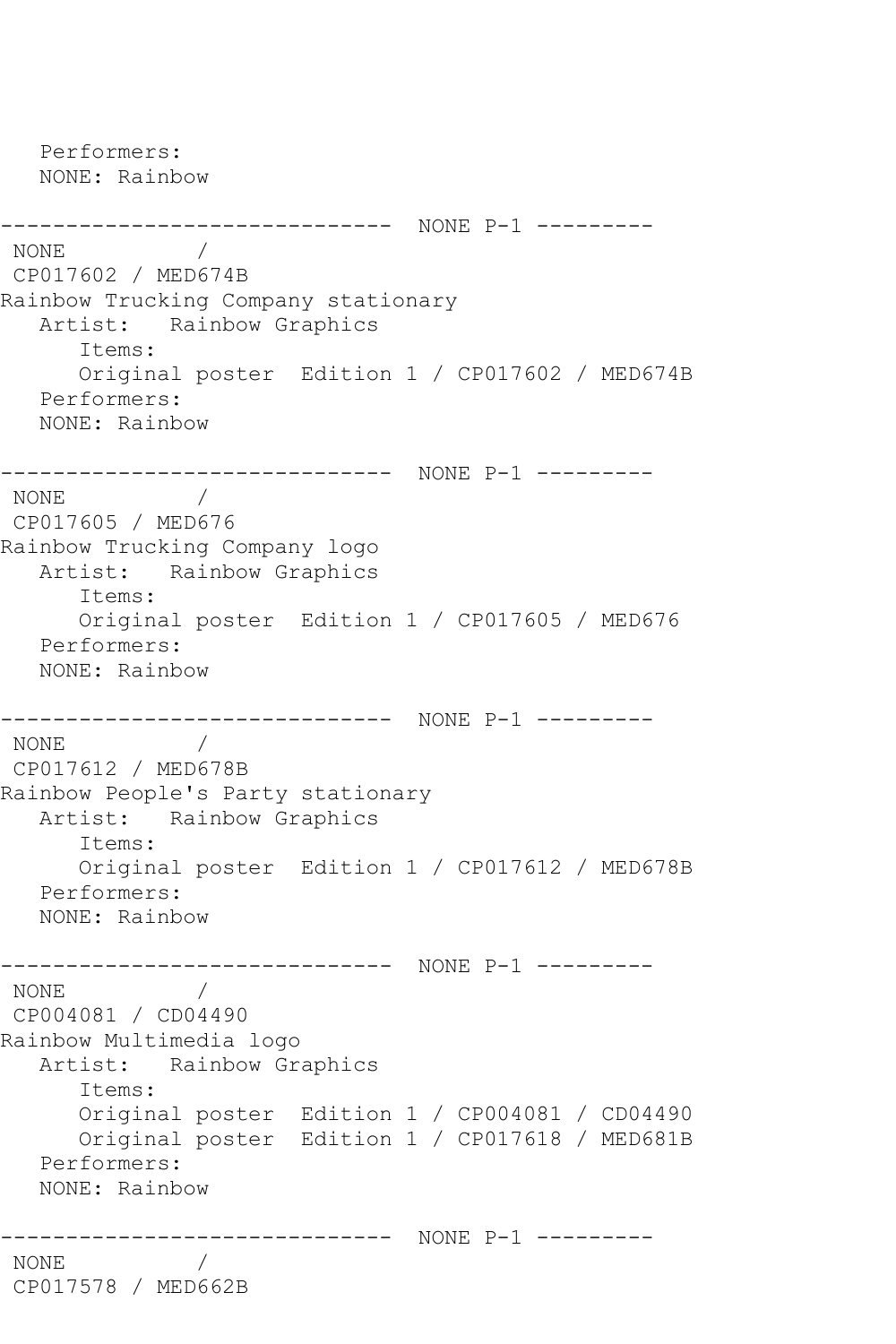Rock Island Shakers Artist: Rainbow Graphics Items: Original poster Edition 1 / CP017578 / MED662B Performers: NONE: Rock Island Shakers ------------------------------ NONE P-1 --------- NONE / CP017579 / MED663A Rock Island Shakers Artist: Rainbow Graphics Items: Original poster Edition 1 / CP017579 / MED663A Performers: NONE: Rock Island Shakers ------------------------------ NONE P-1 --------- NONE / CP017580 / MED663B Rock Island Shakers stationary Artist: Rainbow Graphics Items: Original poster Edition 1 / CP017580 / MED663B Performers: NONE: Rock Island Shakers ------------------------------ NONE P-1 --------- NONE / CP017730 / MED737A Rock and Roll is Alive and Well at Lakeland, Jackson, MI Notes: NONE Artist: Rainbow Graphics<br>Venue: Lakeland Lakeland Items: Original poster Edition 1 / CP017730 / MED737A Performers: NONE: Lakeland ------------------------------ NONE H --------- NONE / CP044712 Tribal Network of AnnArbor Artist: Rainbow Graphics Items: Handbill / CP044712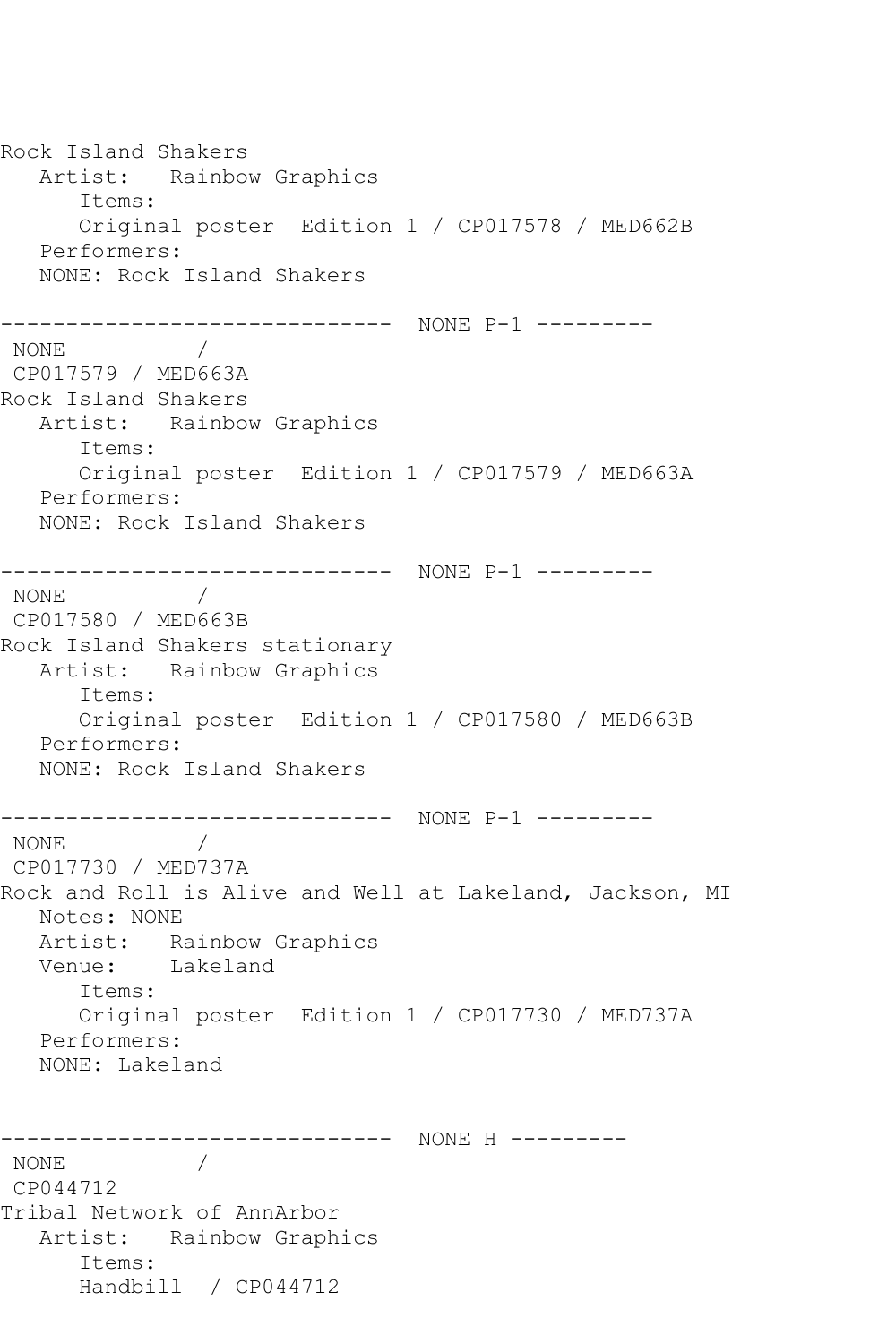Handbill Edition 1 / CP017668 / MED700A Performers: NONE: Tribal Network ------------------------------ NONE P-1 --------- NONE / CP010174 / CS05268 Uprising stationary Artist: Rainbow Graphics Items: Original poster Edition 1 / CP010174 / CS05268 Original poster Edition 1 / CP017595 / MED671A Performers: NONE: Uprising ------------------------------ NONE P-1 --------- NONE / CP017697 / MED711B Uprising Flyer Artist: Rainbow Graphics Items: Original poster Edition 1 / CP017697 / MED711B Performers: NONE: Uprising ------------------------------ NONE P-1 --------- NONE / CP017043 / MEB173 Use the Power, register now Notes: Gary Grimshaw: Yes. Two different versions of that Artist: Rainbow Graphics Items: Original poster Edition 1 / CP017043 / MEB173 Performers: NONE: ------------------------------ BLP No Date P-1 --------- No Date / BLP CP016884 / MEB083B Blind Pig, Ann Arbor at Blind Pig, Ann Arbor - Ann Arbor, MI Notes: Gary Grimshaw: I did that. That's my art. At that time, I lived upstairs from the Blind Pig. I really liked that place. Artist: Gary Grimshaw Venue: Blind Pig

Items: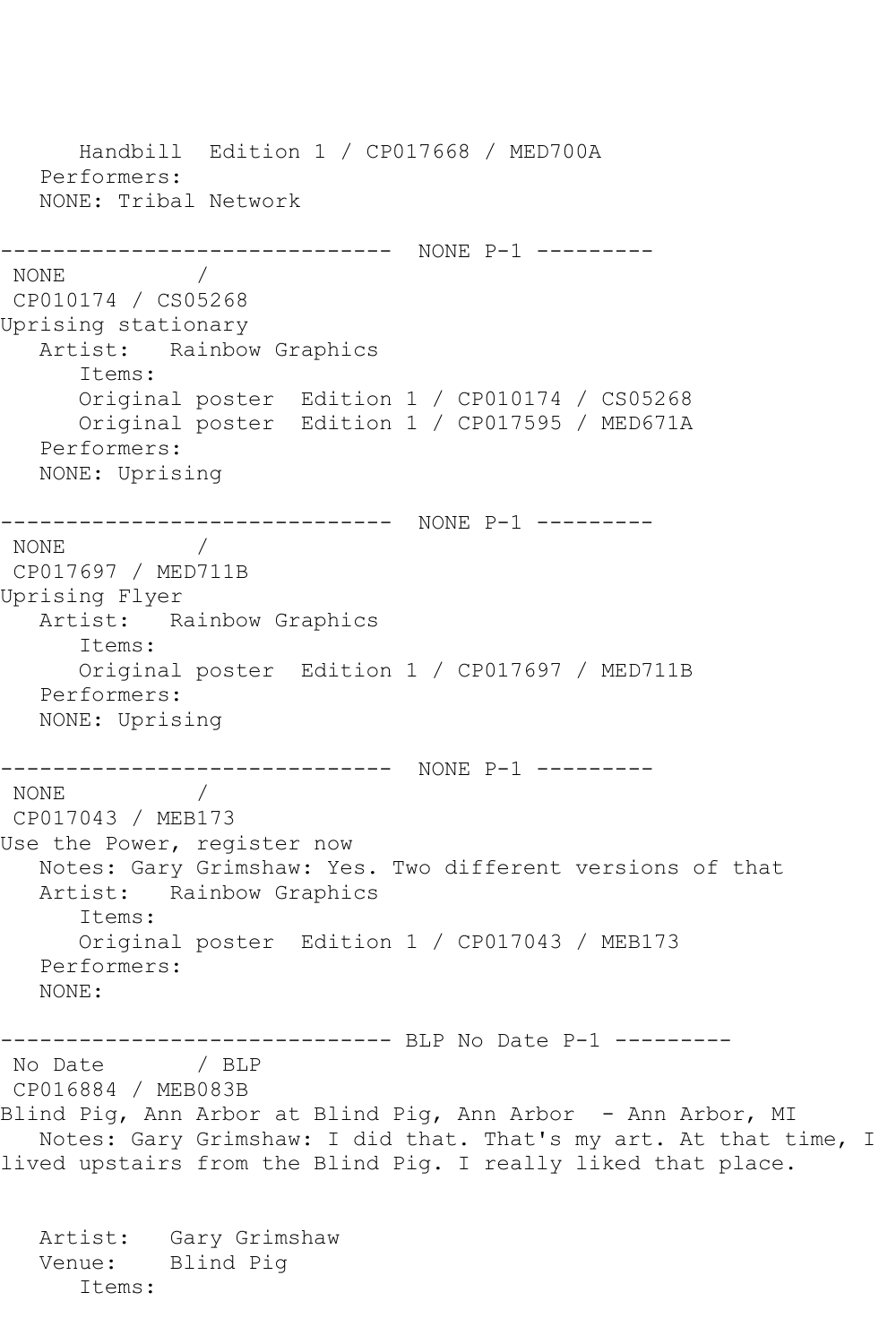```
 Original poster BLP Edition 1 / CP016884 / MEB083B
   Performers:
   No Date: Blind Pig
       Blind Pig
------------------------------ zzzz-02-10 P ---------
zzzz-02-10 s / 
CP060147 / CP060147
Miles Davis at Pease Auditorium - Ypsilanti, MI
   Artist: Gary Grimshaw
   Venue: Pease Auditorium
   Promoter: Student Activities Board of Eastern Michigan University
       Items:
       Original poster / CP060147 / CP060147 (15 x 22-1/8)
   Performers:
   zzzz-02-10 sat: Pease Auditorium
       Miles Davis
------------------------------ BLP zzzz-05-15 P ---------
zzzz-05-15 t / BLP 
CP045980 / CP045980
J.B. Hutto and the Hawks at Blind Pig
   Notes: Gary Grimshaw: All Grimshaw, except the logo of the pig is 
George Frain.
  Artist: Gary Grimshaw<br>Venue: Blind Pig
           Blind Pig
       Items:
      Original poster BLP / CP045980 / CP045980
   Performers:
   zzzz-05-15 tue zzzz-05-17 thu: Blind Pig
       J.B. Hutto
------------------------------ zzzz-05-18 P ---------
zzzz-05-18 f /
CP045976 / CP045976
Lightning at American Legion Hall - Truckee, CA
   Artist: Rainbow Graphics
   Venue: American Legion Hall
   Promoter: Life Energy Productions
       Items:
      Original poster / CP045976 / CP045976
   Performers:
   zzzz-05-18 fri: American Legion Hall
       Lightnin'
------------------------------ zzzz-09-23 P ---------
zzzz-09-23 /
```